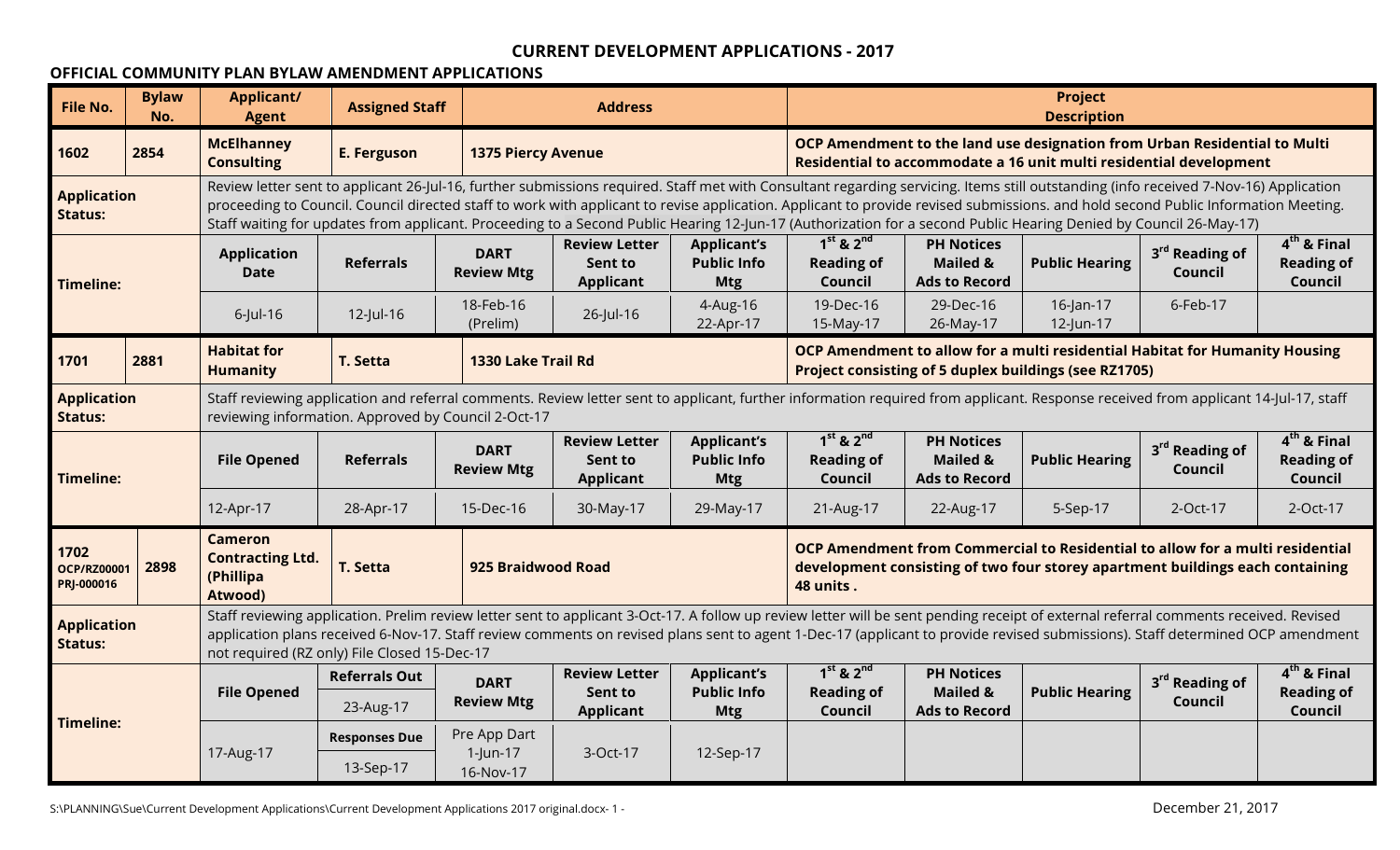| 1703<br><b>OCP/RZ00002</b><br>PRJ-000041 | 2905                                                                                                                                                                                                                                                                                                                                                   | <b>Heritage Revival</b><br><b>Homes</b> | <b>D. Beatson</b>                                                                                                               | 1447)             | 919 2 <sup>nd</sup> Street (Lot 1, Plan 3982 & Lot 2, Plan |                                  | OCP Amendment from Urban Residential to Multi Residential to allow for a multi<br>residential development consisting of a four-plex building on each lot. |                                  |                                                                                    |                            |                              |
|------------------------------------------|--------------------------------------------------------------------------------------------------------------------------------------------------------------------------------------------------------------------------------------------------------------------------------------------------------------------------------------------------------|-----------------------------------------|---------------------------------------------------------------------------------------------------------------------------------|-------------------|------------------------------------------------------------|----------------------------------|-----------------------------------------------------------------------------------------------------------------------------------------------------------|----------------------------------|------------------------------------------------------------------------------------|----------------------------|------------------------------|
| <b>Application</b><br><b>Status:</b>     | Staff meeting with applicant 3-Nov-17. Applicant having a traffic impact study prepared and wishes to hold a follow up Public Information Meeting (held on 29-Nov-17). Staff met<br>with applicant 5-Dec-17 re: Traffic Impact Assessment. Covenant will be required (prior to final reading of Council)<br><b>Referrals Out</b><br><b>File Opened</b> |                                         |                                                                                                                                 |                   |                                                            |                                  |                                                                                                                                                           |                                  |                                                                                    |                            |                              |
|                                          |                                                                                                                                                                                                                                                                                                                                                        |                                         |                                                                                                                                 | <b>DART</b>       | <b>Review Letter</b>                                       | <b>Applicant's</b>               | $1st$ & $2nd$                                                                                                                                             | <b>PH Notices</b>                |                                                                                    | 3 <sup>rd</sup> Reading of | $4th$ & Final                |
|                                          |                                                                                                                                                                                                                                                                                                                                                        |                                         | 4-Oct-17                                                                                                                        | <b>Review Mtg</b> | Sent to<br><b>Applicant</b>                                | <b>Public Info</b><br><b>Mtg</b> | <b>Reading of</b><br>Council                                                                                                                              | Mailed &<br><b>Ads to Record</b> | <b>Public Hearing</b>                                                              | Council                    | <b>Reading of</b><br>Council |
| Timeline:                                |                                                                                                                                                                                                                                                                                                                                                        |                                         | <b>Responses Due</b>                                                                                                            |                   |                                                            | 20-Oct-17 &                      |                                                                                                                                                           |                                  |                                                                                    |                            |                              |
|                                          |                                                                                                                                                                                                                                                                                                                                                        | 27-Sep-17                               | 25-Oct-17                                                                                                                       | 2-Nov-17          | 29-Nov-17                                                  | 29-Nov-17                        | 15-Jan-17<br>5-Feb-17                                                                                                                                     |                                  |                                                                                    |                            |                              |
|                                          |                                                                                                                                                                                                                                                                                                                                                        |                                         |                                                                                                                                 |                   | 468 3rd Street                                             |                                  |                                                                                                                                                           |                                  |                                                                                    |                            |                              |
| 1704<br><b>OCP00003</b>                  | 2910                                                                                                                                                                                                                                                                                                                                                   | <b>Harold</b><br><b>MacKinnon</b>       | N. Gothard                                                                                                                      |                   |                                                            |                                  | suite in a residential building                                                                                                                           |                                  | <b>OCP Amendment from Commercial to Urban Residential to allow for a secondary</b> |                            |                              |
| <b>Application</b><br><b>Status:</b>     |                                                                                                                                                                                                                                                                                                                                                        |                                         | Staff preparing report to Council, will proceed to Council pending submission of revised drawing. Proceeding to public hearing. |                   |                                                            |                                  |                                                                                                                                                           |                                  |                                                                                    |                            |                              |
|                                          |                                                                                                                                                                                                                                                                                                                                                        |                                         | <b>Referrals Out</b>                                                                                                            | <b>DART</b>       | <b>Review Letter</b>                                       | <b>Applicant's</b>               | $1st$ & $2nd$                                                                                                                                             | <b>PH Notices</b>                |                                                                                    | 3 <sup>rd</sup> Reading of | $4th$ & Final                |
|                                          |                                                                                                                                                                                                                                                                                                                                                        | <b>File Opened</b>                      | 9-Nov-17                                                                                                                        | <b>Review Mtg</b> | Sent to<br>Applicant                                       | <b>Public Info</b><br><b>Mtg</b> | <b>Reading of</b><br>Council                                                                                                                              | Mailed &<br><b>Ads to Record</b> | <b>Public Hearing</b>                                                              | Council                    | <b>Reading of</b><br>Council |
| Timeline:                                |                                                                                                                                                                                                                                                                                                                                                        | 6-Nov-17                                | <b>Responses Due</b>                                                                                                            | N/A               |                                                            | 30-Nov-17                        | 18-Dec-17                                                                                                                                                 | $2$ -Jan-18                      | $15$ -Jan-18                                                                       |                            |                              |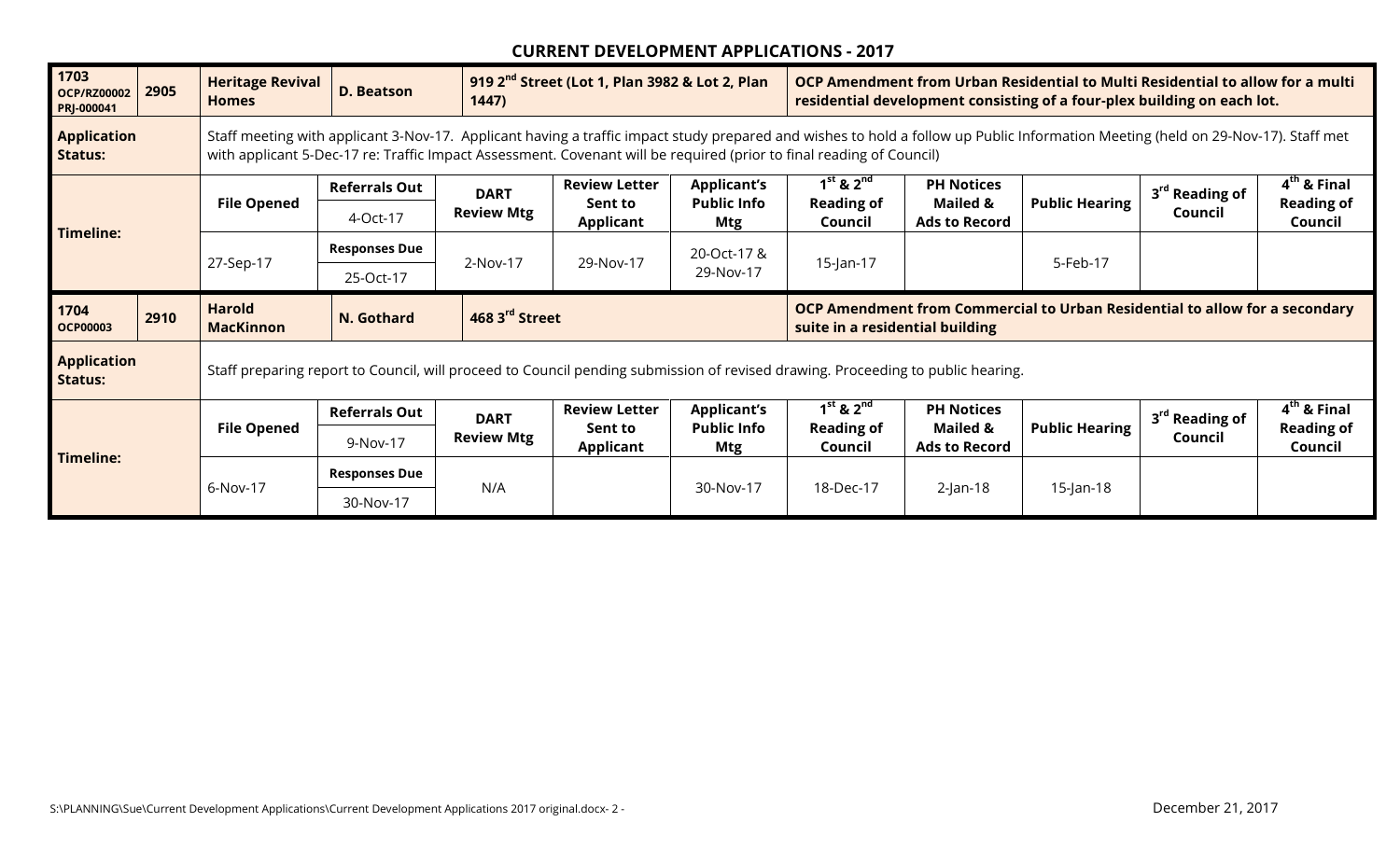#### **ZONING BYLAW AMENDMENT APPLICATIONS**

| <b>File No.</b>                                                                                                                                                                                                                                                                                                                                                                                                                                                                                                                                                             | <b>Bylaw</b><br>No. | <b>Applicant/</b><br><b>Agent</b>      | <b>Assigned Staff</b>                                    |                                            | <b>Address</b>                                                                                                                                                                                                                                                                                                                                                                                                                                                                                                                                                                                                                                                                                                                                                                                                                                                                                                                                                                                               |                                                                                                                     |  |                                                     |                                                                  | <b>Project</b><br><b>Description</b>                                                    |                                       |                                               |
|-----------------------------------------------------------------------------------------------------------------------------------------------------------------------------------------------------------------------------------------------------------------------------------------------------------------------------------------------------------------------------------------------------------------------------------------------------------------------------------------------------------------------------------------------------------------------------|---------------------|----------------------------------------|----------------------------------------------------------|--------------------------------------------|--------------------------------------------------------------------------------------------------------------------------------------------------------------------------------------------------------------------------------------------------------------------------------------------------------------------------------------------------------------------------------------------------------------------------------------------------------------------------------------------------------------------------------------------------------------------------------------------------------------------------------------------------------------------------------------------------------------------------------------------------------------------------------------------------------------------------------------------------------------------------------------------------------------------------------------------------------------------------------------------------------------|---------------------------------------------------------------------------------------------------------------------|--|-----------------------------------------------------|------------------------------------------------------------------|-----------------------------------------------------------------------------------------|---------------------------------------|-----------------------------------------------|
| 1411                                                                                                                                                                                                                                                                                                                                                                                                                                                                                                                                                                        | 2810                | <b>Josh Fayerman</b>                   | E. Ferguson/<br><b>D. Beatson</b>                        | <b>3300 Mission Rd</b>                     |                                                                                                                                                                                                                                                                                                                                                                                                                                                                                                                                                                                                                                                                                                                                                                                                                                                                                                                                                                                                              |                                                                                                                     |  |                                                     |                                                                  | Rezone from R-1B to R-1S to allow secondary suites within a proposed 40 lot subdivision |                                       |                                               |
| <b>Application Status:</b>                                                                                                                                                                                                                                                                                                                                                                                                                                                                                                                                                  |                     |                                        | being registered with LTO. Approved by Council 4-Dec-17. |                                            | Application review letter sent to applicant 16-Jan-15. Planning and Engineering Depts. meeting 8-Jan-15 to discuss outstanding issues. Applicant revising drawings based on staff<br>feedback. Applicant has submitted revised concept drawings. Staff provided feedback on 6-Mar-15. Waiting for detailed submissions. Met with applicant 21-Jul-15 to receive revised<br>submissions. Forwarded to Leslie to set up meeting later this week or early next week 4-Aug-15. Staff preparing response to applicant. Applicant reconsidering options. Staff met<br>with applicant 29-Apr-16 to discuss Engineering issues (servicing capacities) New submissions received 28-Oct-16. Staff met with Applicant 2-Feb-16 applicant revising submissions.<br>Staff waiting for info from applicant (received). Proceeding to Public Hearing 17-Jul-17. Covenant to be registered on Title prior to Final Reading of Council. Covenant in process of<br>$1st$ & $2nd$<br><b>Applicant's</b><br><b>Review Letter</b> |                                                                                                                     |  |                                                     |                                                                  |                                                                                         |                                       |                                               |
|                                                                                                                                                                                                                                                                                                                                                                                                                                                                                                                                                                             |                     | <b>Application</b><br><b>Date</b>      | <b>Referrals</b>                                         | <b>DART</b><br><b>Review Mtg</b>           | Sent to<br><b>Applicant</b>                                                                                                                                                                                                                                                                                                                                                                                                                                                                                                                                                                                                                                                                                                                                                                                                                                                                                                                                                                                  | <b>Public Info</b><br><b>Mtg</b>                                                                                    |  | <b>Reading of</b><br>Council                        | <b>PH Notices</b><br><b>Mailed &amp;</b><br><b>Ads to Record</b> | <b>Public Hearing</b>                                                                   | 3 <sup>rd</sup> Reading of<br>Council | $4th$ & Final<br><b>Reading of</b><br>Council |
| <b>Timeline:</b>                                                                                                                                                                                                                                                                                                                                                                                                                                                                                                                                                            |                     | $1-Dec-14$                             | 4-Dec-14 &<br>7-Dec-16                                   | 22-Nov-14 &<br>15-Dec-16 &<br>$12$ -Jan-17 | 6-Mar-15                                                                                                                                                                                                                                                                                                                                                                                                                                                                                                                                                                                                                                                                                                                                                                                                                                                                                                                                                                                                     | 24-Feb-17                                                                                                           |  | 4-Jul-17                                            | $5$ -Jul-17                                                      | 17-Jul-17                                                                               | 8-Aug-17                              | 4-Dec-17                                      |
| 1603                                                                                                                                                                                                                                                                                                                                                                                                                                                                                                                                                                        | 2855                | <b>McElhanney</b><br><b>Consulting</b> | E. Ferguson                                              | <b>1375 Piercy Avenue</b>                  |                                                                                                                                                                                                                                                                                                                                                                                                                                                                                                                                                                                                                                                                                                                                                                                                                                                                                                                                                                                                              | Zoning Amendment to rezoned the property from R-2 to R-4A to accommodate a 16 unit<br>multi residential development |  |                                                     |                                                                  |                                                                                         |                                       |                                               |
| Review letter sent to applicant 26-Jul-16, further submissions required. Staff met with Consultant regarding servicing. Items still outstanding (info received 7-Nov-16)<br>Application proceeding to Council. Council directed staff to work with applicant to revise application. Applicant to provide revised submissions and hold second Public Information<br><b>Application Status:</b><br>Meeting. Staff waiting for updates from applicant. Proceeding to a Second Public Hearing 12-Jun-17 (Authorization for a second Public Hearing Denied by Council 26-May-17) |                     |                                        |                                                          |                                            |                                                                                                                                                                                                                                                                                                                                                                                                                                                                                                                                                                                                                                                                                                                                                                                                                                                                                                                                                                                                              |                                                                                                                     |  |                                                     |                                                                  |                                                                                         |                                       |                                               |
| <b>Timeline:</b>                                                                                                                                                                                                                                                                                                                                                                                                                                                                                                                                                            |                     | <b>File Opened</b>                     | <b>Referrals</b>                                         | <b>DART</b><br><b>Review Mtg</b>           | <b>Review Letter</b><br><b>Applicant's</b><br><b>Public Info</b><br>Sent to<br><b>Applicant</b><br><b>Mtg</b>                                                                                                                                                                                                                                                                                                                                                                                                                                                                                                                                                                                                                                                                                                                                                                                                                                                                                                |                                                                                                                     |  | $1^{st}$ & $2^{nd}$<br><b>Reading of</b><br>Council | <b>PH Notices</b><br><b>Mailed &amp; Ads</b><br>to Record        | <b>Public Hearing</b>                                                                   | 3 <sup>rd</sup> Reading of<br>Council | $4th$ & Final<br><b>Reading of</b><br>Council |
|                                                                                                                                                                                                                                                                                                                                                                                                                                                                                                                                                                             |                     | $6$ -Jul-16                            | $12$ -Jul-16                                             | 18-Feb-16<br>(Prelim)                      | 26-Jul-16                                                                                                                                                                                                                                                                                                                                                                                                                                                                                                                                                                                                                                                                                                                                                                                                                                                                                                                                                                                                    | 4-Aug-16<br>22-Apr-17                                                                                               |  | 19-Dec-16                                           | 29-Dec-17<br>26-May-17                                           | $16$ -Jan-17<br>12-Jun-17                                                               | 6-Feb-17                              |                                               |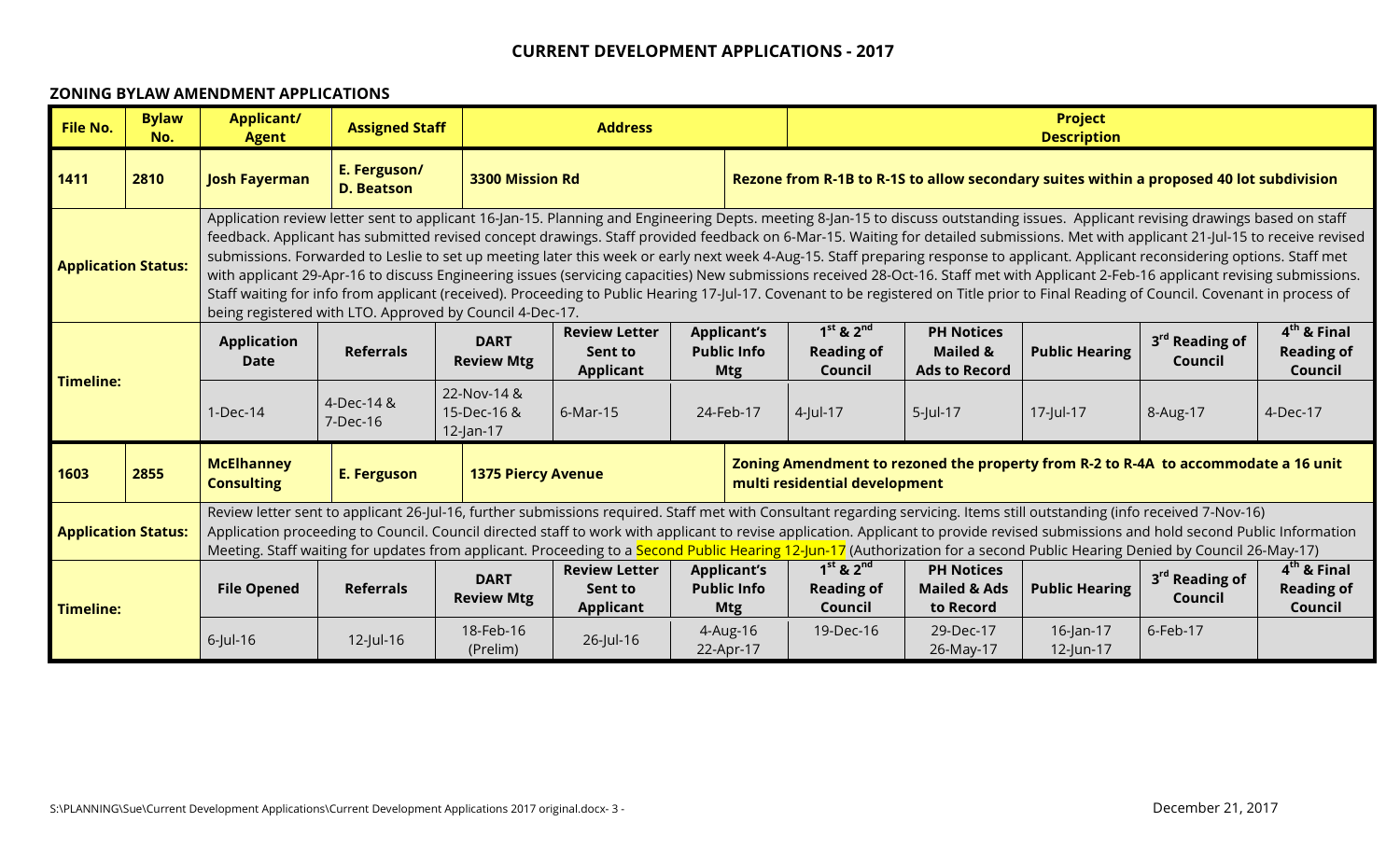| 1605                                                                                                                                                                                                                                                                                                                   | 2860                                                                                                                                                                                                                                                                                                                                                                                                                                                                                                                                     | <b>Rosemary Nash</b><br>& Sam Lennox                                                                                                                                                                                                                                                                | <b>E. Ferguson</b> | <b>560 Pidcock Ave</b>           |                                                        | Zoning amendment to allow a secondary residence on a property size less than 1,250m <sup>2</sup> |                                                           |                                               |                                       |                                 |                                               |  |  |
|------------------------------------------------------------------------------------------------------------------------------------------------------------------------------------------------------------------------------------------------------------------------------------------------------------------------|------------------------------------------------------------------------------------------------------------------------------------------------------------------------------------------------------------------------------------------------------------------------------------------------------------------------------------------------------------------------------------------------------------------------------------------------------------------------------------------------------------------------------------------|-----------------------------------------------------------------------------------------------------------------------------------------------------------------------------------------------------------------------------------------------------------------------------------------------------|--------------------|----------------------------------|--------------------------------------------------------|--------------------------------------------------------------------------------------------------|-----------------------------------------------------------|-----------------------------------------------|---------------------------------------|---------------------------------|-----------------------------------------------|--|--|
|                                                                                                                                                                                                                                                                                                                        | Applicant to hold Public Information Meeting prior to proceeding to Council. (Public Info Mtg minutes received from applicant 21-Sep-16). Applicant will need to consolidate the<br><b>Application Status:</b><br>lots prior to final reading of Council. Approved by Council 6-Feb-17<br>$1st$ & $2nd$<br><b>PH Notices</b><br><b>Applicant's</b><br>3 <sup>rd</sup> Reading of<br><b>DART</b><br><b>Public Hearing</b><br><b>Public Info</b><br><b>Reading of</b><br><b>Mailed &amp; Ads</b><br><b>File Opened</b><br><b>Referrals</b> |                                                                                                                                                                                                                                                                                                     |                    |                                  |                                                        |                                                                                                  |                                                           |                                               |                                       |                                 |                                               |  |  |
| <b>Timeline:</b>                                                                                                                                                                                                                                                                                                       |                                                                                                                                                                                                                                                                                                                                                                                                                                                                                                                                          |                                                                                                                                                                                                                                                                                                     |                    | <b>Review Mtg</b>                | <b>Mtg</b>                                             | Council                                                                                          | to Record                                                 |                                               | <b>Council</b>                        | Covenant<br><b>Registration</b> | $4th$ & Final<br><b>Reading of</b><br>Council |  |  |
|                                                                                                                                                                                                                                                                                                                        |                                                                                                                                                                                                                                                                                                                                                                                                                                                                                                                                          | 19-Aug-16                                                                                                                                                                                                                                                                                           | 23-Aug-16          | N/A                              | 19-Sep-16                                              | 5-Dec-16<br>N/A<br>6-Feb-17<br>21-Nov-16<br>7-Nov-16<br>8-Nov-16<br>6-Feb-17                     |                                                           |                                               |                                       |                                 |                                               |  |  |
| 1609                                                                                                                                                                                                                                                                                                                   | 2864                                                                                                                                                                                                                                                                                                                                                                                                                                                                                                                                     | Zoning amendment from R-1 to R-1S to accommodate a secondary suite in an existing<br><b>Suzie Leroux</b><br>1066 Evergreen Ave<br><b>D. Beatson</b><br>single residential dwelling.<br><b>Mark Reiss</b><br>Applicant to hold Public Information Meeting prior to proceeding to Council. (6-Dec-16) |                    |                                  |                                                        |                                                                                                  |                                                           |                                               |                                       |                                 |                                               |  |  |
| <b>Application Status:</b>                                                                                                                                                                                                                                                                                             |                                                                                                                                                                                                                                                                                                                                                                                                                                                                                                                                          | Approved by Council 20-Feb-17                                                                                                                                                                                                                                                                       |                    |                                  |                                                        |                                                                                                  |                                                           |                                               |                                       |                                 |                                               |  |  |
| Timeline:                                                                                                                                                                                                                                                                                                              |                                                                                                                                                                                                                                                                                                                                                                                                                                                                                                                                          | <b>File Opened</b>                                                                                                                                                                                                                                                                                  | <b>Referrals</b>   | <b>DART</b><br><b>Review Mtg</b> | <b>Applicant's</b><br><b>Public Info</b><br><b>Mtg</b> | $1st$ & $2nd$<br><b>Reading of</b><br>Council                                                    | <b>PH Notices</b><br><b>Mailed &amp; Ads</b><br>to Record | <b>Public Hearing</b>                         | 3 <sup>rd</sup> Reading of<br>Council | Covenant<br><b>Registration</b> | $4th$ & Final<br><b>Reading of</b><br>Council |  |  |
|                                                                                                                                                                                                                                                                                                                        |                                                                                                                                                                                                                                                                                                                                                                                                                                                                                                                                          | 17-Nov-16                                                                                                                                                                                                                                                                                           | 22-Nov-16          | N/A                              | $6$ -Dec-16                                            | $16$ -Jan-17                                                                                     | 20-Jan-17                                                 | 6-Feb-17                                      | 20-Feb-17                             | N/A                             | 20-Feb-17                                     |  |  |
| 1610                                                                                                                                                                                                                                                                                                                   | Hugh &<br>Text amendment to the Zoning Bylaw to allow a Liquor Store as a permitted use for this<br>2867<br><b>McKinnon</b><br><b>D. Beatson</b><br><b>1599 Cliffe Avenue</b><br>property.<br><b>Realty</b>                                                                                                                                                                                                                                                                                                                              |                                                                                                                                                                                                                                                                                                     |                    |                                  |                                                        |                                                                                                  |                                                           |                                               |                                       |                                 |                                               |  |  |
| <b>Application Status:</b>                                                                                                                                                                                                                                                                                             |                                                                                                                                                                                                                                                                                                                                                                                                                                                                                                                                          | Applicant to hold Public Information Meeting prior to proceeding to Council. Applicant to remove or amend restrictive covenant prior to final adoption of the Zoning Amendment<br>Bylaw. Application proceeding to Public Hearing and Final 15-May-17. Approved by Council 15-May-17                |                    |                                  |                                                        |                                                                                                  |                                                           |                                               |                                       |                                 |                                               |  |  |
| $1st$ & $2nd$<br><b>PH Notices</b><br><b>Review Letter</b><br><b>Applicant's</b><br><b>DART</b><br><b>Public Info</b><br><b>Reading of</b><br><b>Mailed &amp; Ads</b><br><b>File Opened</b><br><b>Referrals</b><br>Sent to<br><b>Review Mtg</b><br>Timeline:<br>Council<br>to Record<br><b>Applicant</b><br><b>Mtg</b> |                                                                                                                                                                                                                                                                                                                                                                                                                                                                                                                                          |                                                                                                                                                                                                                                                                                                     |                    |                                  |                                                        | <b>Public Hearing</b>                                                                            | 3 <sup>rd</sup> Reading of<br>Council                     | $4th$ & Final<br><b>Reading of</b><br>Council |                                       |                                 |                                               |  |  |
|                                                                                                                                                                                                                                                                                                                        |                                                                                                                                                                                                                                                                                                                                                                                                                                                                                                                                          | 22-Dec-16                                                                                                                                                                                                                                                                                           | $5$ -Jan-17        | N/A                              | 21-Feb-17                                              | 16-Feb-17                                                                                        | 18-Apr-17                                                 | 21-Apr-17                                     | 1-May-17                              | 15-May-17                       | 15-May-17                                     |  |  |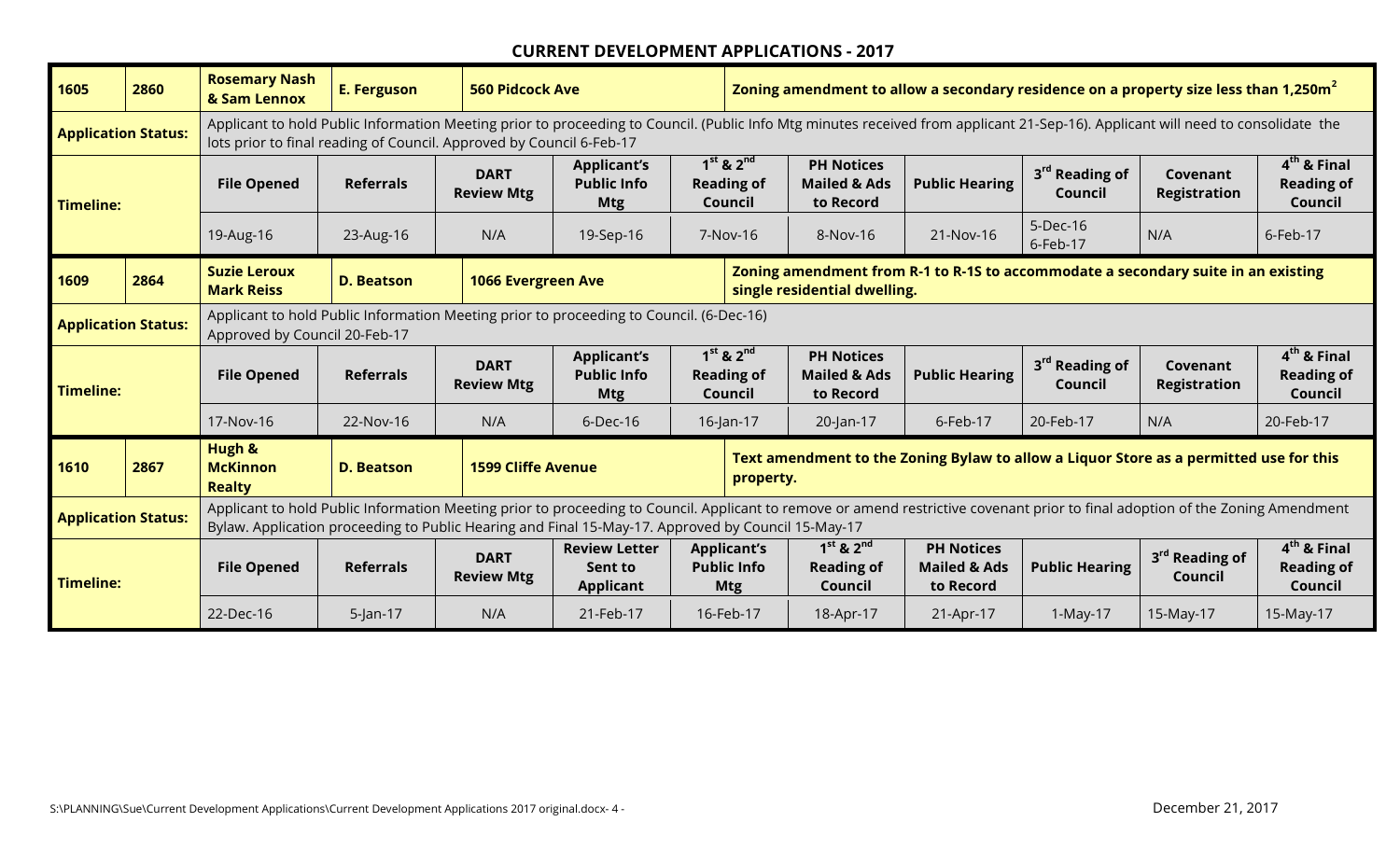| 1611                       | 2868 | 1080969 BC Ltd.                                                                                                                                                                                                       | E. Ferguson/<br><b>D. Beatson</b>                                                                                                                                                                                                                                                                                                                                                                                                                                                                                                                                                 |                                  | 3040 & 3070 Kilpatrick Ave                                                |                                                        | Zoning amendment from C-2 Zone to a comprehensive development zone to allow a mixed<br>multi residential and commercial development comprised of a 70 unit residential bldg., a<br>mixed commercial & residential bldg. with 52 residential suites and 11 commercial units<br>and the 3 <sup>rd</sup> building will contain one commercial unit<br>Applicant to hold Public Information Meeting prior to proceeding to Council. (Electronic submission received 10-Jan-17) |                                                           |                                                             |                                                                                |                                       |                                               |  |  |
|----------------------------|------|-----------------------------------------------------------------------------------------------------------------------------------------------------------------------------------------------------------------------|-----------------------------------------------------------------------------------------------------------------------------------------------------------------------------------------------------------------------------------------------------------------------------------------------------------------------------------------------------------------------------------------------------------------------------------------------------------------------------------------------------------------------------------------------------------------------------------|----------------------------------|---------------------------------------------------------------------------|--------------------------------------------------------|----------------------------------------------------------------------------------------------------------------------------------------------------------------------------------------------------------------------------------------------------------------------------------------------------------------------------------------------------------------------------------------------------------------------------------------------------------------------------|-----------------------------------------------------------|-------------------------------------------------------------|--------------------------------------------------------------------------------|---------------------------------------|-----------------------------------------------|--|--|
| <b>Application Status:</b> |      |                                                                                                                                                                                                                       | Staff reviewing application. Review letter sent to applicant 15-Mar-17. Staff met with applicant 2-May-17. Review letter sent 10-May-17, now waiting for info from applicant. Staff<br>reviewing info provided by applicant. Covenant required prior to Final Reading of Council. Covenant in process of being registered with LTO. Approved by Council 4-Dec-17                                                                                                                                                                                                                  |                                  |                                                                           |                                                        |                                                                                                                                                                                                                                                                                                                                                                                                                                                                            |                                                           |                                                             |                                                                                |                                       |                                               |  |  |
| <b>Timeline:</b>           |      | <b>File Opened</b>                                                                                                                                                                                                    | <b>Referrals</b>                                                                                                                                                                                                                                                                                                                                                                                                                                                                                                                                                                  | <b>DART</b><br><b>Review Mtg</b> | <b>Review Letter</b><br>Sent to<br><b>Applicant</b>                       | <b>Applicant's</b><br><b>Public Info</b><br><b>Mtg</b> |                                                                                                                                                                                                                                                                                                                                                                                                                                                                            | $1st$ & $2nd$<br><b>Reading of</b><br>Council             | <b>PH Notices</b><br><b>Mailed &amp; Ads</b><br>to Record   | <b>Public Hearing</b>                                                          | 3 <sup>rd</sup> Reading of<br>Council | $4th$ & Final<br><b>Reading of</b><br>Council |  |  |
|                            |      | 28-Dec-16                                                                                                                                                                                                             | 16-Jan-17                                                                                                                                                                                                                                                                                                                                                                                                                                                                                                                                                                         | 8-Sep-16 &<br>6-Oct-16           | 15-Mar-17<br>19-Apr-17<br>10-May-17<br>2850, 2890, 2902, 2910, 2920, 2924 |                                                        |                                                                                                                                                                                                                                                                                                                                                                                                                                                                            | 2-Oct-17<br>5-Sep-17<br>6-Sep-17<br>18-Sep-17<br>4-Dec-17 |                                                             |                                                                                |                                       |                                               |  |  |
| 1701                       | 2870 | <b>Golden Life</b><br>(Adam Lillejord)                                                                                                                                                                                | E. Ferguson/<br><b>D. Beatson</b>                                                                                                                                                                                                                                                                                                                                                                                                                                                                                                                                                 | <b>Cliffe Ave</b>                |                                                                           |                                                        |                                                                                                                                                                                                                                                                                                                                                                                                                                                                            |                                                           | residential care, assisted living and associated amenities. | Zoning Amendment to accommodate senior housing (to include independent living, |                                       |                                               |  |  |
| <b>Application Status:</b> |      |                                                                                                                                                                                                                       | Applicant required to submit updated site plan prior to referrals (received 3-Feb-17). Staff reviewing application. Application Review Letter sent March 29. Staff waiting on revisions<br>and traffic study. Plans changed by applicant to add new use. Schedule change. Proceeding to 1 <sup>st</sup> & 2 <sup>nd</sup> Reading of Council 15-May-17. MOTI approval required prior to Public<br>Hearing (received 26-Jun-17). Proceeding to Public Hearing 17-Jul-17 (Rescheduled to 8-Aug-17). Covenant required prior to Final Reading of Council (applicant reviewing draft) |                                  |                                                                           |                                                        |                                                                                                                                                                                                                                                                                                                                                                                                                                                                            |                                                           |                                                             |                                                                                |                                       |                                               |  |  |
| <b>Timeline:</b>           |      | <b>File Opened</b>                                                                                                                                                                                                    | <b>Referrals</b>                                                                                                                                                                                                                                                                                                                                                                                                                                                                                                                                                                  | <b>DART</b><br><b>Review Mtg</b> | <b>Review Letter</b><br>Sent to<br><b>Applicant</b>                       | <b>Applicant's</b><br><b>Public Info</b><br><b>Mtg</b> |                                                                                                                                                                                                                                                                                                                                                                                                                                                                            | $1st$ & $2nd$<br><b>Reading of</b><br>Council             | <b>PH Notices</b><br><b>Mailed &amp; Ads</b><br>to Record   | <b>Public Hearing</b>                                                          | 3 <sup>rd</sup> Reading of<br>Council | $4th$ & Final<br><b>Reading of</b><br>Council |  |  |
|                            |      | 14-Dec-16                                                                                                                                                                                                             | 10-Feb-17                                                                                                                                                                                                                                                                                                                                                                                                                                                                                                                                                                         | 1-Dec-16                         | 29-Mar-17                                                                 | 28-Apr-17                                              |                                                                                                                                                                                                                                                                                                                                                                                                                                                                            | 15-May-17                                                 | 4-Jul-17<br>24-Jul-17                                       | 8-Aug-17                                                                       | 21-Aug-17                             | Covenant<br>Required                          |  |  |
| 1702                       | 2871 | <b>Paul Keim</b>                                                                                                                                                                                                      | <b>D. Beatson</b>                                                                                                                                                                                                                                                                                                                                                                                                                                                                                                                                                                 | 308, 320, 332 3rd Street         |                                                                           |                                                        | Text amendment to the Commercial Five Zone (C-5) to allow a Medical Clinic as a permitted<br><b>use</b>                                                                                                                                                                                                                                                                                                                                                                    |                                                           |                                                             |                                                                                |                                       |                                               |  |  |
| <b>Application Status:</b> |      | Staff reviewing application. Application review letter sent to applicant 21-Feb-17. Staff reviewing application and preparing Council Report.<br>Proceeding to Public Hearing 15-May-17 Approved by Council 12-Jun-17 |                                                                                                                                                                                                                                                                                                                                                                                                                                                                                                                                                                                   |                                  |                                                                           |                                                        |                                                                                                                                                                                                                                                                                                                                                                                                                                                                            |                                                           |                                                             |                                                                                |                                       |                                               |  |  |
| <b>Timeline:</b>           |      | <b>File Opened</b>                                                                                                                                                                                                    | <b>Referrals</b>                                                                                                                                                                                                                                                                                                                                                                                                                                                                                                                                                                  | <b>DART</b><br><b>Review Mtg</b> | <b>Review Letter</b><br>Sent to<br><b>Applicant</b>                       | <b>Applicant's</b><br><b>Public Info</b><br><b>Mtg</b> |                                                                                                                                                                                                                                                                                                                                                                                                                                                                            | $1st$ & $2nd$<br><b>Reading of</b><br>Council             | <b>PH Notices</b><br><b>Mailed &amp; Ads</b><br>to Record   | <b>Public Hearing</b>                                                          | 3 <sup>rd</sup> Reading of<br>Council | $4th$ & Final<br><b>Reading of</b><br>Council |  |  |
|                            |      | $16$ -Jan-17                                                                                                                                                                                                          | 17-Jan-17                                                                                                                                                                                                                                                                                                                                                                                                                                                                                                                                                                         | 10-Nov-16                        | 21-Feb-17                                                                 | 9-Feb-17                                               |                                                                                                                                                                                                                                                                                                                                                                                                                                                                            | May 1, 2017                                               | 3-May-17                                                    | 15-May-17                                                                      | 12-Jun-17                             | 12-Jun-17                                     |  |  |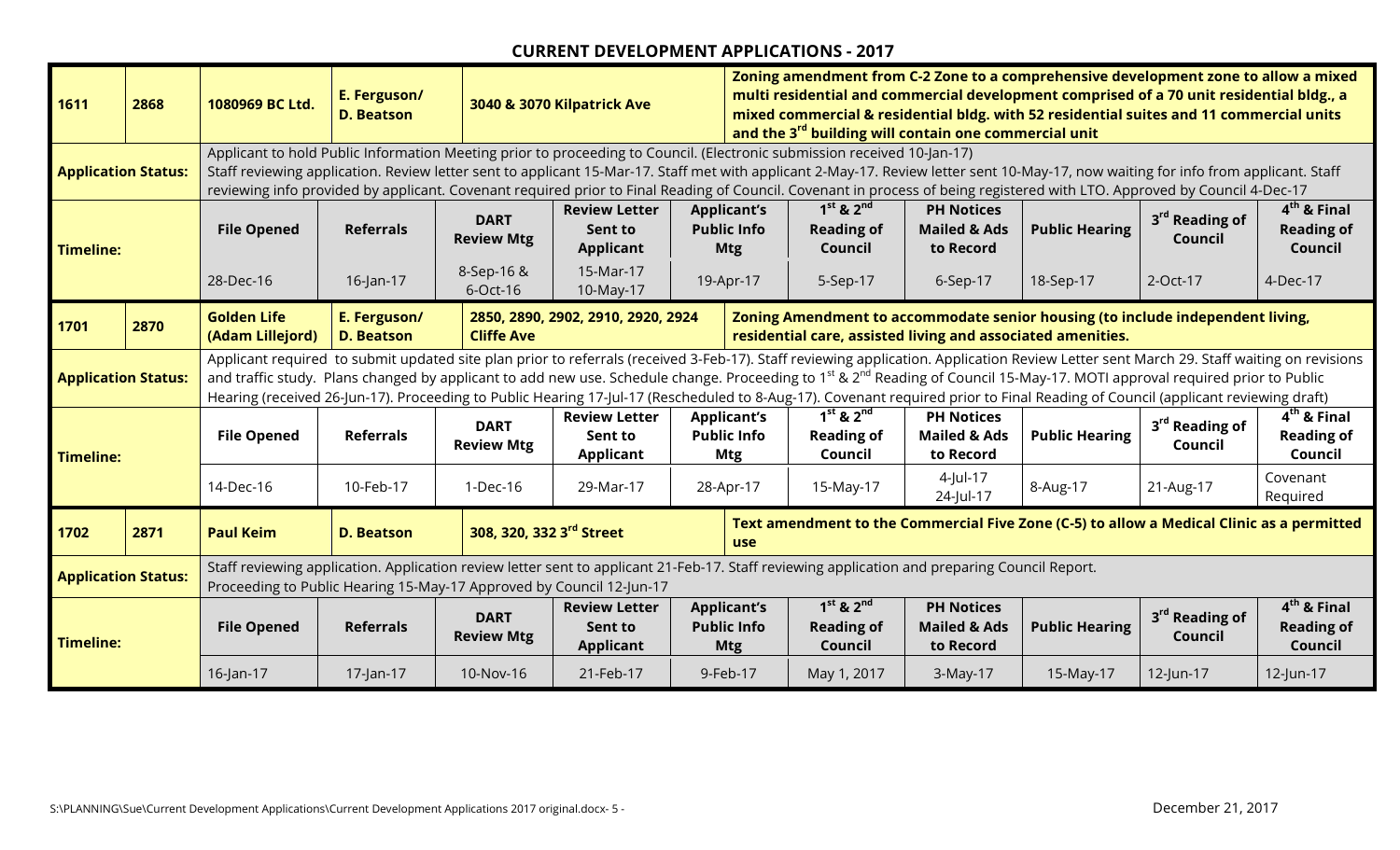| 1703                       | 2872 | <b>David Regehr</b>                                                                                                                                                                                                                                                                                                                                                                                                                                                                                                | <b>D. Beatson</b> | 1986 4 <sup>th</sup> St E                                                                                                                                                                                                                                                                                                                                                                                              |                                                                                                                                                                                    |                                                        | Zoning amendment to allow a secondary suite in a single family residence |                                                   |                                                                         |                                       |                                               |  |
|----------------------------|------|--------------------------------------------------------------------------------------------------------------------------------------------------------------------------------------------------------------------------------------------------------------------------------------------------------------------------------------------------------------------------------------------------------------------------------------------------------------------------------------------------------------------|-------------------|------------------------------------------------------------------------------------------------------------------------------------------------------------------------------------------------------------------------------------------------------------------------------------------------------------------------------------------------------------------------------------------------------------------------|------------------------------------------------------------------------------------------------------------------------------------------------------------------------------------|--------------------------------------------------------|--------------------------------------------------------------------------|---------------------------------------------------|-------------------------------------------------------------------------|---------------------------------------|-----------------------------------------------|--|
| <b>Application Status:</b> |      | Applicant to hold Public Information Meeting prior to application proceeding to Council. Staff reviewing application.<br>Proceeding to Public Hearing 12-Jun-17. (Bylaw requires MOTI approval) Approved by Council 19-Jun-17<br>$1st$ & $2nd$<br><b>PH Notices</b><br><b>Review Letter</b><br><b>Applicant's</b><br>3 <sup>rd</sup> Reading of<br><b>DART</b><br><b>Public Info</b><br><b>Mailed &amp; Ads</b><br><b>Public Hearing</b><br><b>File Opened</b><br><b>Referrals</b><br><b>Reading of</b><br>Sent to |                   |                                                                                                                                                                                                                                                                                                                                                                                                                        |                                                                                                                                                                                    |                                                        |                                                                          |                                                   |                                                                         |                                       |                                               |  |
| Timeline:                  |      |                                                                                                                                                                                                                                                                                                                                                                                                                                                                                                                    |                   | <b>Review Mtg</b>                                                                                                                                                                                                                                                                                                                                                                                                      | <b>Applicant</b>                                                                                                                                                                   | <b>Mtg</b>                                             | Council                                                                  | to Record                                         |                                                                         | Council                               | $4th$ & Final<br><b>Reading of</b><br>Council |  |
|                            |      | 28-Feb-17                                                                                                                                                                                                                                                                                                                                                                                                                                                                                                          | 2-Mar-17          | N/A                                                                                                                                                                                                                                                                                                                                                                                                                    | March 31, 2017                                                                                                                                                                     | March 15, 2017                                         | 15-May-17                                                                | 26-May-17                                         | 12-Jun-17                                                               | 19-June-17                            | 19-June-17                                    |  |
| 1704                       | 2875 | <b>City of</b><br><b>Courtenay</b>                                                                                                                                                                                                                                                                                                                                                                                                                                                                                 | I. Buck           |                                                                                                                                                                                                                                                                                                                                                                                                                        |                                                                                                                                                                                    |                                                        |                                                                          |                                                   | Amendment to the Zoning Bylaw to restrict paid parking in PA-3 and PA-4 |                                       |                                               |  |
| <b>Application Status:</b> |      |                                                                                                                                                                                                                                                                                                                                                                                                                                                                                                                    |                   |                                                                                                                                                                                                                                                                                                                                                                                                                        |                                                                                                                                                                                    |                                                        |                                                                          |                                                   |                                                                         |                                       |                                               |  |
| Timeline:                  |      | <b>File Opened</b>                                                                                                                                                                                                                                                                                                                                                                                                                                                                                                 | <b>Referrals</b>  | Proceeding to Public Hearing 3-Apr-17. Approved by Council 18-Apr-17<br>$1st$ & $2nd$<br>$4th$ & Final<br><b>Applicant's</b><br><b>Review Letter</b><br>3rd Reading of<br><b>DART</b><br><b>PH Ads to</b><br><b>Public Info</b><br><b>Reading of</b><br><b>Public Hearing</b><br><b>Reading of</b><br>Sent to<br><b>Review Mtg</b><br>Council<br><b>Record</b><br><b>Applicant</b><br>Council<br>Council<br><b>Mtg</b> |                                                                                                                                                                                    |                                                        |                                                                          |                                                   |                                                                         |                                       |                                               |  |
|                            |      | 10-Mar-17                                                                                                                                                                                                                                                                                                                                                                                                                                                                                                          | N/A               | N/A                                                                                                                                                                                                                                                                                                                                                                                                                    | N/A                                                                                                                                                                                | N/A                                                    | 20-Mar-17                                                                | 21-Mar-17                                         | 3-Apr-17                                                                | 18-Apr-17                             | 18-Apr-17                                     |  |
|                            |      |                                                                                                                                                                                                                                                                                                                                                                                                                                                                                                                    |                   | Zoning Amendment to allow for a multi residential Habitat for Humanity Housing Project                                                                                                                                                                                                                                                                                                                                 |                                                                                                                                                                                    |                                                        |                                                                          |                                                   |                                                                         |                                       |                                               |  |
| 1705                       | 2892 | <b>Habitat for</b><br><b>Humanity</b>                                                                                                                                                                                                                                                                                                                                                                                                                                                                              | <b>T. Setta</b>   | 1330 Lake Trail Rd                                                                                                                                                                                                                                                                                                                                                                                                     |                                                                                                                                                                                    |                                                        | consisting of 5 duplex buildings                                         |                                                   |                                                                         |                                       |                                               |  |
| <b>Application Status:</b> |      | reviewing information. Approved by Council 2-Oct-17                                                                                                                                                                                                                                                                                                                                                                                                                                                                |                   |                                                                                                                                                                                                                                                                                                                                                                                                                        | Staff reviewing application and referral comments. Review letter sent to applicant, further information required from applicant. Response received from applicant 14-Jul-17. Staff |                                                        |                                                                          |                                                   |                                                                         |                                       |                                               |  |
| Timeline:                  |      | <b>File Opened</b>                                                                                                                                                                                                                                                                                                                                                                                                                                                                                                 | <b>Referrals</b>  | <b>DART</b><br><b>Review Mtg</b>                                                                                                                                                                                                                                                                                                                                                                                       | <b>Review Letter</b><br>Sent to<br><b>Applicant</b>                                                                                                                                | <b>Applicant's</b><br><b>Public Info</b><br><b>Mtg</b> | $1st$ & $2nd$<br><b>Reading of</b><br>Council                            | <b>PH Ads to</b><br><b>Record</b>                 | <b>Public Hearing</b>                                                   | 3 <sup>rd</sup> Reading of<br>Council | $4th$ & Final<br><b>Reading of</b><br>Council |  |
|                            |      | 12-Apr-17                                                                                                                                                                                                                                                                                                                                                                                                                                                                                                          | 28-Apr-17         | 15-Dec-16                                                                                                                                                                                                                                                                                                                                                                                                              | 30-May-17                                                                                                                                                                          | 29-May-17                                              | 21-Aug-17                                                                | 22-Aug-17                                         | 5-Sep-17                                                                | 2-Oct-17                              | 2-Oct-17                                      |  |
| 1706                       | 2882 | <b>Lana &amp; Duncan</b><br><b>Crerar</b>                                                                                                                                                                                                                                                                                                                                                                                                                                                                          | N. Gothard        | <b>525 Back Road</b>                                                                                                                                                                                                                                                                                                                                                                                                   |                                                                                                                                                                                    |                                                        |                                                                          | <b>Zoning Amendment to allow a carriage house</b> |                                                                         |                                       |                                               |  |
| <b>Application Status:</b> |      |                                                                                                                                                                                                                                                                                                                                                                                                                                                                                                                    |                   |                                                                                                                                                                                                                                                                                                                                                                                                                        | Waiting for letter of rationale from applicant. Proceeding to Public Hearing 17-Jul-17. Approved by Council 8-Aug-17                                                               |                                                        |                                                                          |                                                   |                                                                         |                                       |                                               |  |
| Timeline:                  |      | <b>File Opened</b>                                                                                                                                                                                                                                                                                                                                                                                                                                                                                                 | <b>Referrals</b>  | <b>DART</b><br><b>Review Mtg</b>                                                                                                                                                                                                                                                                                                                                                                                       | <b>Review Letter</b><br>Sent to<br><b>Applicant</b>                                                                                                                                | <b>Applicant's</b><br><b>Public Info</b><br><b>Mtg</b> | $1st$ & $2nd$<br><b>Reading of</b><br>Council                            | <b>PH Ads to</b><br>Record                        | <b>Public Hearing</b>                                                   | 3rd Reading of<br>Council             | $4th$ & Final<br><b>Reading of</b><br>Council |  |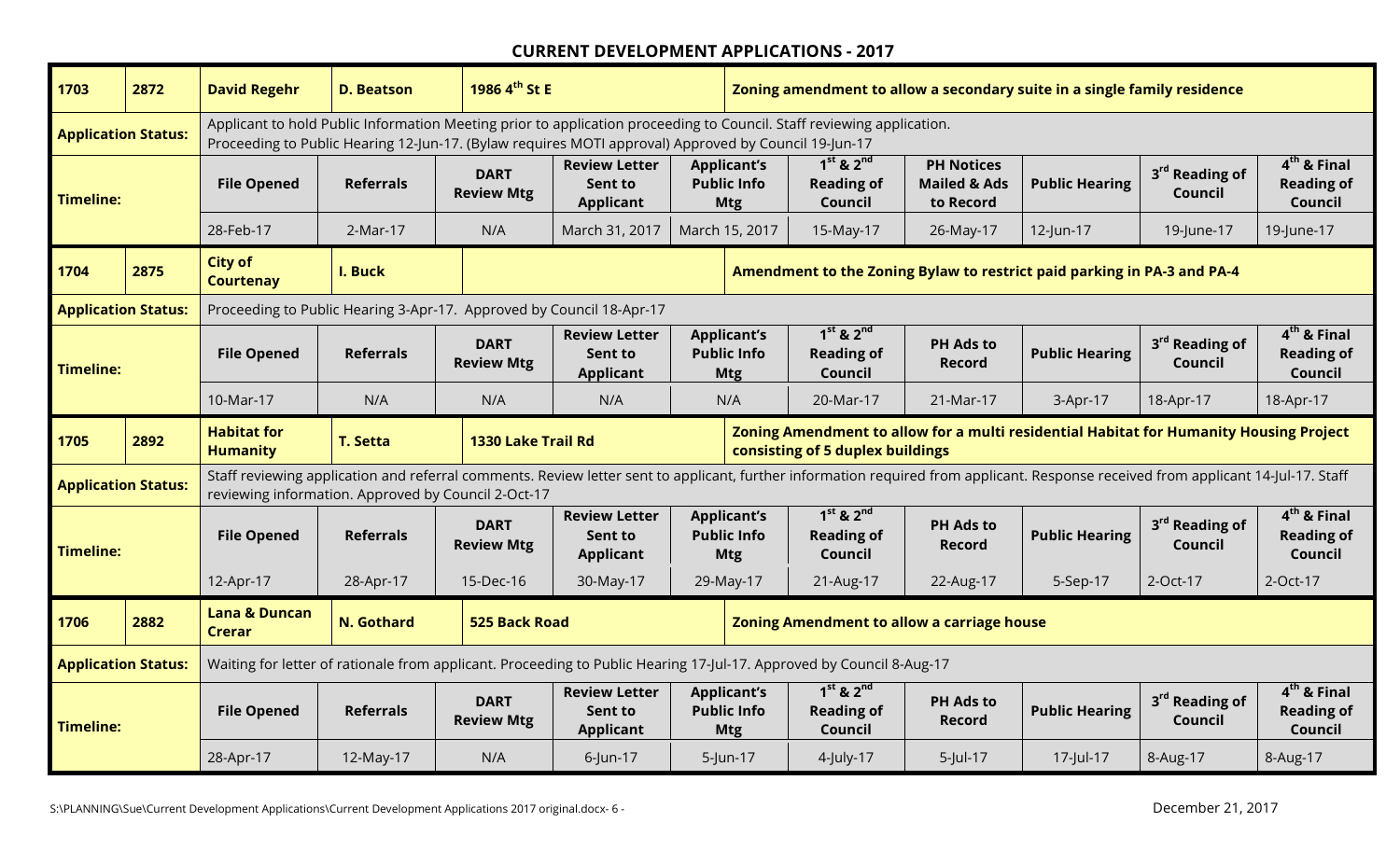| 1707                       | 2888 | <b>Amandio Santos</b>                  | E. Ferguson/<br><b>D. Beatson</b>                                                                                                                                                                                                                                                            | 2310 20 <sup>th</sup> Street |                                                                                                                                                                                 |                                                                                                                                                                                                                                       | Zoning Amendment to rezone from R-2A to R-1D to facilitate a 2 lot subdivision<br>Review letter sent to applicant 14-Jul-17, further info required from applicant. Staff met with applicant 10-Nov-17, applicant proposing revision and re-submission of plans (scaled |                                    |                  |                       |                            |                                    |  |  |
|----------------------------|------|----------------------------------------|----------------------------------------------------------------------------------------------------------------------------------------------------------------------------------------------------------------------------------------------------------------------------------------------|------------------------------|---------------------------------------------------------------------------------------------------------------------------------------------------------------------------------|---------------------------------------------------------------------------------------------------------------------------------------------------------------------------------------------------------------------------------------|------------------------------------------------------------------------------------------------------------------------------------------------------------------------------------------------------------------------------------------------------------------------|------------------------------------|------------------|-----------------------|----------------------------|------------------------------------|--|--|
| <b>Application Status:</b> |      |                                        |                                                                                                                                                                                                                                                                                              |                              | drawings and exterior design for existing dwelling). Staff followed up with applicant 4-Dec-17.                                                                                 |                                                                                                                                                                                                                                       |                                                                                                                                                                                                                                                                        |                                    |                  |                       |                            |                                    |  |  |
|                            |      | <b>File Opened</b>                     | <b>Referrals Out</b>                                                                                                                                                                                                                                                                         | <b>DART</b>                  | <b>Review Letter</b><br>Sent to                                                                                                                                                 | <b>Applicant's</b><br><b>Public Info</b>                                                                                                                                                                                              |                                                                                                                                                                                                                                                                        | $1st$ & $2nd$<br><b>Reading of</b> | <b>PH Ads to</b> | <b>Public Hearing</b> | 3 <sup>rd</sup> Reading of | $4th$ & Final<br><b>Reading of</b> |  |  |
| Timeline:                  |      |                                        | $5$ -Jun-17                                                                                                                                                                                                                                                                                  | <b>Review Mtg</b>            | Applicant                                                                                                                                                                       | Mtg                                                                                                                                                                                                                                   |                                                                                                                                                                                                                                                                        | Council                            | Record           |                       | Council                    | Council                            |  |  |
|                            |      | 29-May-17                              | <b>Responses Due</b>                                                                                                                                                                                                                                                                         | 15-Jun-17                    | 14-Jul-17                                                                                                                                                                       | 13-Jul-17                                                                                                                                                                                                                             |                                                                                                                                                                                                                                                                        |                                    |                  |                       |                            |                                    |  |  |
|                            |      |                                        | 26-Jun-17                                                                                                                                                                                                                                                                                    |                              |                                                                                                                                                                                 |                                                                                                                                                                                                                                       |                                                                                                                                                                                                                                                                        |                                    |                  |                       |                            |                                    |  |  |
| 1708                       | 2891 | <b>Francesco</b><br><b>Sipione</b>     | E. Ferguson/<br><b>D. Beatson</b>                                                                                                                                                                                                                                                            | <b>2500 Mission Road</b>     |                                                                                                                                                                                 |                                                                                                                                                                                                                                       | Zoning Amendment to rezone from R-1B to R-1S to facilitate a secondary suite                                                                                                                                                                                           |                                    |                  |                       |                            |                                    |  |  |
| <b>Application Status:</b> |      |                                        |                                                                                                                                                                                                                                                                                              |                              | Review letter sent to applicant 14-Jul-17. Further information required from applicant. Proceeding to Council 21-Aug-17 (Public Hearing 5-Sep-17) Approved by Council 18-Sep-17 |                                                                                                                                                                                                                                       |                                                                                                                                                                                                                                                                        |                                    |                  |                       |                            |                                    |  |  |
|                            |      | <b>File Opened</b>                     | <b>Referrals Out</b>                                                                                                                                                                                                                                                                         | <b>DART</b>                  | <b>Review Letter</b><br>Sent to                                                                                                                                                 | <b>Applicant's</b><br><b>Public Info</b>                                                                                                                                                                                              |                                                                                                                                                                                                                                                                        | $1st$ & $2nd$<br><b>Reading of</b> | <b>PH Ads to</b> | <b>Public Hearing</b> | 3rd Reading of             | $4th$ & Final<br><b>Reading of</b> |  |  |
| Timeline:                  |      |                                        | $9$ -Jul-17                                                                                                                                                                                                                                                                                  | <b>Review Mtg</b>            | <b>Applicant</b>                                                                                                                                                                | <b>Mtg</b>                                                                                                                                                                                                                            |                                                                                                                                                                                                                                                                        | Council                            | <b>Record</b>    |                       | Council                    | Council                            |  |  |
|                            |      | $8 -$ Ju1-17                           | <b>Responses Due</b>                                                                                                                                                                                                                                                                         | N/A                          | 14-Jul-17                                                                                                                                                                       | 16-Jul-17                                                                                                                                                                                                                             |                                                                                                                                                                                                                                                                        | 21-Aug-17                          | 22-Aug-17        | 5-Sep-17              | 18-Sep-17                  | 18-Sep-17                          |  |  |
|                            |      |                                        | 30-Jul-17                                                                                                                                                                                                                                                                                    |                              |                                                                                                                                                                                 |                                                                                                                                                                                                                                       |                                                                                                                                                                                                                                                                        |                                    |                  |                       |                            |                                    |  |  |
| 1709                       | 2893 | <b>McElhanney</b><br><b>Consulting</b> | E. Ferguson/<br><b>D. Beatson</b>                                                                                                                                                                                                                                                            | 3420 Rhys Road               |                                                                                                                                                                                 | Zoning Amendment to (Buckstone Phase 3A & 3B) to accommodate the re-alignment of<br>Harbourview Blvd and to reconfigure the existing park land dedication at the west end of<br>the site to allow a full 20m wide access to Fraser Rd |                                                                                                                                                                                                                                                                        |                                    |                  |                       |                            |                                    |  |  |
| <b>Application Status:</b> |      |                                        | Waiting for follow up from applicant (received 23-Aug-17, staff reviewing) App review letter sent to applicant 12-Sep-17. Further information required from applicant (park land<br>dedication and road network re-alignment). Revised subdivision plan received 15-Dec-17, staff reviewing. |                              |                                                                                                                                                                                 |                                                                                                                                                                                                                                       |                                                                                                                                                                                                                                                                        |                                    |                  |                       |                            |                                    |  |  |
|                            |      | <b>File Opened</b>                     | <b>Referrals Out</b>                                                                                                                                                                                                                                                                         | <b>DART</b>                  | <b>Review Letter</b><br>Sent to                                                                                                                                                 | <b>Applicant's</b><br><b>Public Info</b>                                                                                                                                                                                              |                                                                                                                                                                                                                                                                        | $1st$ & $2nd$<br><b>Reading of</b> | <b>PH Ads to</b> | <b>Public Hearing</b> | 3 <sup>rd</sup> Reading of | $4th$ & Final<br><b>Reading of</b> |  |  |
| Timeline:                  |      |                                        | 26-Jun-17                                                                                                                                                                                                                                                                                    | <b>Review Mtg</b>            | <b>Applicant</b>                                                                                                                                                                | Mtg                                                                                                                                                                                                                                   |                                                                                                                                                                                                                                                                        | Council                            | Record           |                       | Council                    | Council                            |  |  |
|                            |      | 19-Jun-17                              | <b>Responses Due</b>                                                                                                                                                                                                                                                                         | 13-Jul-17                    | 12-Sep-17                                                                                                                                                                       |                                                                                                                                                                                                                                       |                                                                                                                                                                                                                                                                        |                                    |                  |                       |                            |                                    |  |  |
|                            |      |                                        | 17-Jul-17                                                                                                                                                                                                                                                                                    |                              |                                                                                                                                                                                 |                                                                                                                                                                                                                                       |                                                                                                                                                                                                                                                                        |                                    |                  |                       |                            |                                    |  |  |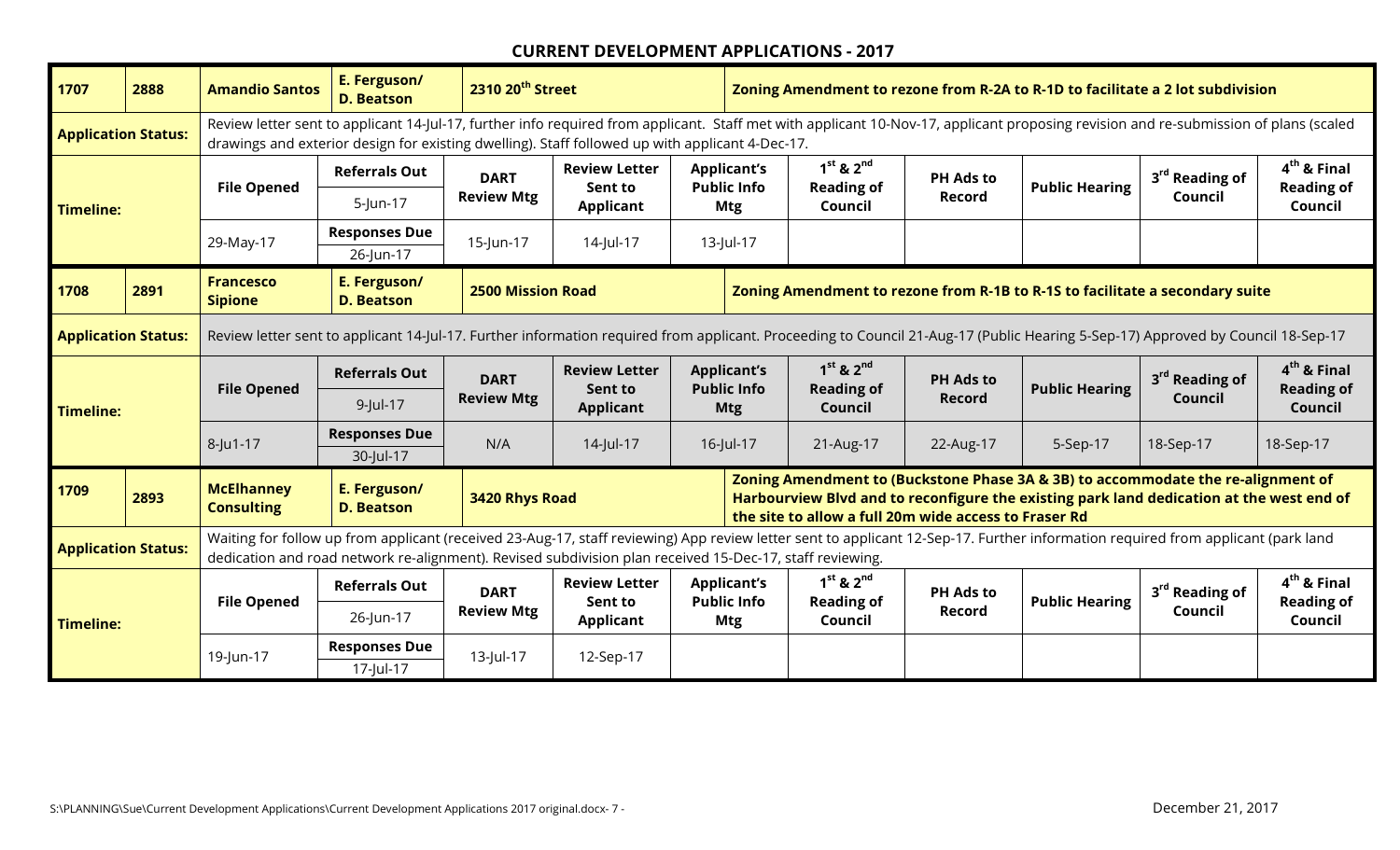| 1710<br>(RZ000002                        | 2895 | <b>H.A. Martin</b>                                                                                                | N. Gothard                                                                                                                                                                                                                                                                                                                            |                       | 1290 10 <sup>th</sup> Street East<br>Staff reviewing application. Proceeding to Public Hearing 16-Oct-17, proceeding to 3 <sup>rd</sup> & 4 <sup>th</sup> Reading 6-Nov-17. Denied by Council 6-Nov-17 |                                                                  |                                          | Zoning Amendment to rezone from R-1 to R-1S for existing non-conforming secondary suite.                                                                                 |                  |                       |                            |                                    |  |
|------------------------------------------|------|-------------------------------------------------------------------------------------------------------------------|---------------------------------------------------------------------------------------------------------------------------------------------------------------------------------------------------------------------------------------------------------------------------------------------------------------------------------------|-----------------------|--------------------------------------------------------------------------------------------------------------------------------------------------------------------------------------------------------|------------------------------------------------------------------|------------------------------------------|--------------------------------------------------------------------------------------------------------------------------------------------------------------------------|------------------|-----------------------|----------------------------|------------------------------------|--|
| <b>Application Status:</b>               |      |                                                                                                                   |                                                                                                                                                                                                                                                                                                                                       |                       |                                                                                                                                                                                                        |                                                                  |                                          |                                                                                                                                                                          |                  |                       |                            |                                    |  |
|                                          |      | <b>File Opened</b>                                                                                                | <b>Referrals Out</b>                                                                                                                                                                                                                                                                                                                  | <b>DART</b>           | <b>Review Letter</b><br>Sent to                                                                                                                                                                        |                                                                  | <b>Applicant's</b><br><b>Public Info</b> | $1st$ & $2nd$<br><b>Reading of</b>                                                                                                                                       | <b>PH Ads to</b> | <b>Public Hearing</b> | 3 <sup>rd</sup> Reading of | $4th$ & Final<br><b>Reading of</b> |  |
| <b>Timeline:</b>                         |      |                                                                                                                   | 27-Jul-17                                                                                                                                                                                                                                                                                                                             | <b>Review Mtg</b>     | <b>Applicant</b>                                                                                                                                                                                       |                                                                  | <b>Mtg</b>                               | Council                                                                                                                                                                  | <b>Record</b>    |                       | Council                    | Council                            |  |
|                                          |      | $6$ -Jul-17                                                                                                       | <b>Responses Due</b>                                                                                                                                                                                                                                                                                                                  | N/A                   | 25-Jul-17                                                                                                                                                                                              | 3-Aug-17                                                         |                                          | 2-Oct-17                                                                                                                                                                 | 3-Oct-17         | 16-Oct-17             | 6-Nov-17                   | 6-Nov-17                           |  |
|                                          |      |                                                                                                                   | 17-Aug-17                                                                                                                                                                                                                                                                                                                             |                       |                                                                                                                                                                                                        |                                                                  |                                          |                                                                                                                                                                          |                  |                       |                            |                                    |  |
| 1711<br><b>OCP/RZ00001</b><br>PRJ-000016 | 2899 | <b>Cameron</b><br><b>Contracting Ltd.</b><br>(Phillipa Atwood<br><b>Architect)</b>                                | <b>T. Setta</b>                                                                                                                                                                                                                                                                                                                       | 925 Braidwood Road    |                                                                                                                                                                                                        |                                                                  |                                          | Zoning Amendment to rezone from C-2A to MU-2 to allow for a multi residential<br>development consisting of two four storey apartment buildings each containing 48 units. |                  |                       |                            |                                    |  |
| <b>Application Status:</b>               |      |                                                                                                                   | Staff reviewing application. Prelim review letter sent to applicant 3-Oct-17. A follow up review letter will be sent pending receipt of external referral comments received. Revised<br>application plans received 6-Nov-17. Staff review comments on revised plans sent to agent 1-Dec-17 (applicant to provide revised submissions) |                       |                                                                                                                                                                                                        |                                                                  |                                          |                                                                                                                                                                          |                  |                       |                            |                                    |  |
|                                          |      | <b>File Opened</b>                                                                                                | <b>Referrals Out</b>                                                                                                                                                                                                                                                                                                                  | <b>DART</b>           | <b>Review Letter</b><br>Sent to                                                                                                                                                                        |                                                                  | <b>Applicant's</b><br><b>Public Info</b> | $1st$ & $2nd$<br><b>Reading of</b>                                                                                                                                       | <b>PH Ads to</b> | <b>Public Hearing</b> | 3 <sup>rd</sup> Reading of | $4th$ & Final<br><b>Reading of</b> |  |
| <b>Timeline:</b>                         |      |                                                                                                                   | 23-Aug-17                                                                                                                                                                                                                                                                                                                             | <b>Review Mtg</b>     | <b>Applicant</b>                                                                                                                                                                                       |                                                                  | Mtg                                      | Council                                                                                                                                                                  | Record           |                       | Council                    | Council                            |  |
|                                          |      |                                                                                                                   | <b>Responses Due</b>                                                                                                                                                                                                                                                                                                                  | Pre App Dart          | 3-Oct-17                                                                                                                                                                                               |                                                                  |                                          |                                                                                                                                                                          |                  |                       |                            |                                    |  |
|                                          |      | 16-Aug-17                                                                                                         | 13-Sep-17                                                                                                                                                                                                                                                                                                                             | 1-Jun-17<br>16-Nov-17 |                                                                                                                                                                                                        | 12-Sep-17                                                        |                                          |                                                                                                                                                                          |                  |                       |                            |                                    |  |
| 1712<br>RZ000003                         | 2900 | <b>N. Gothard</b><br><b>191 Willemar Avenue</b><br><b>Joy Magnusson</b>                                           |                                                                                                                                                                                                                                                                                                                                       |                       |                                                                                                                                                                                                        | Zoning text amendment to the R-2 Zone to allow for a granny flat |                                          |                                                                                                                                                                          |                  |                       |                            |                                    |  |
| <b>Application Status:</b>               |      | Staff review letter sent 2-Oct-17 (waiting for information from applicant/received). Approved by Council 4-Dec-17 |                                                                                                                                                                                                                                                                                                                                       |                       |                                                                                                                                                                                                        |                                                                  |                                          |                                                                                                                                                                          |                  |                       |                            |                                    |  |
|                                          |      | <b>File Opened</b>                                                                                                | <b>Referrals Out</b>                                                                                                                                                                                                                                                                                                                  | <b>DART</b>           | <b>Review Letter</b><br>Sent to                                                                                                                                                                        |                                                                  | <b>Applicant's</b><br><b>Public Info</b> | $1st$ & $2nd$<br><b>Reading of</b>                                                                                                                                       | <b>PH Ads to</b> | <b>Public Hearing</b> | 3 <sup>rd</sup> Reading of | $4th$ & Final<br><b>Reading of</b> |  |
| <b>Timeline:</b>                         |      |                                                                                                                   | 24-Aug-17                                                                                                                                                                                                                                                                                                                             | <b>Review Mtg</b>     | <b>Applicant</b>                                                                                                                                                                                       |                                                                  | <b>Mtg</b>                               | Council                                                                                                                                                                  | <b>Record</b>    |                       | Council                    | Council                            |  |
|                                          |      |                                                                                                                   | <b>Responses Due</b>                                                                                                                                                                                                                                                                                                                  |                       |                                                                                                                                                                                                        |                                                                  |                                          |                                                                                                                                                                          |                  |                       |                            |                                    |  |
|                                          |      | 17-Aug-17                                                                                                         | 14-Sep-17                                                                                                                                                                                                                                                                                                                             | N/A                   | $2$ -Oct-17                                                                                                                                                                                            | 8-Sep-17                                                         |                                          | 6-Nov-17                                                                                                                                                                 | 7-Nov-17         | 20-Nov-17             | 4-Dec-17                   | 4-Dec-17                           |  |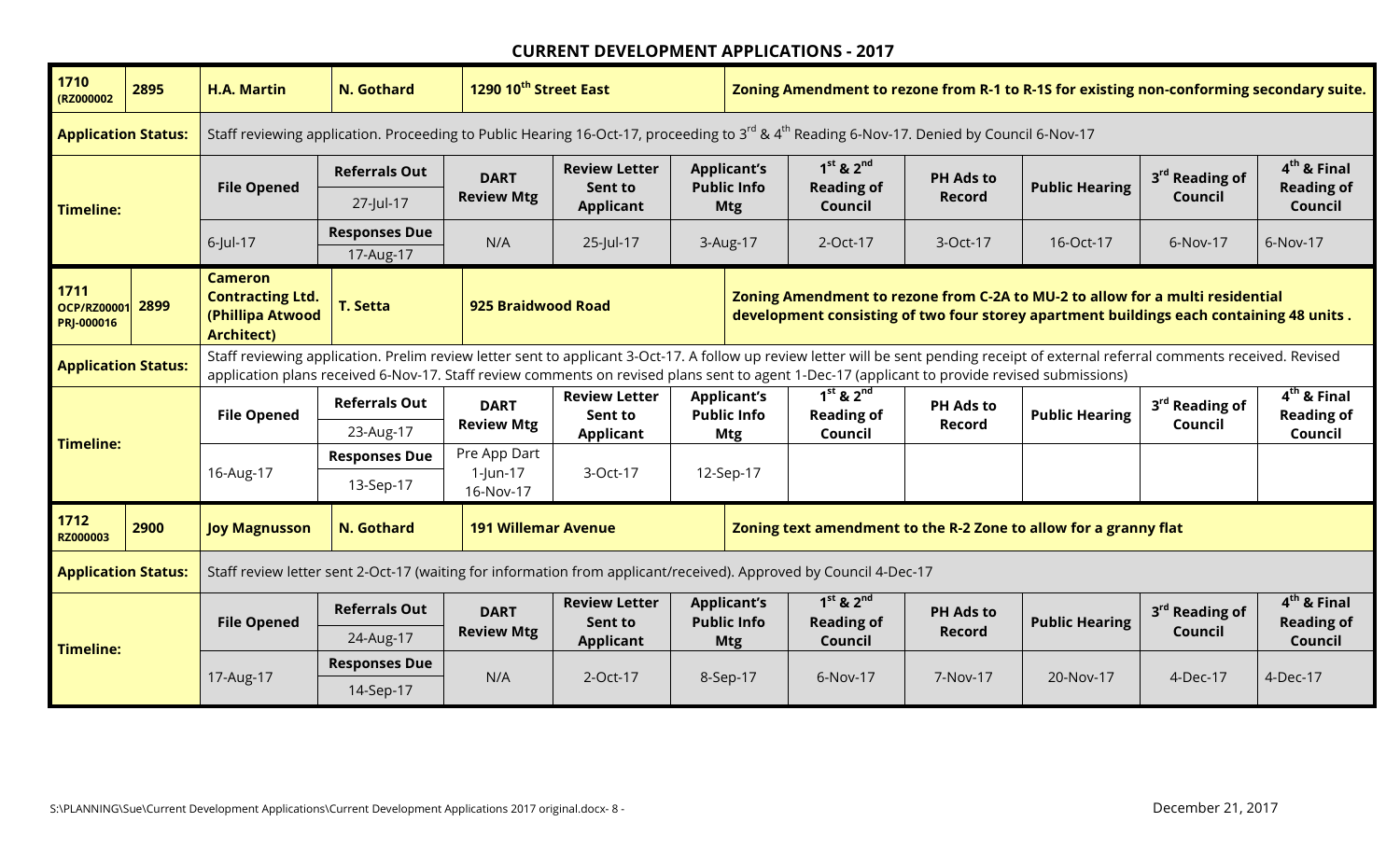| 1713<br><b>OCP/RZ00002</b><br>PRJ-000041 | 2909 | <b>Heritage Revival</b><br><b>Homes</b>                                                                                                                                                                                                                | <b>D. Beatson</b>                                                                                                               | 1447)               | 919 2 <sup>nd</sup> Street (Lot 1, Plan 3982 & Lot 2, Plan |                                          | Rezone from R-2 to R-4B to allow for a multi residential development consisting of<br>a four-plex building on each lot.<br>Staff meeting with applicant 3-Nov-17. Applicant having a traffic impact study prepared and wishes to hold a follow up Public Information Meeting (held on 29-Nov-17). Staff met |                                             |                       |                            |                                    |  |
|------------------------------------------|------|--------------------------------------------------------------------------------------------------------------------------------------------------------------------------------------------------------------------------------------------------------|---------------------------------------------------------------------------------------------------------------------------------|---------------------|------------------------------------------------------------|------------------------------------------|-------------------------------------------------------------------------------------------------------------------------------------------------------------------------------------------------------------------------------------------------------------------------------------------------------------|---------------------------------------------|-----------------------|----------------------------|------------------------------------|--|
| <b>Application</b><br><b>Status:</b>     |      |                                                                                                                                                                                                                                                        | with applicant 5-Dec-17 re: Traffic Impact Assessment. Covenant will be required prior to final reading of Council.             |                     |                                                            |                                          |                                                                                                                                                                                                                                                                                                             |                                             |                       |                            |                                    |  |
|                                          |      |                                                                                                                                                                                                                                                        | <b>Referrals Out</b>                                                                                                            | <b>DART</b>         | <b>Review Letter</b>                                       | <b>Applicant's</b>                       | $1st$ & $2nd$                                                                                                                                                                                                                                                                                               | <b>PH Notices</b>                           |                       | 3rd Reading of             | $4th$ & Final                      |  |
| <b>Timeline:</b>                         |      | <b>File Opened</b>                                                                                                                                                                                                                                     | 4-Oct-17                                                                                                                        | <b>Review Mtg</b>   | Sent to<br><b>Applicant</b>                                | <b>Public Info</b><br><b>Mtg</b>         | <b>Reading of</b><br>Council                                                                                                                                                                                                                                                                                | <b>Mailed &amp;</b><br><b>Ads to Record</b> | <b>Public Hearing</b> | Council                    | <b>Reading of</b><br>Council       |  |
|                                          |      |                                                                                                                                                                                                                                                        | <b>Responses Due</b>                                                                                                            |                     |                                                            | 20-Oct-17                                |                                                                                                                                                                                                                                                                                                             |                                             |                       |                            |                                    |  |
|                                          |      | 27-Sep-17                                                                                                                                                                                                                                              | 25-Oct-17                                                                                                                       | 2-Nov-17            | 27-Nov-17                                                  | & 29-Nov-17                              |                                                                                                                                                                                                                                                                                                             |                                             |                       |                            |                                    |  |
| 1714<br><b>OCP/RZ00003</b>               | 2911 | <b>Harold</b><br><b>MacKinnon</b>                                                                                                                                                                                                                      | N. Gothard                                                                                                                      | 468 3rd Street      |                                                            |                                          | Rezone from C-5 to R-2B to allow a secondary suite                                                                                                                                                                                                                                                          |                                             |                       |                            |                                    |  |
| <b>Application</b><br><b>Status:</b>     |      |                                                                                                                                                                                                                                                        | Staff preparing report to Council, will proceed to Council pending submission of revised drawing. Proceeding to public hearing. |                     |                                                            |                                          |                                                                                                                                                                                                                                                                                                             |                                             |                       |                            |                                    |  |
|                                          |      |                                                                                                                                                                                                                                                        | <b>Referrals Out</b>                                                                                                            | <b>DART</b>         | <b>Review Letter</b><br>Sent to                            | <b>Applicant's</b><br><b>Public Info</b> | $1st$ & $2nd$<br><b>Reading of</b>                                                                                                                                                                                                                                                                          | <b>PH Notices</b><br><b>Mailed &amp;</b>    | <b>Public Hearing</b> | 3 <sup>rd</sup> Reading of | $4th$ & Final<br><b>Reading of</b> |  |
| <b>Timeline:</b>                         |      | <b>File Opened</b>                                                                                                                                                                                                                                     | 9-Nov-17                                                                                                                        | <b>Review Mtg</b>   | Applicant                                                  | Mtg                                      | Council                                                                                                                                                                                                                                                                                                     | <b>Ads to Record</b>                        |                       | Council                    | Council                            |  |
|                                          |      | 6-Nov-17                                                                                                                                                                                                                                               | <b>Responses Due</b>                                                                                                            | N/A                 |                                                            | 30-Nov-17                                | 18-Dec-17                                                                                                                                                                                                                                                                                                   | $2$ -Jan-18                                 | $15$ -Jan-18          |                            |                                    |  |
|                                          |      |                                                                                                                                                                                                                                                        | 30-Nov-17                                                                                                                       |                     |                                                            |                                          |                                                                                                                                                                                                                                                                                                             |                                             |                       |                            |                                    |  |
| 1715<br><b>RZ000004</b>                  | 2912 | <b>McElhanney</b><br><b>Consulting Ltd.</b>                                                                                                                                                                                                            | <b>T. Setta</b>                                                                                                                 | 2650 Copperfield Rd |                                                            |                                          | Rezone from R-1A to CD Zone to allow for a the creation of a 32 single family<br>residential subdivision                                                                                                                                                                                                    |                                             |                       |                            |                                    |  |
| <b>Application</b><br><b>Status:</b>     |      | Staff meeting with applicant, agent & MOTI 4-Dec-17 to discuss boundary issues. Waiting for direction from Senior Government. Staff contacted agent to determine if they wish to<br>withdraw/close this application or if they wish to put it on hold. |                                                                                                                                 |                     |                                                            |                                          |                                                                                                                                                                                                                                                                                                             |                                             |                       |                            |                                    |  |
|                                          |      | <b>File Opened</b>                                                                                                                                                                                                                                     | <b>Referrals Out</b>                                                                                                            | <b>DART</b>         | <b>Review Letter</b><br>Sent to                            | <b>Applicant's</b><br><b>Public Info</b> | $1st$ & $2nd$<br><b>Reading of</b>                                                                                                                                                                                                                                                                          | <b>PH Notices</b><br><b>Mailed &amp;</b>    | <b>Public Hearing</b> | 3 <sup>rd</sup> Reading of | $4th$ & Final<br><b>Reading of</b> |  |
| <b>Timeline:</b>                         |      |                                                                                                                                                                                                                                                        | 14-Nov-17                                                                                                                       | <b>Review Mtg</b>   | <b>Applicant</b>                                           | <b>Mtg</b>                               | Council                                                                                                                                                                                                                                                                                                     | <b>Ads to Record</b>                        |                       | Council                    | Council                            |  |
|                                          |      | 6-Nov-17                                                                                                                                                                                                                                               | <b>Responses Due</b>                                                                                                            | 14-Dec-17           |                                                            |                                          |                                                                                                                                                                                                                                                                                                             |                                             |                       |                            |                                    |  |
|                                          |      |                                                                                                                                                                                                                                                        | 30-Nov-17                                                                                                                       |                     |                                                            |                                          |                                                                                                                                                                                                                                                                                                             |                                             |                       |                            |                                    |  |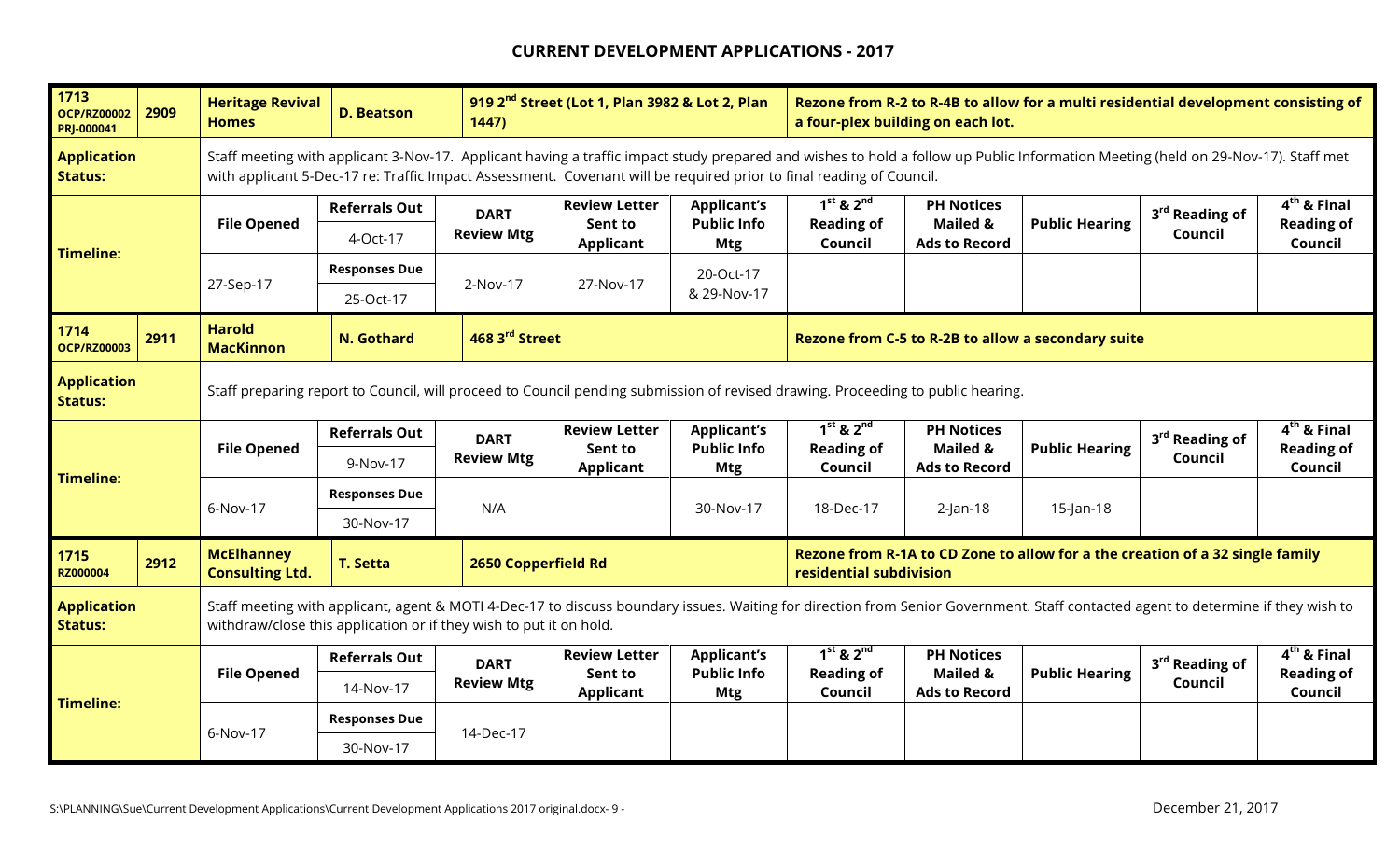#### **DEVELOPMENT PERMIT APPLICATIONS**

| File No.                              | <b>Applicant/</b><br><b>Agent</b>      | <b>Assigned Staff</b>                                                                                          |                          | <b>Address</b>                                                                                         | <b>Project</b><br><b>Description</b>                                              |                                                                                                                                                                                           |                                  |                                                                                                                                                                   |                             |  |  |
|---------------------------------------|----------------------------------------|----------------------------------------------------------------------------------------------------------------|--------------------------|--------------------------------------------------------------------------------------------------------|-----------------------------------------------------------------------------------|-------------------------------------------------------------------------------------------------------------------------------------------------------------------------------------------|----------------------------------|-------------------------------------------------------------------------------------------------------------------------------------------------------------------|-----------------------------|--|--|
| 3060-20-1610                          | Lacasse<br><b>Construction</b>         | D. Beatson                                                                                                     | <b>2251 Cousins Road</b> |                                                                                                        |                                                                                   |                                                                                                                                                                                           |                                  | Development permit to accommodate a facade upgrade to an existing industrial building                                                                             |                             |  |  |
| <b>Application Status:</b>            | Approved by DDS 26-Jul-17              |                                                                                                                |                          |                                                                                                        |                                                                                   |                                                                                                                                                                                           |                                  |                                                                                                                                                                   |                             |  |  |
|                                       | <b>Application Date</b>                |                                                                                                                | <b>Referrals</b>         | <b>Dart</b>                                                                                            |                                                                                   | <b>Review Letter Sent</b><br>to Applicant                                                                                                                                                 | <b>Public Info Mtg</b>           | <b>30m Notices Mailed</b>                                                                                                                                         | <b>DDS Decision</b>         |  |  |
| Timeline:                             |                                        | 12-May-16<br>13-May-16<br>New Submissions received<br>N/A<br>N/A<br>N/A<br>17-May-17<br>31-May-17<br>13-Dec-16 |                          |                                                                                                        |                                                                                   |                                                                                                                                                                                           |                                  | 26-Jul-17                                                                                                                                                         |                             |  |  |
| 3060-20-1612<br><b>With Variances</b> | <b>McElhanney</b><br><b>Consulting</b> | E. Ferguson                                                                                                    | 1375 Piercy Ave          |                                                                                                        |                                                                                   | Development Permit with Variances to side yard setback (fronting a street), useable open<br>scape, landscaping and fence height to accommodate a 16 unit multi residential<br>development |                                  |                                                                                                                                                                   |                             |  |  |
| <b>Application Status:</b>            |                                        |                                                                                                                |                          | (Authorization for a second Public Hearing Denied by Council 26-May-17)                                |                                                                                   |                                                                                                                                                                                           |                                  | See OCP1602 and Rezoning 1603 above. Must obtain land use designation amendment and rezoning amendment prior to proceeding with development permit with variances |                             |  |  |
| <b>Timeline:</b>                      | <b>Application Date</b>                |                                                                                                                | <b>Referrals</b>         | <b>Dart</b>                                                                                            |                                                                                   | <b>Review Letter Sent</b><br>to Applicant                                                                                                                                                 | <b>Public Info</b>               | <b>30m Notices Mailed</b>                                                                                                                                         | <b>Council/DDS Decision</b> |  |  |
|                                       | $6$ -Jul-16                            |                                                                                                                | $12$ -Jul-16             | 18-Feb-16<br>(Prelim)                                                                                  |                                                                                   |                                                                                                                                                                                           | Held at OCP & RZ<br><b>Stage</b> |                                                                                                                                                                   |                             |  |  |
| 3060-20-1618                          | <b>Silverado Land</b><br>Corp.         | N. Gothard                                                                                                     | 2286 Sussex Dr           | 2113, 2125, 2137, 2149, 2161 Sussex<br>PI & 2226, 2238, 2250, 2262, 2274,                              | Environmental Development Permit for existing registered lots adjacent to Pond 20 |                                                                                                                                                                                           |                                  |                                                                                                                                                                   |                             |  |  |
| <b>Application Status:</b>            | Approved by DDS 5-May-17               |                                                                                                                |                          | Property owners have until May 1 to provide consent for EDP to be registered on individual properties. |                                                                                   |                                                                                                                                                                                           |                                  |                                                                                                                                                                   |                             |  |  |
| <b>Timeline:</b>                      | <b>Application Date</b>                |                                                                                                                | <b>Referrals</b>         | <b>Dart</b>                                                                                            |                                                                                   | <b>Review Letter Sent</b><br>to Applicant                                                                                                                                                 | <b>Public Info</b>               | <b>30m Notices Mailed</b>                                                                                                                                         | <b>Council/DDS Decision</b> |  |  |
|                                       | 5-Oct-16                               |                                                                                                                | N/A                      | N/A                                                                                                    |                                                                                   |                                                                                                                                                                                           | N/A                              | N/A                                                                                                                                                               | 5-May-17                    |  |  |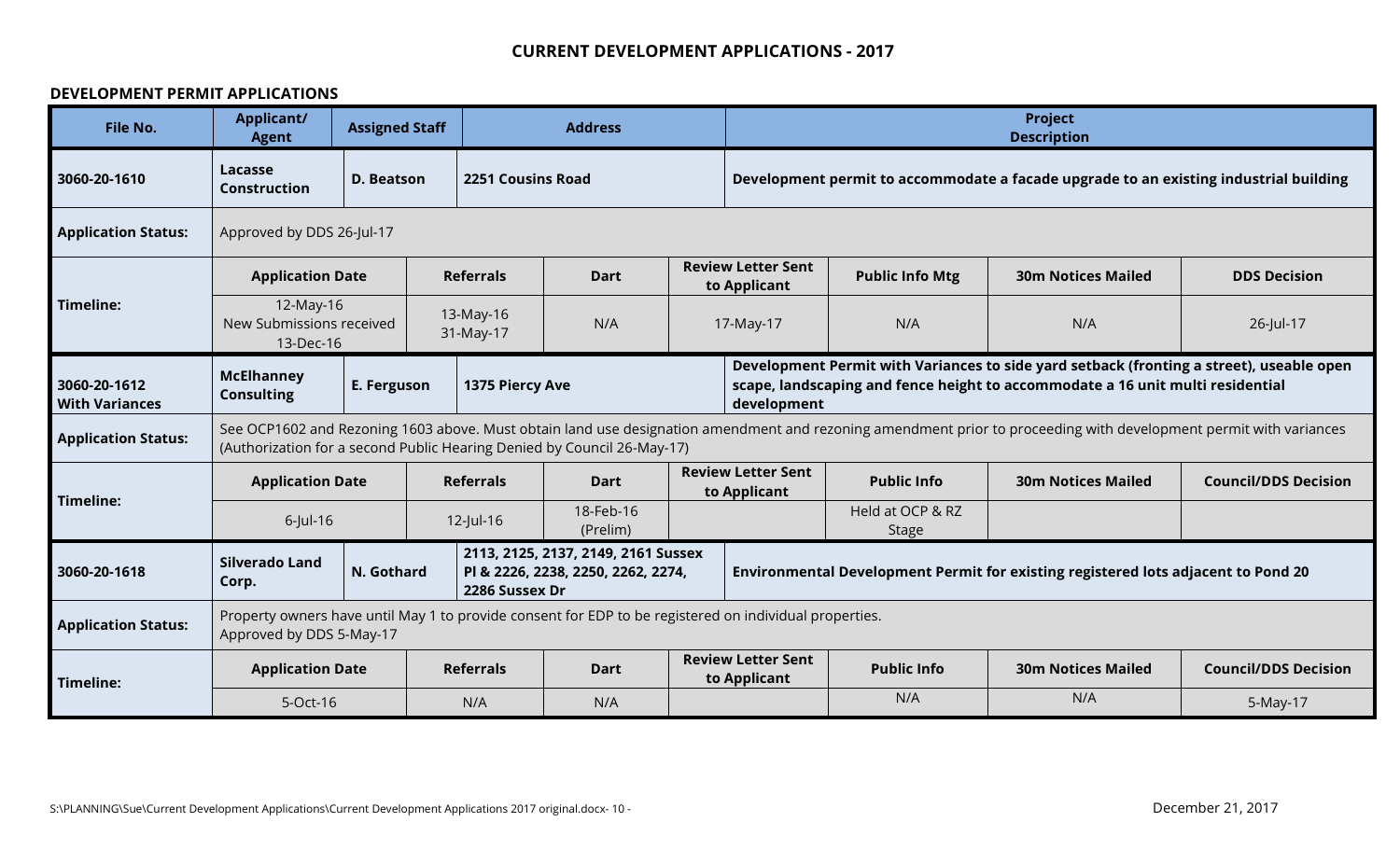| 3060-20-1621               | Courtenay<br><b>Lodge Ltd</b>                                             | <b>D. Beatson</b> | 1590 Cliffe Ave                                      |             | Internal DP - Phase 2 of proposed existing hotel property becoming seniors residential<br>apartments<br>Further information req'd from applicant (landscape plan & sediment & erosion control plan.) App to apply for Site Alteration Permit & Approval by the province. Applicant to |                                                                                                                                |                                                                                                                                                                          |                             |
|----------------------------|---------------------------------------------------------------------------|-------------------|------------------------------------------------------|-------------|---------------------------------------------------------------------------------------------------------------------------------------------------------------------------------------------------------------------------------------------------------------------------------------|--------------------------------------------------------------------------------------------------------------------------------|--------------------------------------------------------------------------------------------------------------------------------------------------------------------------|-----------------------------|
| <b>Application Status:</b> | provide revised landscape plan.<br>Application approved 31-Mar-17         |                   |                                                      |             |                                                                                                                                                                                                                                                                                       |                                                                                                                                |                                                                                                                                                                          |                             |
| Timeline:                  | <b>Application Date</b>                                                   |                   | <b>Referrals</b>                                     | <b>Dart</b> |                                                                                                                                                                                                                                                                                       | <b>Public Info</b>                                                                                                             | <b>30m Notices Mailed</b>                                                                                                                                                | <b>Council/DDS Decision</b> |
|                            | 2-Nov-16                                                                  |                   | 3-Nov-16                                             | N/A         |                                                                                                                                                                                                                                                                                       | N/A                                                                                                                            | N/A                                                                                                                                                                      | 31-Mar-17                   |
| 3060-20-1622               | <b>Pacific Marine</b><br><b>Construction</b><br><b>D. Beatson</b><br>Ltd. |                   | 168 5 <sup>th</sup> Street                           |             |                                                                                                                                                                                                                                                                                       |                                                                                                                                | Internal DP to allow a façade upgrade to an existing commercial building                                                                                                 |                             |
| <b>Application Status:</b> | Approved 5-Jan-17                                                         |                   |                                                      |             |                                                                                                                                                                                                                                                                                       |                                                                                                                                |                                                                                                                                                                          |                             |
| Timeline:                  | <b>Application Date</b>                                                   |                   | <b>Referrals</b>                                     | <b>Dart</b> |                                                                                                                                                                                                                                                                                       | <b>Public Info</b>                                                                                                             | <b>30m Notices Mailed</b>                                                                                                                                                | <b>Council/DDS Decision</b> |
|                            |                                                                           |                   | 22-Nov-16                                            | N/A         |                                                                                                                                                                                                                                                                                       | N/A                                                                                                                            | N/A                                                                                                                                                                      | $5$ -Jan-17                 |
|                            |                                                                           | 17-Nov-16         |                                                      |             |                                                                                                                                                                                                                                                                                       |                                                                                                                                |                                                                                                                                                                          |                             |
| 3060-20-1623               | <b>Four Paws</b><br><b>Construction</b>                                   | <b>D. Beatson</b> | 767 & 775 8 <sup>th</sup> St                         |             |                                                                                                                                                                                                                                                                                       | Internal DP to allow a four plex on each property                                                                              |                                                                                                                                                                          |                             |
| <b>Application Status:</b> |                                                                           |                   | Director of Development Services. Approved 21-Feb-17 |             |                                                                                                                                                                                                                                                                                       |                                                                                                                                | Applicant to provide arborist report and revise/redesign project submissions to meet form and character requirements (received from applicant) Staff preparing Report to |                             |
|                            | <b>Application Date</b>                                                   |                   | <b>Referrals</b>                                     | <b>Dart</b> |                                                                                                                                                                                                                                                                                       | <b>Public Info</b>                                                                                                             | <b>30m Notices Mailed</b>                                                                                                                                                | <b>Council/DDS Decision</b> |
| Timeline:                  | 2-Dec-16                                                                  |                   | 14-Dec-16                                            | N/A         |                                                                                                                                                                                                                                                                                       | N/A                                                                                                                            | N/A                                                                                                                                                                      | 21-Feb-17                   |
| 3060-20-1624               | <b>Rosemary Nash</b>                                                      | E. Ferguson       | <b>560 Pidcock Ave</b>                               |             |                                                                                                                                                                                                                                                                                       |                                                                                                                                | Development permit to allow the construction of a secondary residence                                                                                                    |                             |
| <b>Application Status:</b> |                                                                           |                   | Director of Development Services. Approved 17-Mar-17 |             |                                                                                                                                                                                                                                                                                       | Pending Approval of Rezoning (3060-20-1605) and Board of Variance Approval. Zoning approved 6-Feb-17 and BOV approved 7-Mar-17 |                                                                                                                                                                          |                             |
| Timeline:                  | <b>Application Date</b>                                                   |                   | <b>Referrals</b>                                     | <b>Dart</b> |                                                                                                                                                                                                                                                                                       | <b>Public Info</b>                                                                                                             | <b>30m Notices Mailed</b>                                                                                                                                                | <b>Council/DDS Decision</b> |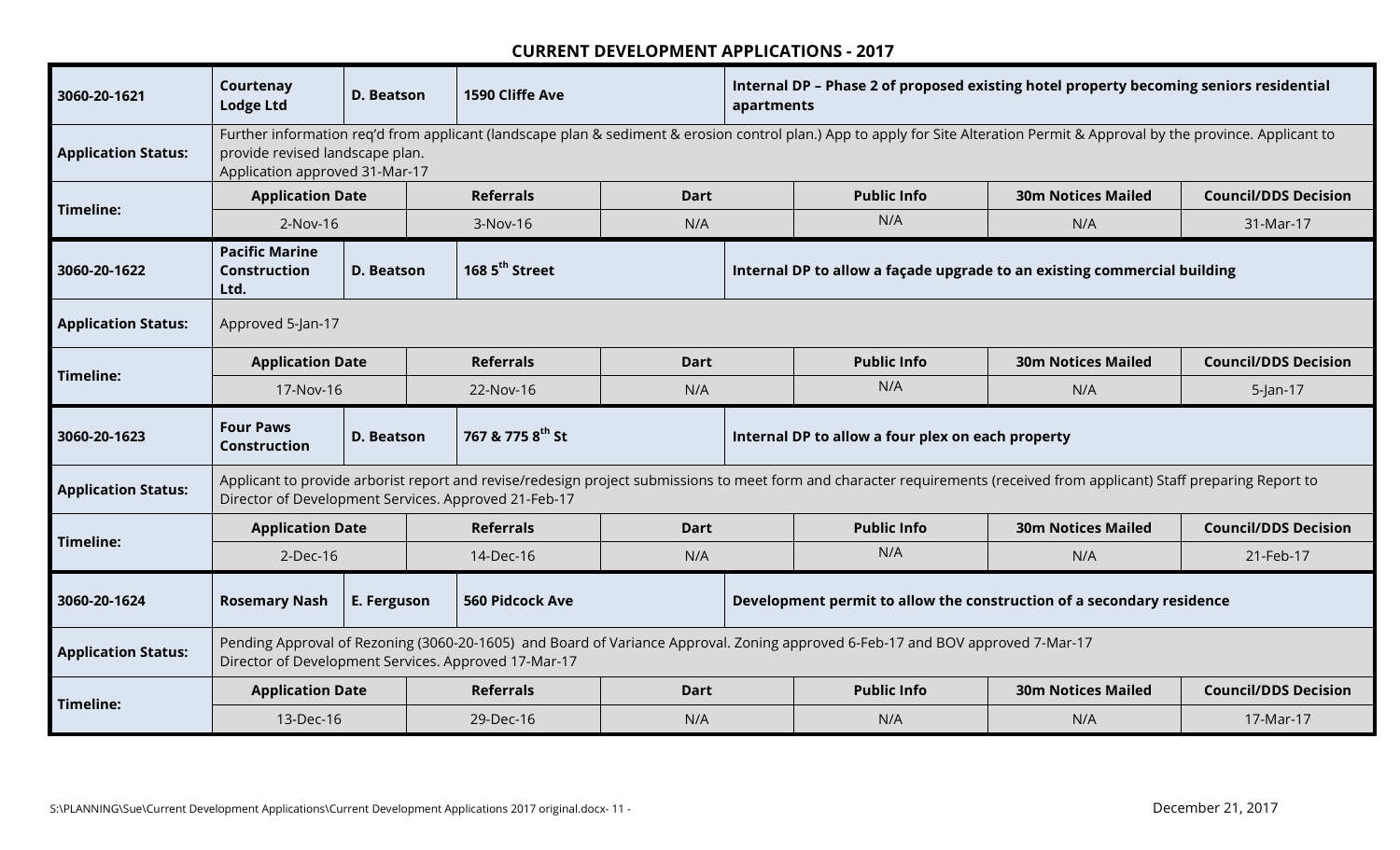| 3060-20-1625               | <b>McElhanney</b><br><b>Consulting</b><br><b>Services</b>                                                                                          | T. Setta & N.<br>Gothard |  |                                                                                                                                        | 2077 20 <sup>th</sup> Street                                                                           |                                                                                                                             |                                           | Development Permit with Variances -Phase 3 of Piercy Creek Estates, bareland strata<br>development consisting of 40 residential units (duplex/triplex and fourplex buildings)<br>Review letter sent to applicant 17-Feb-17. Staff met with applicant to discuss issues that need to be resolved on 2-Mar-17. Waiting for information from the applicant. (received |                                                                                                                                                                                   |                             |  |  |
|----------------------------|----------------------------------------------------------------------------------------------------------------------------------------------------|--------------------------|--|----------------------------------------------------------------------------------------------------------------------------------------|--------------------------------------------------------------------------------------------------------|-----------------------------------------------------------------------------------------------------------------------------|-------------------------------------------|--------------------------------------------------------------------------------------------------------------------------------------------------------------------------------------------------------------------------------------------------------------------------------------------------------------------------------------------------------------------|-----------------------------------------------------------------------------------------------------------------------------------------------------------------------------------|-----------------------------|--|--|
| <b>Application Status:</b> | 19-May-17, staff reviewing) Apprroved by Council 17-Jul-17                                                                                         |                          |  |                                                                                                                                        |                                                                                                        |                                                                                                                             |                                           |                                                                                                                                                                                                                                                                                                                                                                    |                                                                                                                                                                                   |                             |  |  |
|                            | <b>Application Date</b>                                                                                                                            |                          |  | <b>Referrals</b>                                                                                                                       | <b>Dart</b>                                                                                            |                                                                                                                             | <b>Review Letter Sent</b><br>to Applicant | <b>Public Info</b>                                                                                                                                                                                                                                                                                                                                                 | <b>30m Notices Mailed</b>                                                                                                                                                         | <b>Council/DDS Decision</b> |  |  |
| Timeline:                  | 22-Dec-16                                                                                                                                          |                          |  | 30-Dec-16                                                                                                                              | 18-Feb-16 &<br>$12$ -Jan-17                                                                            |                                                                                                                             | 17-Feb-17                                 | 24-Jan-17                                                                                                                                                                                                                                                                                                                                                          | 30-Jun-17                                                                                                                                                                         | 17-July-17                  |  |  |
| 3060-20-1701               | <b>McElhanney</b><br><b>Consulting</b><br><b>Services</b>                                                                                          | N. Gothard               |  | 2880 Arden Road                                                                                                                        |                                                                                                        |                                                                                                                             |                                           |                                                                                                                                                                                                                                                                                                                                                                    | Environmental Development Permit for proposed residential development                                                                                                             |                             |  |  |
| <b>Application Status:</b> |                                                                                                                                                    |                          |  |                                                                                                                                        |                                                                                                        |                                                                                                                             |                                           |                                                                                                                                                                                                                                                                                                                                                                    |                                                                                                                                                                                   |                             |  |  |
| Timeline:                  | Review letter sent on 9-Mar-17 to Applicant requesting more info. Approved 21-Apr-17<br><b>Referrals</b><br><b>Application Date</b><br><b>Dart</b> |                          |  |                                                                                                                                        |                                                                                                        | <b>Review Letter Sent</b><br><b>Public Info</b><br><b>30m Notices Mailed</b><br><b>Council/DDS Decision</b><br>to Applicant |                                           |                                                                                                                                                                                                                                                                                                                                                                    |                                                                                                                                                                                   |                             |  |  |
|                            | 13-Jan-17                                                                                                                                          |                          |  | 20-Jan-17                                                                                                                              | N/A                                                                                                    |                                                                                                                             | 9-Mar-17                                  | N/A                                                                                                                                                                                                                                                                                                                                                                | N/A                                                                                                                                                                               | 21-Apr-17                   |  |  |
| 3060-20-1702               | M'akola<br><b>Development</b><br><b>Services</b>                                                                                                   | T. Setta                 |  | 810 Braidwood Rd                                                                                                                       |                                                                                                        |                                                                                                                             |                                           | affordable housing rental apartment building                                                                                                                                                                                                                                                                                                                       | Development Permit with Variances to accommodate the development of a 35 unit                                                                                                     |                             |  |  |
| <b>Application Status:</b> | Approved by Council 12-Jun-17                                                                                                                      |                          |  |                                                                                                                                        |                                                                                                        |                                                                                                                             |                                           | Staff reviewing application. Staff completed review of revised plans. Proceeding to Council 29-May-17, rescheduled to 12-Jun-17                                                                                                                                                                                                                                    |                                                                                                                                                                                   |                             |  |  |
| Timeline:                  | <b>Application Date</b>                                                                                                                            |                          |  | <b>Referrals</b>                                                                                                                       | <b>Dart</b>                                                                                            |                                                                                                                             | <b>Review Letter Sent</b><br>to Applicant | <b>Public Info</b>                                                                                                                                                                                                                                                                                                                                                 | <b>30m Notices Mailed</b>                                                                                                                                                         | <b>Council/DDS Decision</b> |  |  |
|                            | 31-Jan-17                                                                                                                                          |                          |  | $2$ -Feb-17                                                                                                                            | 23-Feb-17                                                                                              |                                                                                                                             | 8-Mar-17                                  | 28-Mar-17                                                                                                                                                                                                                                                                                                                                                          | 30-May-17                                                                                                                                                                         | 12-Jun-17                   |  |  |
| 3060-20-1703               | <b>Cliffe Ave</b><br>3100 Cliffe Ave<br>E. Ferguson<br><b>Apartments Ltd.</b>                                                                      |                          |  | Development permit to accommodate the development of a 34 unit rental apartment<br>building. (Variances may be requested by applicant) |                                                                                                        |                                                                                                                             |                                           |                                                                                                                                                                                                                                                                                                                                                                    |                                                                                                                                                                                   |                             |  |  |
|                            |                                                                                                                                                    |                          |  |                                                                                                                                        |                                                                                                        |                                                                                                                             |                                           |                                                                                                                                                                                                                                                                                                                                                                    |                                                                                                                                                                                   |                             |  |  |
| <b>Application Status:</b> |                                                                                                                                                    |                          |  |                                                                                                                                        | they intend to proceed with variance permit application or revise plans. Approved by Council 19-Jun-17 |                                                                                                                             |                                           |                                                                                                                                                                                                                                                                                                                                                                    | Staff reviewing referral. Applicant revising plans. Applicant revisions submitted May 16. Staff reviewed and sent response May 18. Waiting on applicant to confirm whether or not |                             |  |  |
| Timeline:                  | <b>Application Date</b>                                                                                                                            |                          |  | <b>Referrals</b>                                                                                                                       | <b>Dart</b>                                                                                            |                                                                                                                             | <b>Review Letter Sent</b><br>to Applicant | <b>Public Info</b>                                                                                                                                                                                                                                                                                                                                                 | <b>30m Notices Mailed</b>                                                                                                                                                         | <b>Council/DDS Decision</b> |  |  |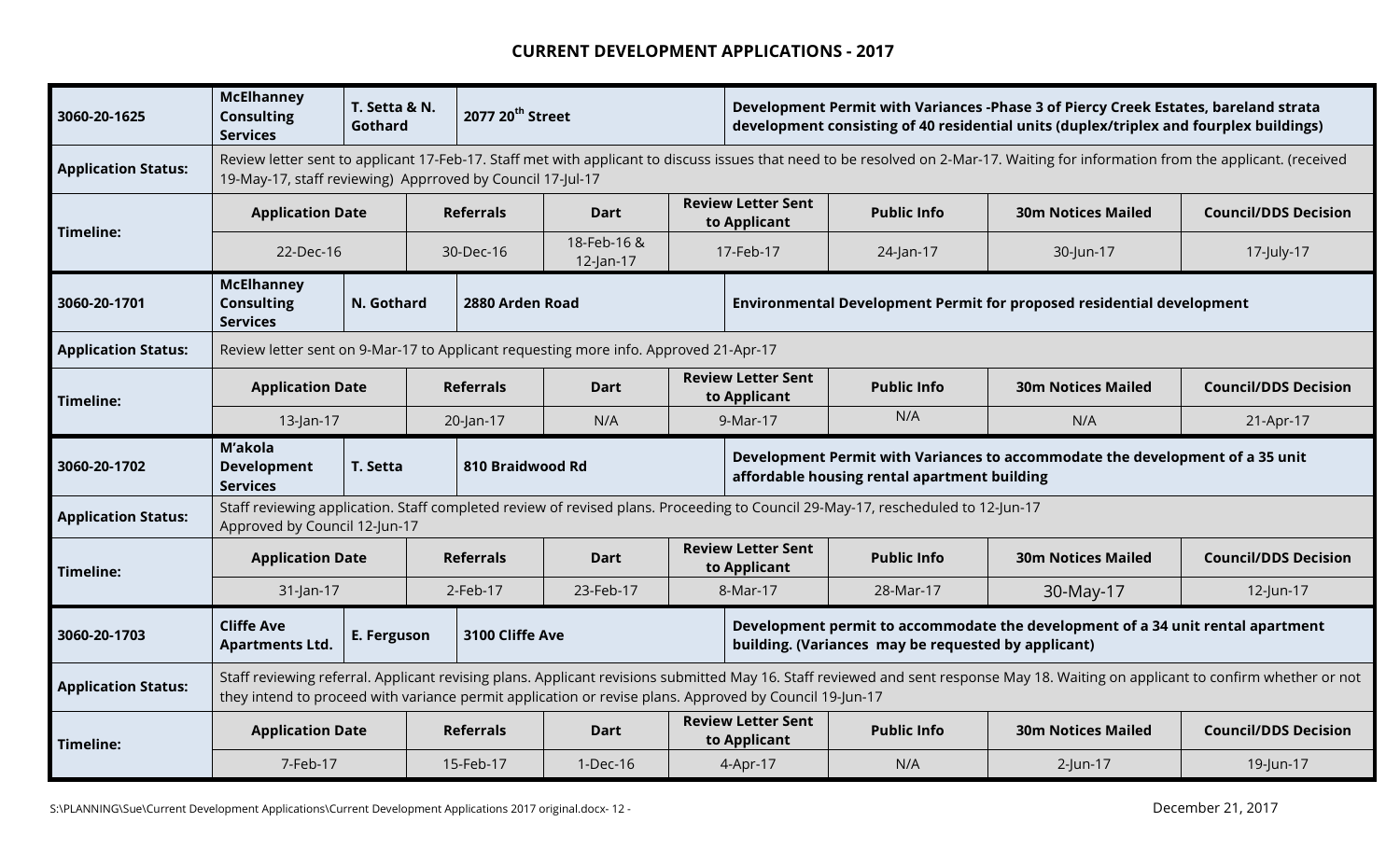| 060-20-1704                | Lawmar<br><b>Consulting Ltd</b>                                                                                                                                                                                                                                                         | D. Beatson        | <b>3443 Eagleview Cres</b> |                                                                               |             | Development permit to accommodate a duplex |                                            |                                                                                      |                             |  |  |
|----------------------------|-----------------------------------------------------------------------------------------------------------------------------------------------------------------------------------------------------------------------------------------------------------------------------------------|-------------------|----------------------------|-------------------------------------------------------------------------------|-------------|--------------------------------------------|--------------------------------------------|--------------------------------------------------------------------------------------|-----------------------------|--|--|
| <b>Application Status:</b> | Staff reviewing application<br>Approved by DDS 31-Mar-17                                                                                                                                                                                                                                |                   |                            |                                                                               |             |                                            |                                            |                                                                                      |                             |  |  |
|                            | <b>Application Date</b>                                                                                                                                                                                                                                                                 |                   | <b>Referrals</b>           |                                                                               | <b>Dart</b> |                                            | <b>Public Info</b>                         | <b>30m Notices Mailed</b>                                                            | <b>Council/DDS Decision</b> |  |  |
| Timeline:                  | 28-Feb-17                                                                                                                                                                                                                                                                               |                   | 2-Mar-17                   |                                                                               | N/A         |                                            | N/A                                        | N/A                                                                                  | 31-Mar-17                   |  |  |
| 3060-20-1705               | <b>All Secure</b><br><b>Storage</b>                                                                                                                                                                                                                                                     | <b>D. Beatson</b> | 3610 Christie Parkway      |                                                                               |             | the existing property                      |                                            | Development permit to accommodate the addition of two more mini storage buildings on |                             |  |  |
| <b>Application Status:</b> |                                                                                                                                                                                                                                                                                         |                   |                            | Staff reviewing application. Report being reviewed. Approved by DDS 29-May-17 |             |                                            |                                            |                                                                                      |                             |  |  |
| Timeline:                  | <b>Application Date</b>                                                                                                                                                                                                                                                                 |                   | <b>Referrals</b>           | <b>Dart</b>                                                                   |             | <b>Review Letter Sent</b><br>to Applicant  | <b>Public Info</b>                         | <b>30m Notices Mailed</b>                                                            | <b>Council/DDS Decision</b> |  |  |
|                            | 10-Mar-17                                                                                                                                                                                                                                                                               |                   | 14-Mar-17                  | N/A                                                                           |             | March 21, 2017                             | N/A                                        | N/A                                                                                  | 29-May-17                   |  |  |
| 3060-20-1706               | <b>McQueen</b><br><b>Construction</b><br>Ltd.                                                                                                                                                                                                                                           | <b>D. Beatson</b> | 3078 Swanson St            |                                                                               |             |                                            | Development permit to accommodate a duplex |                                                                                      |                             |  |  |
| <b>Application Status:</b> | Staff reviewing application<br>Approved by DDS 12-Apr-17                                                                                                                                                                                                                                |                   |                            |                                                                               |             |                                            |                                            |                                                                                      |                             |  |  |
| Timeline:                  | <b>Application Date</b>                                                                                                                                                                                                                                                                 |                   | <b>Referrals</b>           | <b>Dart</b>                                                                   |             | <b>Review Letter Sent</b><br>to Applicant  | <b>Public Info</b>                         | <b>30m Notices Mailed</b>                                                            | <b>Council/DDS Decision</b> |  |  |
|                            | 16-Mar-17                                                                                                                                                                                                                                                                               |                   | 17-Mar-17                  | N/A                                                                           |             | N/A                                        | N/A                                        | N/A                                                                                  | 12-Apr-17                   |  |  |
| 3060-20-1707               | <b>Benco Ventures</b><br>Ltd                                                                                                                                                                                                                                                            | E. Ferguson       | 2485 Idiens Way            |                                                                               |             |                                            | consisting of 6 Four Plex Buildings        | Development permit with variances to accommodate a multi residential development     |                             |  |  |
| <b>Application Status:</b> | Staff reviewing application. Review Letter Sent to Applicant 22-May-17 (further info required from applicant). Staff met with applicant 30-Oct-17. Applicant providing revised<br>submissions (received arborist report, staff reviewing, applicant to provide revised landscape plans. |                   |                            |                                                                               |             |                                            |                                            |                                                                                      |                             |  |  |
| Timeline:                  | <b>Application Date</b><br><b>Referrals</b><br>Dart                                                                                                                                                                                                                                     |                   |                            |                                                                               |             | <b>Review Letter Sent</b><br>to Applicant  | <b>Public Info</b>                         | <b>30m Notices Mailed</b>                                                            | Council                     |  |  |
|                            | 20-Mar-17                                                                                                                                                                                                                                                                               |                   | 28-Mar-17                  | N/A                                                                           |             | 22-May-17                                  | 10-May-16                                  |                                                                                      |                             |  |  |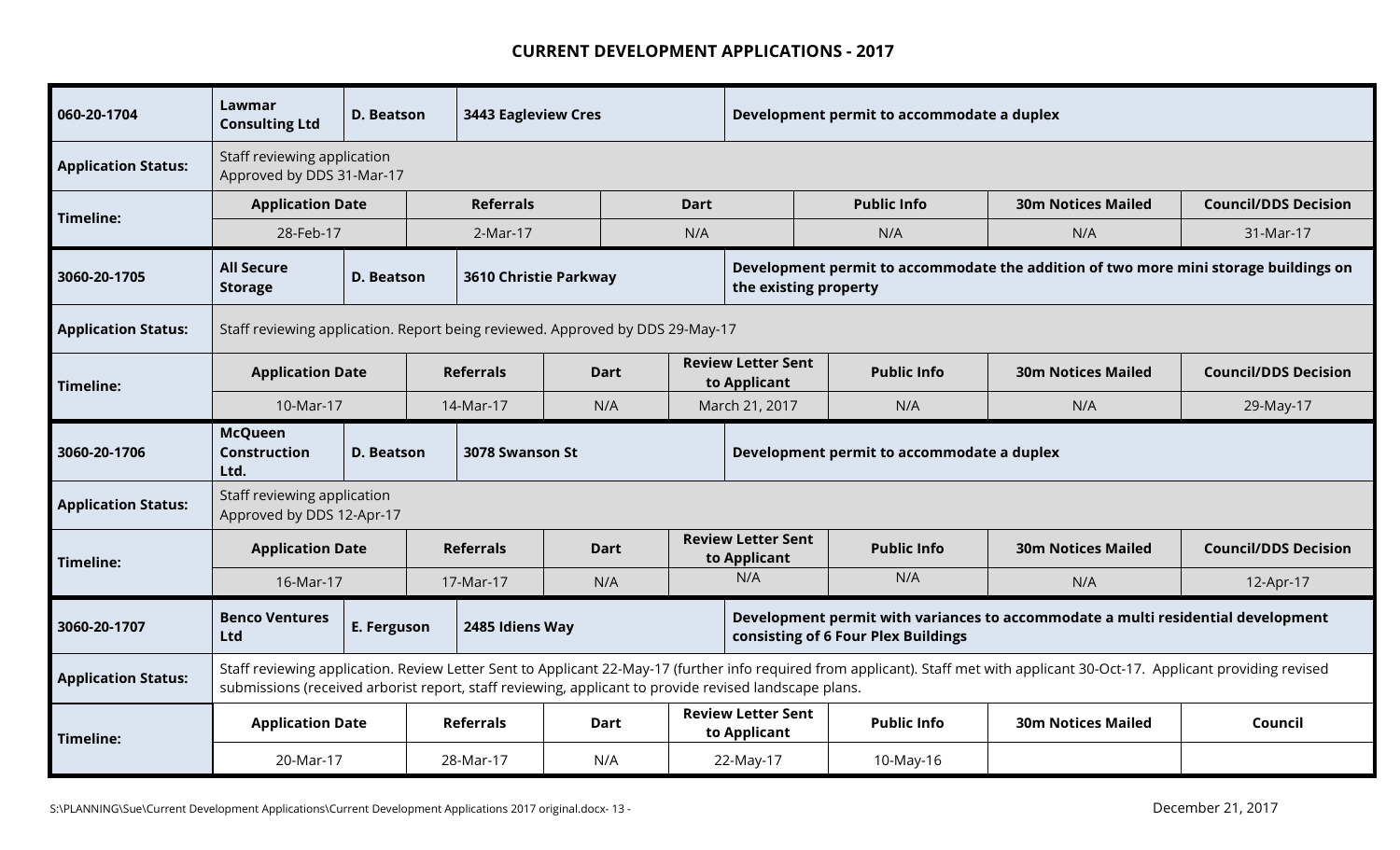| 3060-20-1708                   | Mark &<br><b>Katherine</b><br><b>Tinmouth</b>                                                                    | <b>D. Beatson</b> |  | 325 Johnston Ave                  |             |                                                                                                                  | Development permit to allow the construction of a secondary dwelling in the Old Orchard<br><b>Local Area</b>                              |                                                                                            |                                                                                                                                                        |                             |  |  |  |
|--------------------------------|------------------------------------------------------------------------------------------------------------------|-------------------|--|-----------------------------------|-------------|------------------------------------------------------------------------------------------------------------------|-------------------------------------------------------------------------------------------------------------------------------------------|--------------------------------------------------------------------------------------------|--------------------------------------------------------------------------------------------------------------------------------------------------------|-----------------------------|--|--|--|
| <b>Application Status:</b>     |                                                                                                                  |                   |  |                                   |             |                                                                                                                  | Staff reviewing application. Staff preparing report to Director. Staff submitted report to Director of Development Services for approval. |                                                                                            |                                                                                                                                                        |                             |  |  |  |
|                                | <b>Application Date</b>                                                                                          |                   |  | <b>Referrals</b><br>11-May-17     | <b>Dart</b> | <b>Review Letter Sent</b><br>to Applicant                                                                        |                                                                                                                                           | <b>Public Info</b>                                                                         | <b>30m Notices Mailed</b>                                                                                                                              | <b>DDS Decision</b>         |  |  |  |
| Timeline:                      | 8-May-17                                                                                                         |                   |  | <b>Responses Due</b><br>31-May-17 | N/A         | N/A<br>N/A<br>25-May-17                                                                                          |                                                                                                                                           |                                                                                            |                                                                                                                                                        | 26-July-17                  |  |  |  |
| 3060-20-1709                   | Croonen<br><b>Construction</b>                                                                                   | <b>D. Beatson</b> |  | 520 3 <sup>rd</sup> Street        |             | Development permit to allow the construction of a single family dwelling in the Old<br><b>Orchard Local Area</b> |                                                                                                                                           |                                                                                            |                                                                                                                                                        |                             |  |  |  |
| <b>Application Status:</b>     |                                                                                                                  |                   |  |                                   |             |                                                                                                                  |                                                                                                                                           |                                                                                            | Staff reviewing application. Staff preparing report to Director. Staff is waiting for additional information from applicant. Approved by DDS 17-Jul-17 |                             |  |  |  |
|                                | <b>Application Date</b>                                                                                          |                   |  | <b>Referrals</b><br>10-May-17     | <b>Dart</b> | <b>Review Letter Sent</b><br>to Applicant                                                                        |                                                                                                                                           | <b>Public Info</b>                                                                         | <b>30m Notices Mailed</b>                                                                                                                              | <b>DDS Decision</b>         |  |  |  |
| Timeline:                      | 9-May-17                                                                                                         |                   |  | <b>Responses Due</b><br>31-May-17 | N/A         |                                                                                                                  | 25-May-17                                                                                                                                 | N/A                                                                                        | N/A                                                                                                                                                    | 17-Jul-17                   |  |  |  |
| 3060-20-1710                   | <b>Extreme Ends</b><br><b>Salon (Cathy</b><br>Lewis)                                                             | <b>D. Beatson</b> |  | 331 & 343 4 <sup>th</sup> Street  |             |                                                                                                                  | downtown.                                                                                                                                 |                                                                                            | Development Permit to allow a façade upgrade of an existing commercial building                                                                        |                             |  |  |  |
| <b>Application Status:</b>     |                                                                                                                  |                   |  |                                   |             |                                                                                                                  |                                                                                                                                           | Staff reviewing application. Staff preparing report to Director. Approved by DDS 21-Jun-17 |                                                                                                                                                        |                             |  |  |  |
| Timeline:                      | <b>Application Date</b>                                                                                          |                   |  | <b>Referrals</b><br>19-May-17     | <b>Dart</b> |                                                                                                                  | <b>Review Letter Sent</b><br>to Applicant                                                                                                 | <b>Public Info</b>                                                                         | <b>30m Notices Mailed</b>                                                                                                                              | <b>Council/DDS Decision</b> |  |  |  |
|                                | 15-May-17                                                                                                        |                   |  | <b>Responses Due</b><br>9-Jun-17  | N/A         |                                                                                                                  | 25-May-17                                                                                                                                 | N/A                                                                                        | N/A                                                                                                                                                    | 21-Jun-17                   |  |  |  |
| 3060-20-1711 with<br>Variances | <b>Crown Isle</b><br><b>Homes</b>                                                                                | D. Beatson        |  | 993 Prestwick Pl                  |             |                                                                                                                  |                                                                                                                                           |                                                                                            | Development Permit with variances to allow a four plex development                                                                                     |                             |  |  |  |
| <b>Application Status:</b>     | Staff reviewing application. Staff awaiting additional information from applicant. Approved by Council 21-Aug-17 |                   |  |                                   |             |                                                                                                                  |                                                                                                                                           |                                                                                            |                                                                                                                                                        |                             |  |  |  |
|                                | <b>Application Date</b>                                                                                          |                   |  | <b>Referrals</b><br>19-May-19     | <b>Dart</b> |                                                                                                                  | <b>Review Letter Sent to</b><br><b>Applicant</b>                                                                                          | <b>Public Info</b>                                                                         | <b>30m Notices Mailed</b>                                                                                                                              | Council                     |  |  |  |
| Timeline:                      | <b>Responses Due</b><br>N/A<br>17-May-17<br>9-Jun-17                                                             |                   |  |                                   |             | 29-May-17 & 7-July-17                                                                                            | 16-June-17                                                                                                                                | 4-Aug-17                                                                                   | 21-Aug-17                                                                                                                                              |                             |  |  |  |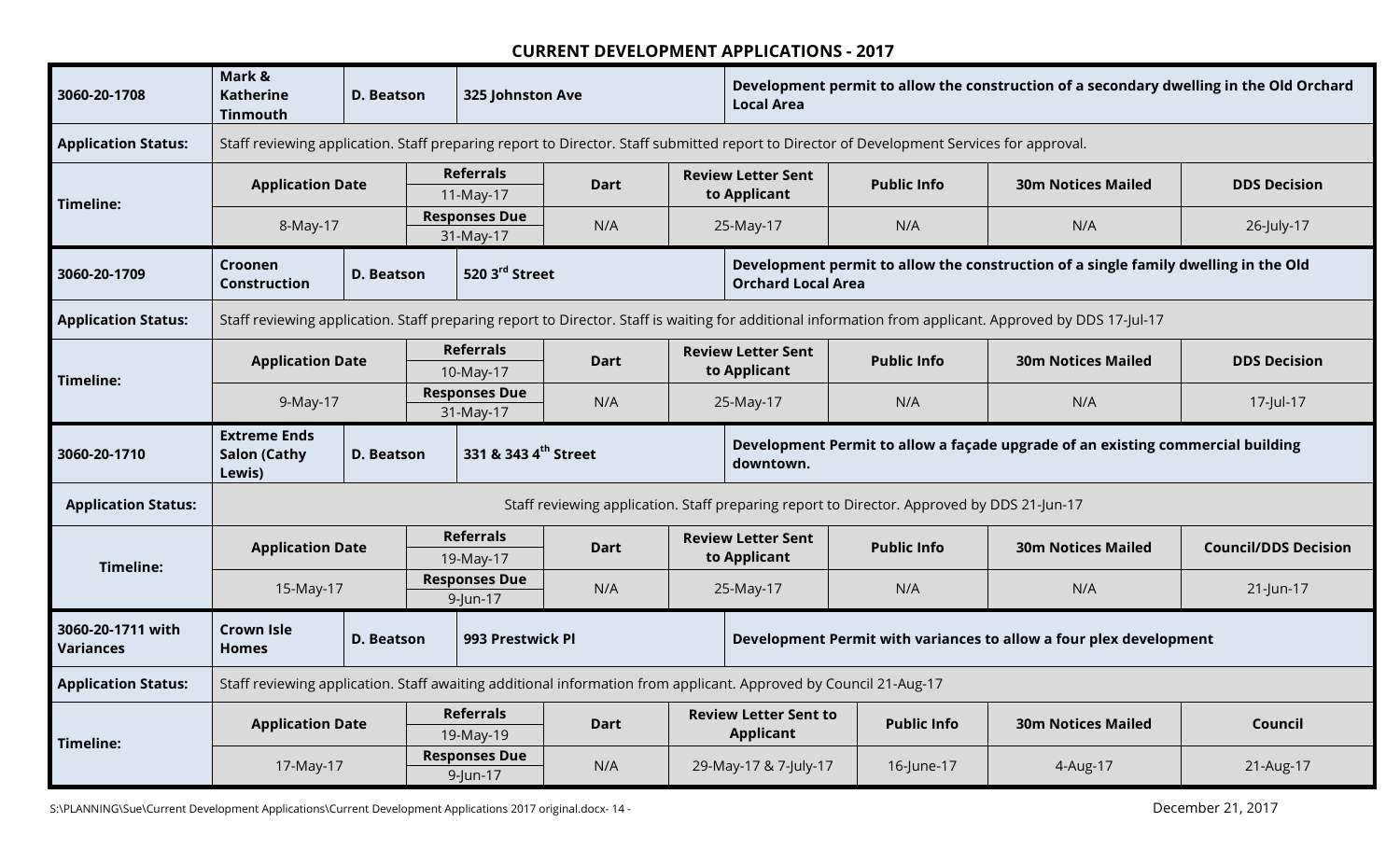| 3060-20-1712               | <b>Happy Valley</b><br><b>Excavating Ltd.</b>                  | N. Gothard                                       |                                   |                                                                                             | 410 & 430 Old Island Highway                                                                            |           | Development Permit to allow a façade upgrade to an existing commercial building |                                        |                                                                                         |                     |  |
|----------------------------|----------------------------------------------------------------|--------------------------------------------------|-----------------------------------|---------------------------------------------------------------------------------------------|---------------------------------------------------------------------------------------------------------|-----------|---------------------------------------------------------------------------------|----------------------------------------|-----------------------------------------------------------------------------------------|---------------------|--|
| <b>Application Status:</b> |                                                                |                                                  |                                   |                                                                                             | More info required from applicant prior to sending out referrals. Approved by DDS 10-Jul-17             |           |                                                                                 |                                        |                                                                                         |                     |  |
| Timeline:                  | <b>Application Date</b>                                        |                                                  |                                   | <b>Referrals Out</b><br>$5$ -Jun-17                                                         | <b>Dart</b>                                                                                             |           | <b>Review Letter Sent</b><br>to Applicant                                       | <b>Public Info</b>                     | <b>30m Notices Mailed</b>                                                               | <b>DDS Decision</b> |  |
|                            | 17-May-17                                                      |                                                  |                                   | <b>Responses Due</b><br>26-Jun-17                                                           | N/A                                                                                                     |           |                                                                                 | N/A                                    | N/A                                                                                     | 10-Jul-17           |  |
| 3060-20-1713               | <b>Douglas Hillian</b>                                         | <b>D. Beatson</b>                                |                                   | 844 3 <sup>rd</sup> Street                                                                  |                                                                                                         |           |                                                                                 | dwelling in the Old Orchard Local Area | Development Permit to allow the construction of an addition to an existing residential  |                     |  |
| <b>Application Status:</b> |                                                                |                                                  |                                   | Staff reviewing application. Staff preparing report for Director. Approved by DDS 11-Jul-17 |                                                                                                         |           |                                                                                 |                                        |                                                                                         |                     |  |
|                            | <b>Application Date</b>                                        |                                                  |                                   | <b>Referrals Out</b><br>25-May-17                                                           | <b>Dart</b>                                                                                             |           | <b>Review Letter Sent</b><br>to Applicant                                       | <b>Public Info</b>                     | <b>30m Notices Mailed</b>                                                               | <b>DDS Decision</b> |  |
| Timeline:                  | 19-May-17                                                      |                                                  | <b>Responses Due</b><br>15-Jun-17 |                                                                                             | N/A                                                                                                     |           | 27-May-17                                                                       | N/A                                    | N/A                                                                                     | $11$ -Jul-17        |  |
| 3060-20-1714               | <b>McElhanney</b><br><b>Consulting</b><br><b>Services Ltd.</b> | N. Gothard                                       |                                   |                                                                                             | 2368, 2498, 2650 Arden Rd                                                                               |           | subdivision)                                                                    |                                        | Environmental Development Permit for The Streams Phase 2 (proposed 11 single family lot |                     |  |
| <b>Application Status:</b> |                                                                |                                                  |                                   |                                                                                             | Staff reviewing application. Applicant to submit further materials (received) Approved by DDS 23-Oct-17 |           |                                                                                 |                                        |                                                                                         |                     |  |
|                            | <b>Application Date</b>                                        | <b>Referrals Out</b><br><b>Dart</b><br>19-Jun-17 |                                   |                                                                                             |                                                                                                         |           | <b>Review Letter Sent</b><br>to Applicant                                       | <b>Public Info</b>                     | <b>30m Notices Mailed</b>                                                               | <b>DDS Decision</b> |  |
| Timeline:                  | <b>Responses Due</b><br>N/A<br>25-May-17<br>10-Jul-17          |                                                  |                                   |                                                                                             |                                                                                                         | 10-Aug-17 | N/A                                                                             | N/A                                    | 23-Oct-17                                                                               |                     |  |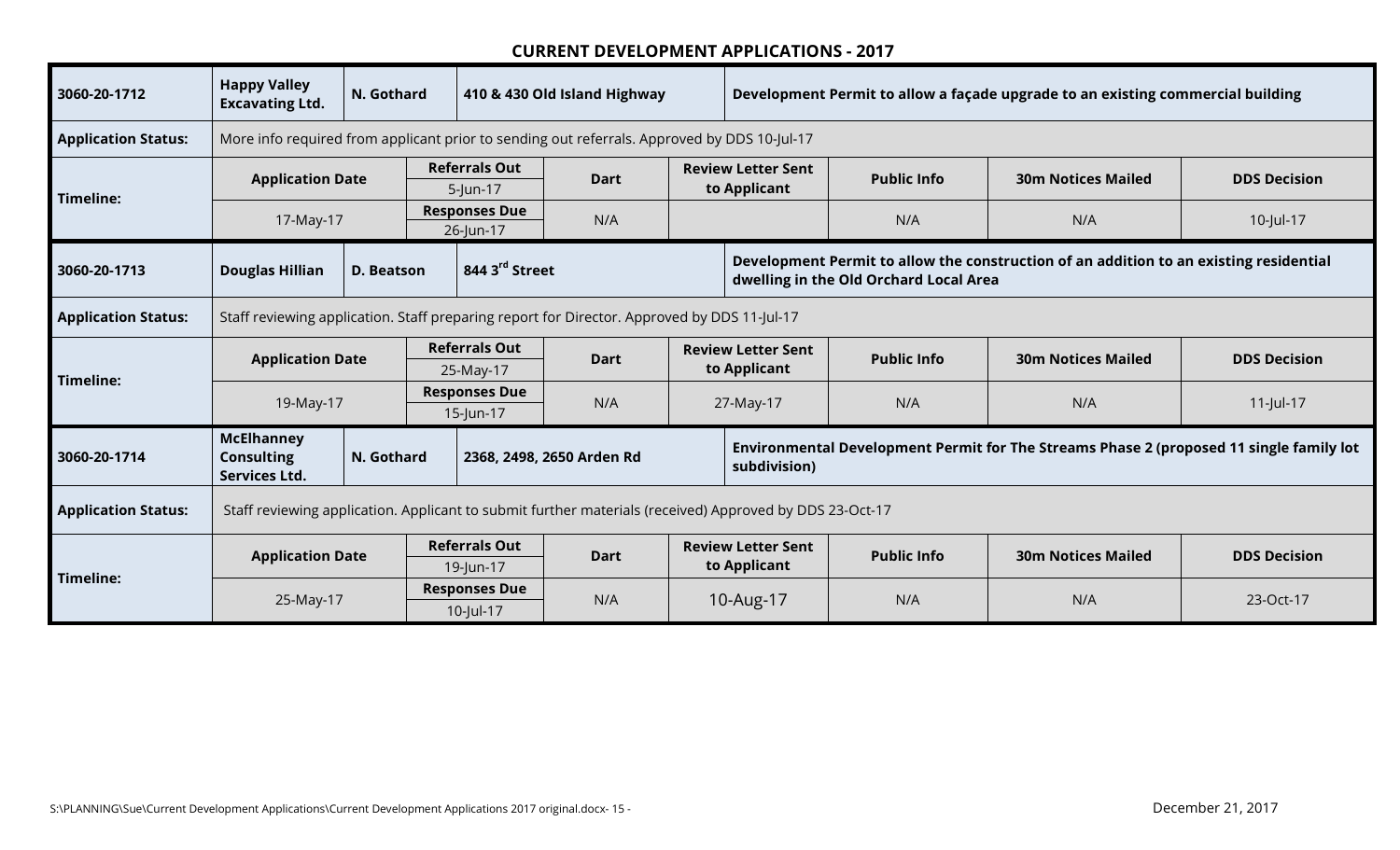| 3060-20-1715                                        | <b>Carlos &amp;</b><br><b>Abraham (Little</b><br><b>Sparks</b><br>Preschool. | D. Leitch         |                                    | 780 McPhee Ave                     |                                                                                                                                                                                     |                                                                                                                                                      | Development Permit for an existing building to allow an addition to a daycare facility |                    |                                                              |                     |  |  |  |
|-----------------------------------------------------|------------------------------------------------------------------------------|-------------------|------------------------------------|------------------------------------|-------------------------------------------------------------------------------------------------------------------------------------------------------------------------------------|------------------------------------------------------------------------------------------------------------------------------------------------------|----------------------------------------------------------------------------------------|--------------------|--------------------------------------------------------------|---------------------|--|--|--|
| <b>Application Status:</b>                          | 20-Sept-17.                                                                  |                   |                                    |                                    | Staff reviewing application. Referrals are due back to City Staff on July 17, 2017. Staff reviewing application. Applicant to revise parking layout. Application approved by DDS on |                                                                                                                                                      |                                                                                        |                    |                                                              |                     |  |  |  |
| Timeline:                                           | <b>Application Date</b>                                                      |                   |                                    | <b>Referrals Out</b><br>26-June-17 | <b>Dart</b>                                                                                                                                                                         | <b>Review Letter Sent</b><br>to Applicant                                                                                                            |                                                                                        | <b>Public Info</b> | <b>30m Notices Mailed</b>                                    | <b>DDS Decision</b> |  |  |  |
|                                                     | 19-Jun-17                                                                    |                   | <b>Responses Due</b><br>17-July-17 |                                    | N/A                                                                                                                                                                                 | 21-July-17                                                                                                                                           |                                                                                        | N/A                | N/A                                                          | 20-Sept-17          |  |  |  |
| 3060-20-1716<br><b>With Variances</b><br>(DPV00001) | <b>Rideout</b><br><b>Construction</b>                                        | <b>D. Beatson</b> | 750 30 <sup>th</sup> Street        |                                    |                                                                                                                                                                                     | Development Permit with Variances to accommodate the development of a new light<br>industrial building with service bays and two storey office area. |                                                                                        |                    |                                                              |                     |  |  |  |
| <b>Application Status:</b>                          |                                                                              |                   |                                    |                                    | Staff reviewing application. Revised submissions required from applicant. Approved by Council 4-Dec-17.                                                                             |                                                                                                                                                      |                                                                                        |                    |                                                              |                     |  |  |  |
|                                                     | <b>Application Date</b>                                                      |                   |                                    | <b>Referrals Out</b><br>24-Jul-17  | <b>Dart</b>                                                                                                                                                                         |                                                                                                                                                      | <b>Review Letter Sent</b><br>to Applicant                                              | <b>Public Info</b> | <b>30m Notices Mailed</b>                                    | Council             |  |  |  |
| Timeline:                                           | 14-Jul-17                                                                    |                   |                                    | <b>Responses Due</b><br>14-Aug-17  | N/A                                                                                                                                                                                 |                                                                                                                                                      | 28-Aug-17                                                                              | 12-Oct-17          | 23-Nov-17                                                    | 4-Dec-17            |  |  |  |
| 3060-20-1717<br><b>With Variances</b><br>(DPV00002) | <b>Dove Creek</b><br><b>Design</b>                                           | <b>D. Beatson</b> |                                    |                                    | 308, 320 & 332 3rd Street                                                                                                                                                           |                                                                                                                                                      |                                                                                        |                    | Development Permit with Variances to permit a medical clinic |                     |  |  |  |
| <b>Application Status:</b>                          | Staff reviewing application. Approved by Council on 2-Oct-17.                |                   |                                    |                                    |                                                                                                                                                                                     |                                                                                                                                                      |                                                                                        |                    |                                                              |                     |  |  |  |
|                                                     | <b>Application Date</b>                                                      |                   |                                    | <b>Referrals Out</b><br>2-Aug-17   | <b>Dart</b>                                                                                                                                                                         |                                                                                                                                                      | <b>Review Letter Sent</b><br>to Applicant                                              | <b>Public Info</b> | <b>30m Notices Mailed</b>                                    | Council             |  |  |  |
| Timeline:                                           | 19-Jul-17                                                                    |                   |                                    | <b>Responses Due</b><br>23-Aug-17  | N/A                                                                                                                                                                                 |                                                                                                                                                      | 30-Aug-17                                                                              | 21-Aug-17          | 20-Sep-17                                                    | 2-Oct-17            |  |  |  |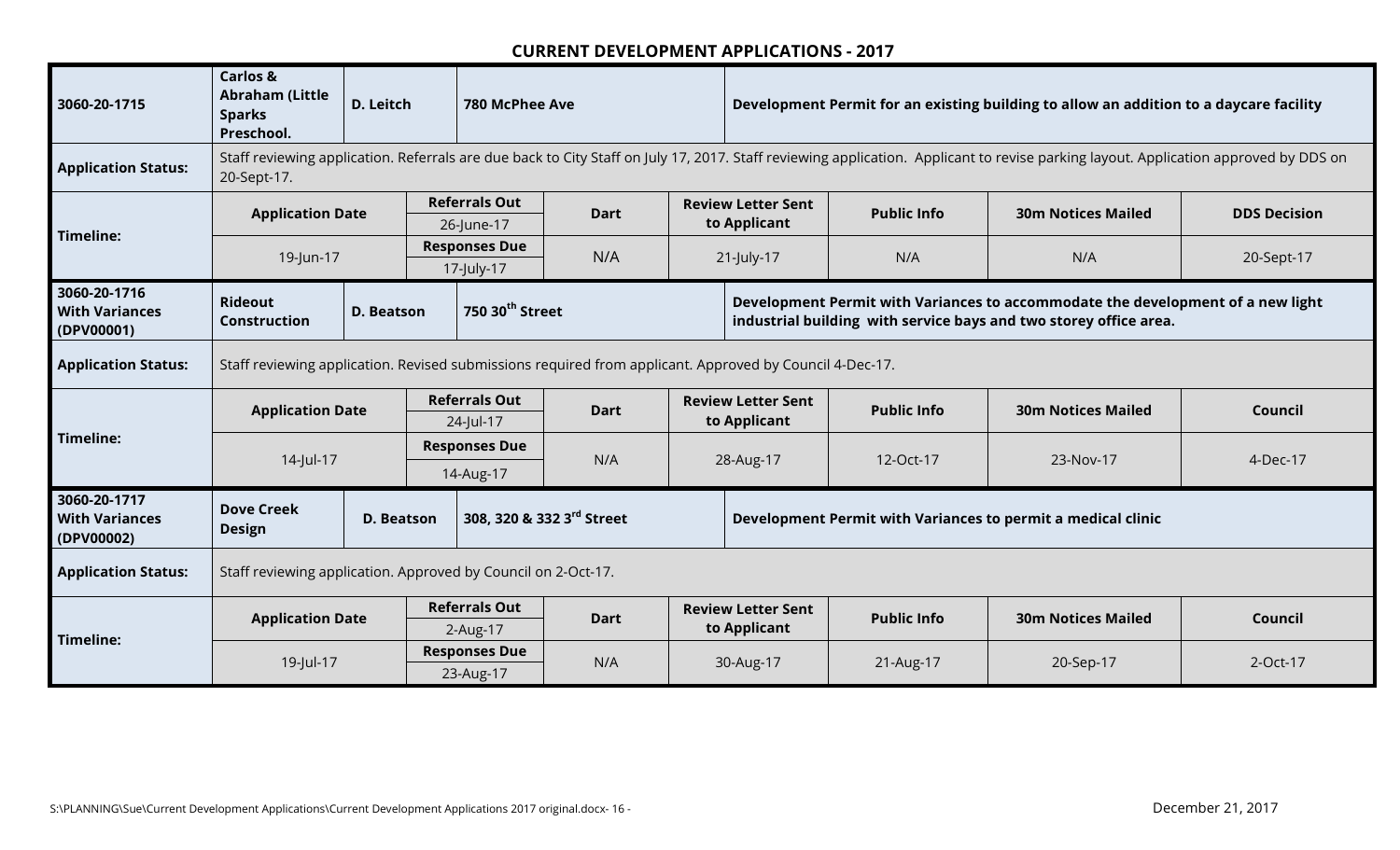| 3060-20-1718<br>(DP00003)                                           | <b>Crystal Shores</b>                                                                                      | D. Beatson | 199 31 <sup>st</sup> Street                                                                  |                                   |             |           | Amendment to existing landscaping (previously approved under DP0324) |                                                                                                                          |                                                                                                                                                                                        |                     |  |
|---------------------------------------------------------------------|------------------------------------------------------------------------------------------------------------|------------|----------------------------------------------------------------------------------------------|-----------------------------------|-------------|-----------|----------------------------------------------------------------------|--------------------------------------------------------------------------------------------------------------------------|----------------------------------------------------------------------------------------------------------------------------------------------------------------------------------------|---------------------|--|
| <b>Application Status:</b>                                          |                                                                                                            |            | Staff reviewing application. Application being reviewed by DDS. Application approved by DDS. |                                   |             |           |                                                                      |                                                                                                                          |                                                                                                                                                                                        |                     |  |
| Timeline:                                                           | <b>Application Date</b>                                                                                    |            |                                                                                              | <b>Referrals Out</b><br>4-Aug-17  | <b>Dart</b> |           | <b>Review Letter Sent</b><br>to Applicant                            | <b>Public Info</b>                                                                                                       | <b>30m Notices Mailed</b>                                                                                                                                                              | <b>DDS Decision</b> |  |
|                                                                     | 4-Aug-17                                                                                                   |            |                                                                                              | <b>Responses Due</b><br>18-Aug-17 | N/A         |           | 12-Sept-17                                                           | N/A                                                                                                                      | N/A                                                                                                                                                                                    | 13-Oct-17           |  |
| 3060-20-1719<br><b>DPV00004</b><br><b>OCP/RZ00001</b><br>PRJ-000016 | <b>Cameron</b><br><b>Contracting</b><br>(Phillipa Atwood<br>Architect)                                     | T. Setta   |                                                                                              | 925 Braidwood Road                |             |           | buildings                                                            |                                                                                                                          | Development Permit with Variance to allow two 48 unit multi residential apartment                                                                                                      |                     |  |
| <b>Application Status:</b>                                          | Application subject to RZ1711 Approval prior to review and approval                                        |            |                                                                                              |                                   |             |           |                                                                      |                                                                                                                          |                                                                                                                                                                                        |                     |  |
|                                                                     | <b>Application Date</b>                                                                                    |            | <b>Referrals Out</b><br><b>Dart</b>                                                          |                                   |             |           | <b>Review Letter Sent</b><br>to Applicant                            | <b>Public Info</b>                                                                                                       | <b>30m Notices Mailed</b>                                                                                                                                                              | Council             |  |
| Timeline:                                                           | 17-Aug-17                                                                                                  |            |                                                                                              | <b>Responses Due</b>              |             |           |                                                                      |                                                                                                                          |                                                                                                                                                                                        |                     |  |
| 3060-20-1720<br>(DP00004)                                           | <b>McElhanney</b><br><b>Consulting</b><br><b>Services</b>                                                  | N. Gothard |                                                                                              | 2077 20 <sup>th</sup> Street      |             |           |                                                                      | consisting of 40 residential units)                                                                                      | Environmental Development Permit - Piercy Creek Phase 3 (bareland strata development                                                                                                   |                     |  |
| <b>Application Status:</b>                                          |                                                                                                            |            |                                                                                              |                                   |             |           |                                                                      | to applicant 15-Nov-17, applicant requires confirmation from senior government on pond prior to further review by staff. | Waiting for information re: Building Permit from applicant prior to sending out for referrals (received 27-Sep-17). Out for referrals. Staff reviewing application. Review letter sent |                     |  |
| Timeline:                                                           | <b>Referrals</b><br><b>Application Date</b><br><b>Dart</b><br>2-Oct-17                                     |            |                                                                                              |                                   |             |           | <b>Review Letter Sent</b><br>to Applicant                            | <b>Public Info</b>                                                                                                       | <b>30m Notices Mailed</b>                                                                                                                                                              | <b>DDS</b>          |  |
|                                                                     | <b>Responses Due</b><br>22-Dec-16 (made at same<br>18-Feb-16 &<br>time as DP1625<br>12-Jan-17<br>23-Oct-17 |            |                                                                                              |                                   |             | 15-Nov-17 | N/A                                                                  | N/A                                                                                                                      |                                                                                                                                                                                        |                     |  |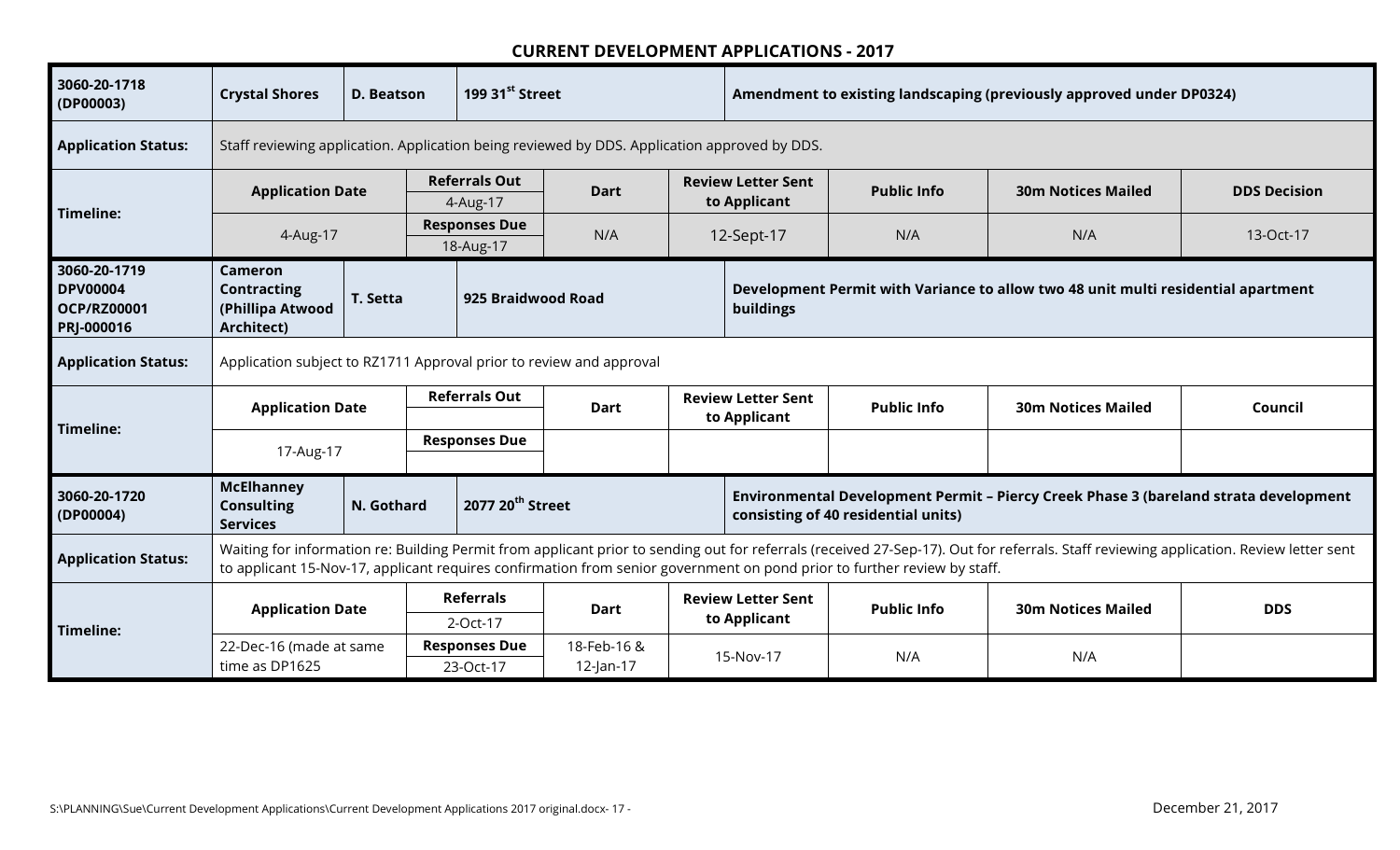| 3060-20-1721<br>(DPV00004) | <b>Early Childhood</b><br><b>Dev Centre</b> | <b>D. Beatson</b>                                                                                                               |                                   | 237, 243 & 255 3rd Street        |             |  | Development Permit with Variances to accommodate the removal of an existing storage<br>building and constructing a new building for additional Early Child Hood Development<br><b>Centre facility space.</b> |                                                                                                                  |                                                                                                                                                                                     |            |  |
|----------------------------|---------------------------------------------|---------------------------------------------------------------------------------------------------------------------------------|-----------------------------------|----------------------------------|-------------|--|--------------------------------------------------------------------------------------------------------------------------------------------------------------------------------------------------------------|------------------------------------------------------------------------------------------------------------------|-------------------------------------------------------------------------------------------------------------------------------------------------------------------------------------|------------|--|
| <b>Application Status:</b> |                                             |                                                                                                                                 |                                   |                                  |             |  |                                                                                                                                                                                                              | rationale). Staff reviewing parking requirements based on recent information provided by applicant on 13-Dec-17. | Staff reviewing application. Further information required from applicant. Applicant has amended application to include a variance to required parking (waiting for written          |            |  |
| Timeline:                  | <b>Application Date</b>                     |                                                                                                                                 |                                   | <b>Referrals</b><br>11-Sep-17    | <b>Dart</b> |  | <b>Review Letter Sent</b><br>to Applicant                                                                                                                                                                    | <b>Public Info</b>                                                                                               | <b>30m Notices Mailed</b>                                                                                                                                                           | Council    |  |
|                            | 1-Sep-17                                    |                                                                                                                                 |                                   | <b>Responses Due</b><br>2-Oct-17 | N/A         |  | 6-Oct-17                                                                                                                                                                                                     | 16-Oct-17                                                                                                        |                                                                                                                                                                                     |            |  |
| 3060-20-1722<br>(DPV00005) | <b>Chances Casino</b>                       | <b>D. Beatson</b>                                                                                                               |                                   | 361 Hunt Road                    |             |  |                                                                                                                                                                                                              | accessible from the restaurant interior only.                                                                    | Development Permit with Variances to construct an addition to the south west façade of<br>the Chances Casino. The addition will be a partially covered 'Match' patio and will be    |            |  |
| <b>Application Status:</b> |                                             | Staff reviewing application. Further information required from applicant (plan revisions required to address noise attenuation) |                                   |                                  |             |  |                                                                                                                                                                                                              |                                                                                                                  |                                                                                                                                                                                     |            |  |
| Timeline:                  | <b>Application Date</b>                     |                                                                                                                                 |                                   | <b>Referrals</b><br>21-Sep-17    | <b>Dart</b> |  | <b>Review Letter Sent</b><br>to Applicant                                                                                                                                                                    | <b>Public Info</b>                                                                                               | <b>30m Notices Mailed</b>                                                                                                                                                           | Council    |  |
|                            | 20-Sep-17                                   |                                                                                                                                 | <b>Responses Due</b><br>18-Oct-17 |                                  | N/A         |  | 17-Nov-17                                                                                                                                                                                                    | 9-Nov-17                                                                                                         |                                                                                                                                                                                     |            |  |
| 3060-20-1723<br>(DP00006)  | <b>Brandon Reid</b>                         | N. Gothard                                                                                                                      |                                   | 2662 Conrad Rd                   |             |  |                                                                                                                                                                                                              |                                                                                                                  | <b>Environmental DP for a proposed new Single Family Dwelling</b>                                                                                                                   |            |  |
| <b>Application Status:</b> | to application.                             |                                                                                                                                 |                                   |                                  |             |  |                                                                                                                                                                                                              |                                                                                                                  | Staff reviewing application. Waiting for required storm water study, environmental report and clarity on layout). Staff met with applicant 20-Dec-17, applicant proposing revisions |            |  |
|                            | <b>Application Date</b>                     |                                                                                                                                 | <b>Referrals</b><br>16-Oct-17     |                                  | <b>Dart</b> |  | <b>Review Letter Sent</b><br>to Applicant                                                                                                                                                                    | <b>Public Info</b>                                                                                               | <b>30m Notices Mailed</b>                                                                                                                                                           | <b>DDS</b> |  |
| Timeline:                  | 11-Oct-17                                   |                                                                                                                                 |                                   | <b>Responses Due</b><br>6-Nov-17 | N/A         |  | 15-Nov-17                                                                                                                                                                                                    | N/A                                                                                                              | N/A                                                                                                                                                                                 |            |  |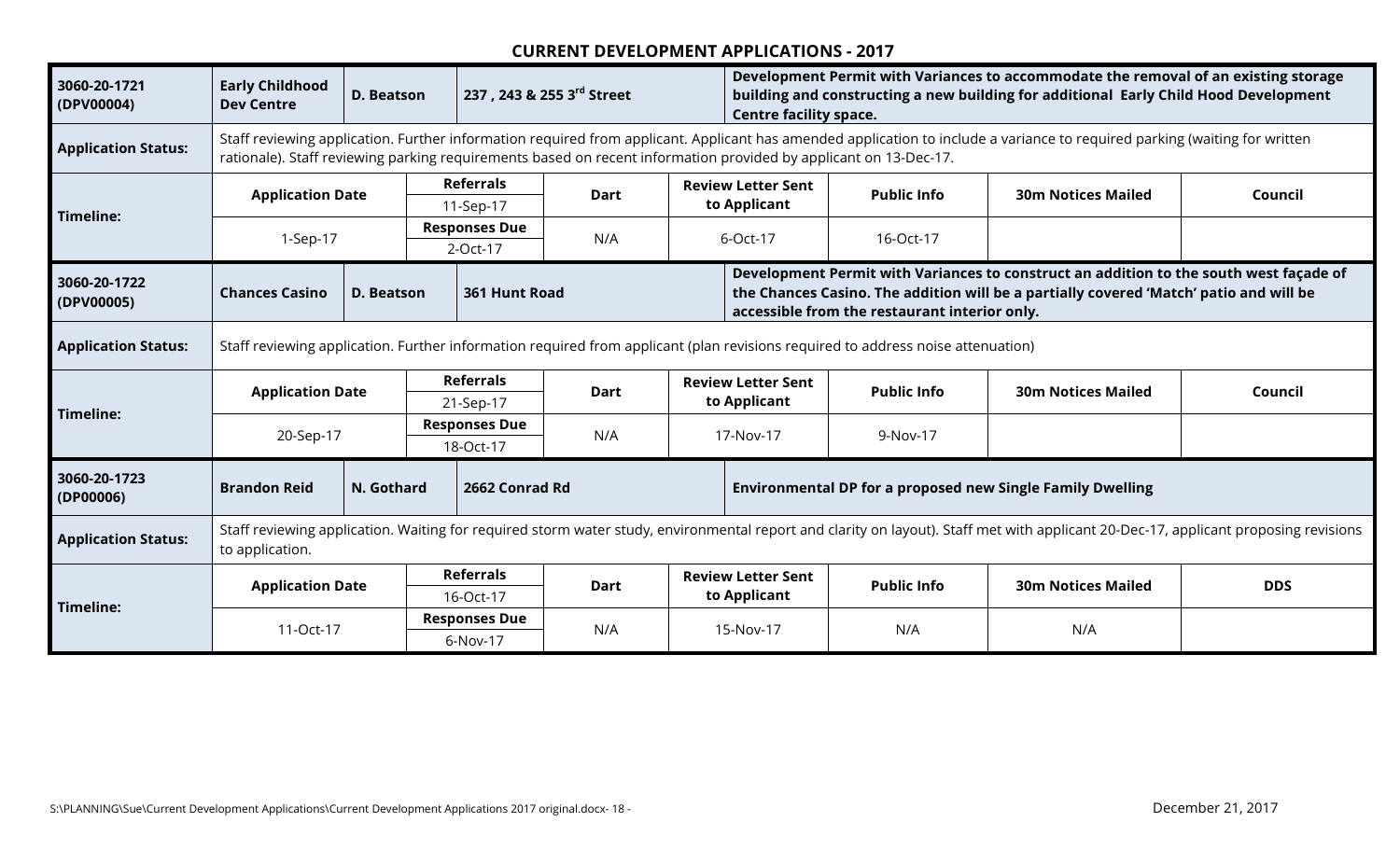| 3060-20-1724<br>(DPV00006) PRJ-52 | <b>McElhanney</b><br><b>Consulting</b>                                                                                      | T. Setta   |                             | 1330 Lake Trail Rd                                                                                |             |                                                               | Development permit with variances to required front yard setbacks (7.5m required, 5.5m<br>proposed) and parking (15 required, 14 proposed) for the Multi Residential Habitat for<br>Humanity Development of 5 duplex residential buildings |                    |                                                               |                     |  |  |
|-----------------------------------|-----------------------------------------------------------------------------------------------------------------------------|------------|-----------------------------|---------------------------------------------------------------------------------------------------|-------------|---------------------------------------------------------------|--------------------------------------------------------------------------------------------------------------------------------------------------------------------------------------------------------------------------------------------|--------------------|---------------------------------------------------------------|---------------------|--|--|
| <b>Application Status:</b>        |                                                                                                                             |            |                             | Revised plans received 4-Dec-17. Staff preparing Report to Council, approved by Council 18-Dec-17 |             |                                                               |                                                                                                                                                                                                                                            |                    |                                                               |                     |  |  |
| Timeline:                         | <b>Application Date</b>                                                                                                     |            |                             | <b>Referrals</b><br>31-Oct-17                                                                     | Dart        |                                                               | <b>Review Letter Sent</b><br>to Applicant                                                                                                                                                                                                  | <b>Public Info</b> | <b>30m Notices Mailed</b>                                     | Council             |  |  |
|                                   | 12-Oct-17                                                                                                                   |            |                             | <b>Responses Due</b><br>2-Nov-17<br>21-Nov-17                                                     |             | 23-Nov-17                                                     |                                                                                                                                                                                                                                            | 14-Nov-17          | 5-Dec-17                                                      | 18-Dec-17           |  |  |
| 3060-20-1725<br>(DP00007)         | Lauren &<br><b>Nathan Nox</b>                                                                                               | N. Gothard |                             | 3077 Swanson St                                                                                   |             |                                                               |                                                                                                                                                                                                                                            |                    | Internal Development Permit to allow a new duplex development |                     |  |  |
| <b>Application Status:</b>        | Approved by DDS 23-Oct-17                                                                                                   |            |                             |                                                                                                   |             |                                                               |                                                                                                                                                                                                                                            |                    |                                                               |                     |  |  |
| Timeline:                         | <b>Application Date</b>                                                                                                     |            | <b>Referrals</b><br>N/A     |                                                                                                   | <b>Dart</b> |                                                               | <b>Review Letter Sent</b><br>to Applicant                                                                                                                                                                                                  | <b>Public Info</b> | <b>30m Notices Mailed</b>                                     | <b>DDS Decision</b> |  |  |
|                                   | 16-Oct-17                                                                                                                   |            | <b>Responses Due</b><br>N/A |                                                                                                   | N/A         |                                                               | N/A                                                                                                                                                                                                                                        | N/A                | N/A                                                           | 23-Oct-17           |  |  |
| 3060-20-1726<br>(DP00009)         | <b>Brandon Murray</b>                                                                                                       | N. Gothard |                             | <b>4227 Chancellor Cres</b>                                                                       |             | Internal Development Permit to allow a new duplex development |                                                                                                                                                                                                                                            |                    |                                                               |                     |  |  |
| <b>Application Status:</b>        | Staff reviewing application. Landscape plan received from applicant 5-Dec-17. Approved by Director of Development Services. |            |                             |                                                                                                   |             |                                                               |                                                                                                                                                                                                                                            |                    |                                                               |                     |  |  |
|                                   | <b>Application Date</b>                                                                                                     |            |                             | <b>Referrals</b><br>N/A                                                                           | <b>Dart</b> |                                                               | <b>Review Letter Sent</b><br>to Applicant                                                                                                                                                                                                  | <b>Public Info</b> | <b>30m Notices Mailed</b>                                     | <b>DDS Decision</b> |  |  |
| Timeline:                         | 27-Oct-17                                                                                                                   |            |                             | <b>Responses Due</b><br>N/A                                                                       | N/A         | 30-Nov-17                                                     |                                                                                                                                                                                                                                            | N/A                | N/A                                                           | 18-Dec-17           |  |  |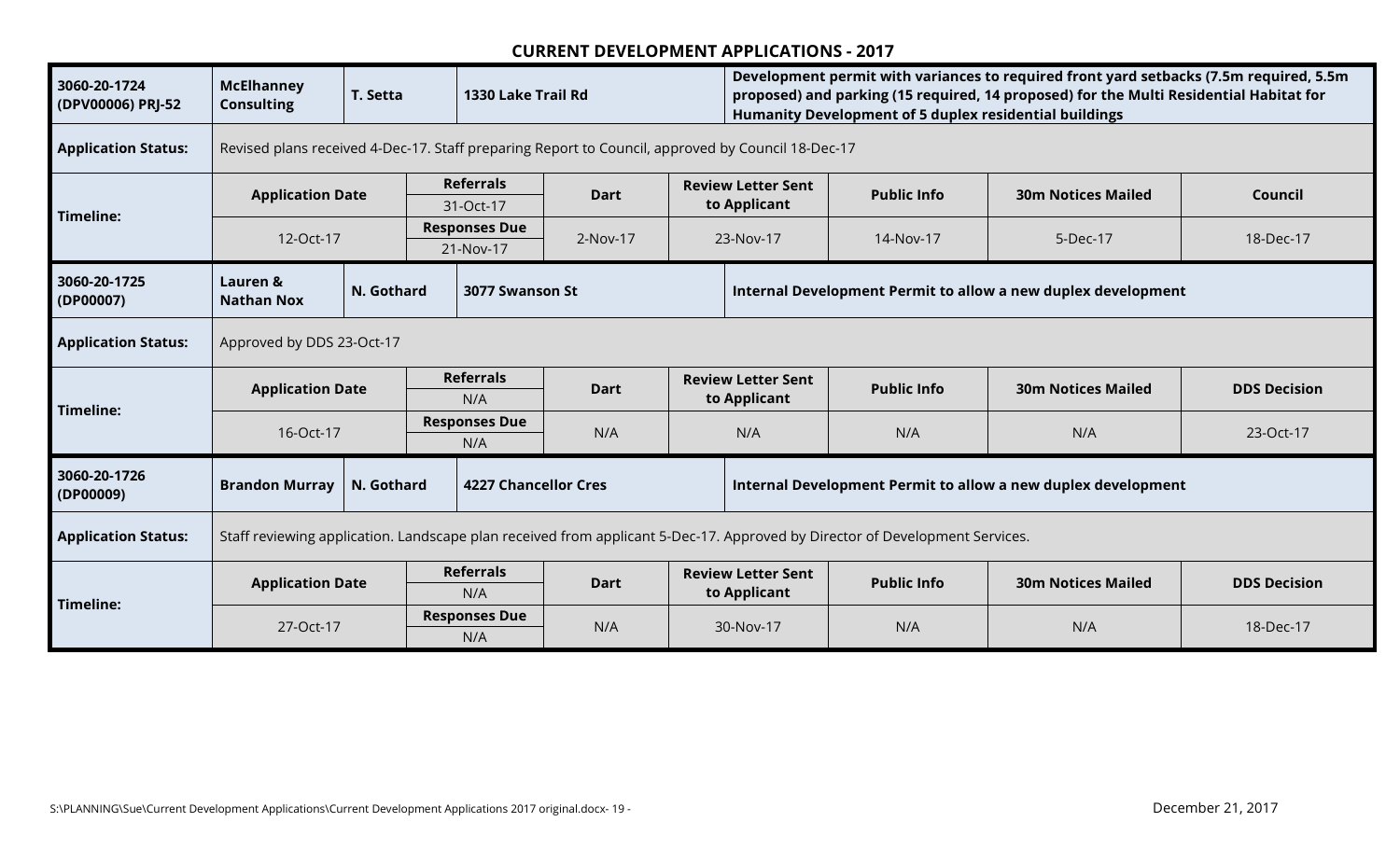| 3060-20-1727<br>(DP000010) | <b>Finlayson Bonet</b><br><b>Architecture</b>                          | <b>D. Beatson</b>                                                                                            | 1599 Cliffe Ave                                    |             |  | Internal Development Permit to allow the renovation & alteration to an existing<br>commercial building to facilitate the relocation of Thrifty's Liquor |                    |                                                                                                                                                                              |                     |  |
|----------------------------|------------------------------------------------------------------------|--------------------------------------------------------------------------------------------------------------|----------------------------------------------------|-------------|--|---------------------------------------------------------------------------------------------------------------------------------------------------------|--------------------|------------------------------------------------------------------------------------------------------------------------------------------------------------------------------|---------------------|--|
| <b>Application Status:</b> | loading bay). Applicant was informed of the requirement on 14-Dec-17.  |                                                                                                              |                                                    |             |  |                                                                                                                                                         |                    | Staff reviewing application. Staff preparing Report to Director of Development Services. Further information required from applicant (noise attenuation study to address new |                     |  |
| Timeline:                  | <b>Application Date</b>                                                |                                                                                                              | <b>Referrals</b><br>10-Nov-17                      | <b>Dart</b> |  | <b>Review Letter Sent</b><br>to Applicant                                                                                                               | <b>Public Info</b> | <b>30m Notices Mailed</b>                                                                                                                                                    | <b>DDS Decision</b> |  |
|                            | 30-Oct-17                                                              |                                                                                                              | <b>Responses Due</b><br>30-Nov-17                  | N/A         |  | 5-Dec-17                                                                                                                                                | N/A                | N/A                                                                                                                                                                          |                     |  |
| 3060-20-1728<br>(DP000011) | <b>Silverado Land</b><br>Corp.                                         | N. Gothard                                                                                                   | 333 Clubhouse Dr                                   |             |  | residential lots.                                                                                                                                       |                    | Environmental Development Permit for proposed subdivision consisting of 67 single family                                                                                     |                     |  |
| <b>Application Status:</b> |                                                                        | Applicant provided new submissions 4-Dec-17, staff reviewing to determine if ready to proceed for referrals. |                                                    |             |  |                                                                                                                                                         |                    |                                                                                                                                                                              |                     |  |
| Timeline:                  | <b>Application Date</b>                                                |                                                                                                              | <b>Referrals</b><br>On Hold<br>(Further Info Rq'd) | <b>Dart</b> |  | <b>Review Letter Sent</b><br>to Applicant                                                                                                               | <b>Public Info</b> | <b>30m Notices Mailed</b>                                                                                                                                                    | <b>DDS Decision</b> |  |
|                            | 16-Nov-17                                                              |                                                                                                              | <b>Responses Due</b>                               | N/A         |  |                                                                                                                                                         | N/A                | N/A                                                                                                                                                                          |                     |  |
| 3060-20-1729<br>(DP000012) | 1080969 BC Ltd.                                                        | D. Beatson                                                                                                   | 3040 & 3070 Kilpatrick Ave                         |             |  | <b>Building 3 (Commercial)</b>                                                                                                                          |                    | Development permit for Building 1 (Combined Commercial & Residential 70 units) and                                                                                           |                     |  |
| <b>Application Status:</b> | Staff reviewing application.                                           |                                                                                                              |                                                    |             |  |                                                                                                                                                         |                    |                                                                                                                                                                              |                     |  |
| Timeline:                  | <b>Referrals</b><br><b>Application Date</b><br><b>Dart</b><br>1-Dec-17 |                                                                                                              |                                                    |             |  | <b>Review Letter Sent</b><br>to Applicant                                                                                                               | <b>Public Info</b> | <b>30m Notices Mailed</b>                                                                                                                                                    | <b>DDS Decision</b> |  |
|                            | 24-Nov-17                                                              |                                                                                                              | <b>Responses Due</b><br>20-Dec-17                  | 14-Dec-17   |  |                                                                                                                                                         | N/A                | N/A                                                                                                                                                                          |                     |  |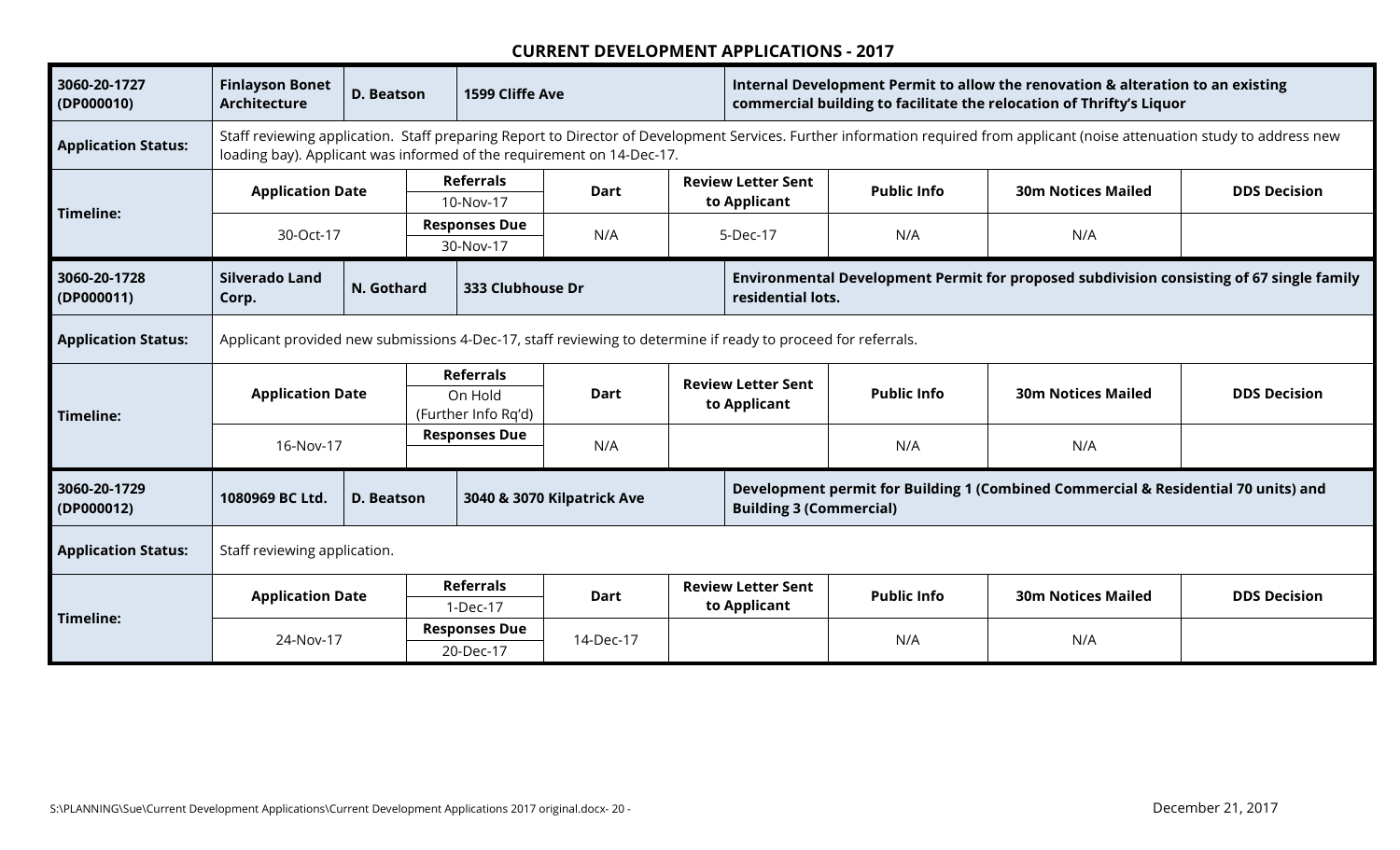| 3060-20-1730<br>(DPV00007) | <b>Manna Wescott</b>         | N. Gothard | 332 $2nd$ St                      |             |  |                                           | Development permit with variance to accommodate an addition to an existing single family<br>dwelling in the Old Orchard with variance to front yard setback from 7.5m to 4.97m |                                                                                                                                                                   |                         |  |  |
|----------------------------|------------------------------|------------|-----------------------------------|-------------|--|-------------------------------------------|--------------------------------------------------------------------------------------------------------------------------------------------------------------------------------|-------------------------------------------------------------------------------------------------------------------------------------------------------------------|-------------------------|--|--|
| <b>Application Status:</b> | Staff reviewing application. |            |                                   |             |  |                                           |                                                                                                                                                                                |                                                                                                                                                                   |                         |  |  |
| Timeline:                  | <b>Application Date</b>      |            | <b>Referrals</b><br>11-Dec-17     | <b>Dart</b> |  | <b>Review Letter Sent</b><br>to Applicant | <b>Public Info</b>                                                                                                                                                             | <b>30m Notices Mailed</b>                                                                                                                                         | <b>Council Decision</b> |  |  |
|                            | 8-Dec-17                     |            | <b>Responses Due</b><br>4-Jan-17  | N/A         |  |                                           |                                                                                                                                                                                |                                                                                                                                                                   |                         |  |  |
| 3060-20-1731<br>(DPV00008) | <b>Joy Magnusson</b>         | N. Gothard | <b>191 Willemar Avenue</b>        |             |  |                                           |                                                                                                                                                                                | Development/Environmental permit with variances to accommodate a new secondary<br>residence with variance to side yard setback facing a street from 4.5m to 1.0 m |                         |  |  |
| <b>Application Status:</b> | Staff reviewing application. |            |                                   |             |  |                                           |                                                                                                                                                                                |                                                                                                                                                                   |                         |  |  |
|                            | <b>Application Date</b>      |            | Referrals                         | Dart        |  | <b>Review Letter Sent</b>                 | <b>Public Info</b>                                                                                                                                                             | <b>30m Notices Mailed</b>                                                                                                                                         | <b>Council Decision</b> |  |  |
| Timeline:                  |                              |            | 14-Dec-17<br><b>Responses Due</b> |             |  | to Applicant                              |                                                                                                                                                                                |                                                                                                                                                                   |                         |  |  |
|                            | 7-Dec-17                     |            | $5$ -Jan-18                       | N/A         |  |                                           | 8-Sep-17 (RZ1712)                                                                                                                                                              |                                                                                                                                                                   |                         |  |  |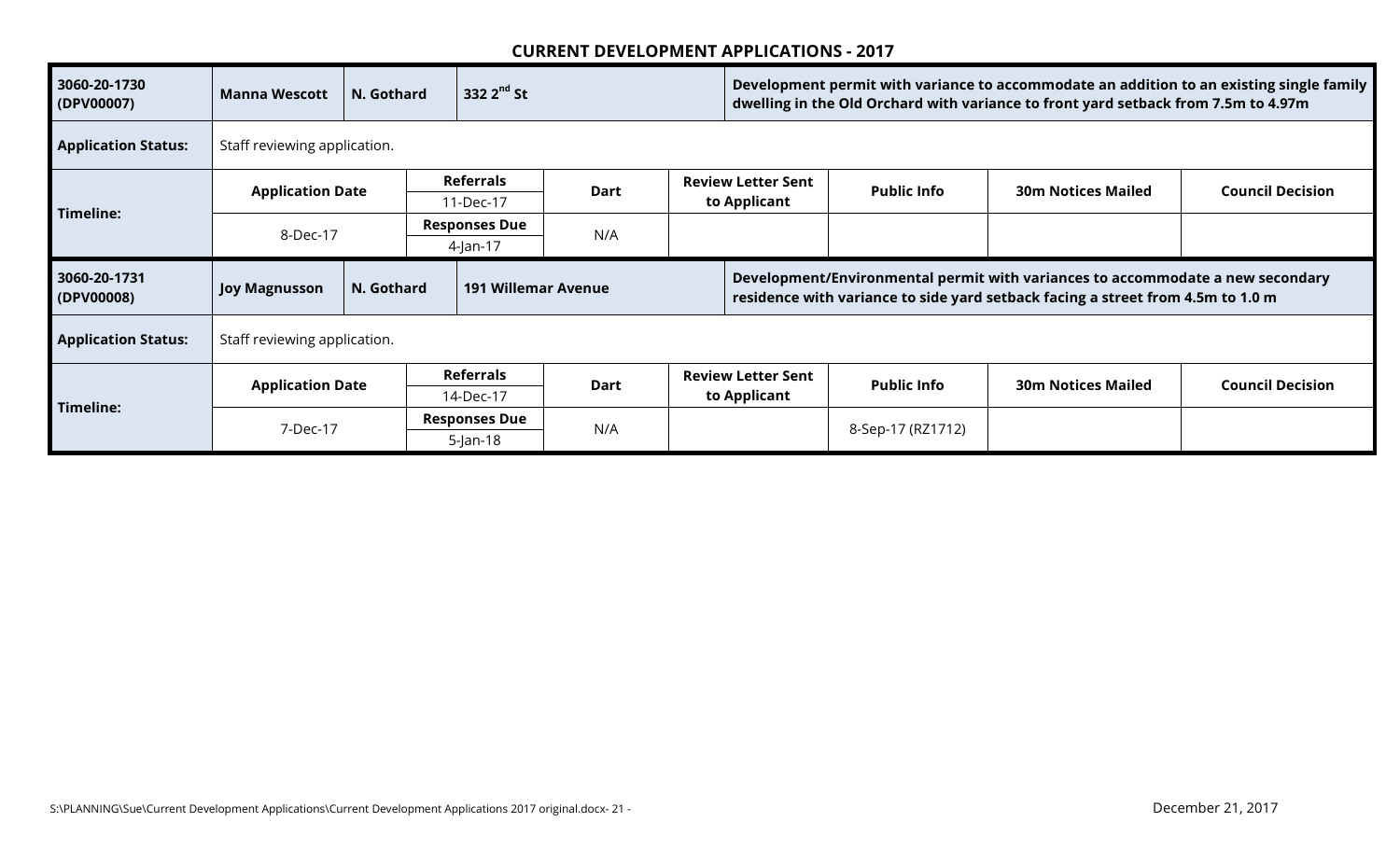#### **DEVELOPMENT VARIANCE PERMIT APPLICATIONS**

| File #                     | <b>Applicant/</b><br><b>Agent</b>                                                                                                                                                                                             | <b>Assigned</b><br><b>Staff</b> |  |                                   | <b>Address</b> |  | <b>Project Description</b>                                                                                                                                       |                                           |                                                                                         |           |  |  |
|----------------------------|-------------------------------------------------------------------------------------------------------------------------------------------------------------------------------------------------------------------------------|---------------------------------|--|-----------------------------------|----------------|--|------------------------------------------------------------------------------------------------------------------------------------------------------------------|-------------------------------------------|-----------------------------------------------------------------------------------------|-----------|--|--|
| 3090-20-1701               | <b>Calloway REIT</b>                                                                                                                                                                                                          | <b>D. Beatson</b>               |  | 3199 Cliffe Ave                   |                |  | Development Variance application to allow a third freestanding sign on the property                                                                              |                                           |                                                                                         |           |  |  |
| <b>Application Status:</b> | Proceeding to Council 3-Apr-17<br>Approved by Council 3-Apr-17                                                                                                                                                                |                                 |  |                                   |                |  |                                                                                                                                                                  |                                           |                                                                                         |           |  |  |
| <b>Timeline:</b>           | <b>Application Date</b>                                                                                                                                                                                                       |                                 |  | <b>Referrals</b>                  | <b>Dart</b>    |  | <b>Review Letter Sent</b><br>to Applicant                                                                                                                        | <b>Public Info</b>                        | <b>30m Notices Mailed</b>                                                               | Council   |  |  |
|                            | 14-Jan-17                                                                                                                                                                                                                     |                                 |  | 3-Feb-17                          | N/A            |  |                                                                                                                                                                  | N/A                                       | 17-Mar-17                                                                               | 3-Apr-17  |  |  |
| 3090-20-1702               | <b>Amandio Santos</b>                                                                                                                                                                                                         | E. Ferguson                     |  | 2310 20 <sup>th</sup> Street      |                |  | Variance application contingent on Zoning Application (RZ1707 above) request to relax the<br>required frontage to accommodate a two lot subdivision (SEE RZ1707) |                                           |                                                                                         |           |  |  |
| <b>Application Status:</b> | Rezoning required prior to proceeding to Council (RZ App 3360-20-1707).                                                                                                                                                       |                                 |  |                                   |                |  |                                                                                                                                                                  |                                           |                                                                                         |           |  |  |
| <b>Timeline:</b>           | <b>Application Date</b>                                                                                                                                                                                                       |                                 |  | <b>Referrals</b><br>5-Jun-17      | <b>Dart</b>    |  | <b>Review Letter Sent</b><br>to Applicant                                                                                                                        | <b>Public Info</b>                        | <b>30m Notices Mailed</b>                                                               | Council   |  |  |
|                            | 29-May-17                                                                                                                                                                                                                     |                                 |  | <b>Responses Due</b><br>26-Jun-17 | 15-Jun-17      |  |                                                                                                                                                                  |                                           |                                                                                         |           |  |  |
| 3090-20-1703               | <b>Silverado Land</b><br>Corp                                                                                                                                                                                                 | D. Beatson                      |  | <b>1290 Crown Isle Drive</b>      |                |  |                                                                                                                                                                  | <b>Hampton Gates Phase 2 Subdivision)</b> | Development Variance to relax the rear yard setback for proposed strata lots within the |           |  |  |
| <b>Application Status:</b> | Staff reviewing application. Staff waiting for additional information from applicant. Proceeding to Council 21-Aug-17.<br>Approved by Council on 21-Aug-17.<br>Registration of Covenant required prior to issuance of permit. |                                 |  |                                   |                |  |                                                                                                                                                                  |                                           |                                                                                         |           |  |  |
|                            | <b>Referrals</b><br><b>Application Date</b><br><b>Dart</b><br>14-Jun-17                                                                                                                                                       |                                 |  |                                   |                |  | <b>Review Letter Sent</b><br>to Applicant                                                                                                                        | <b>Public Info</b>                        | <b>30m Notices Mailed</b>                                                               | Council   |  |  |
| Timeline:                  | <b>Responses Due</b><br>N/A<br>29-May-17<br>5-Jul-17                                                                                                                                                                          |                                 |  |                                   |                |  | 14-July-17 & 25-July-17                                                                                                                                          | 23-June-17                                | 4-Aug-17                                                                                | 21-Aug-17 |  |  |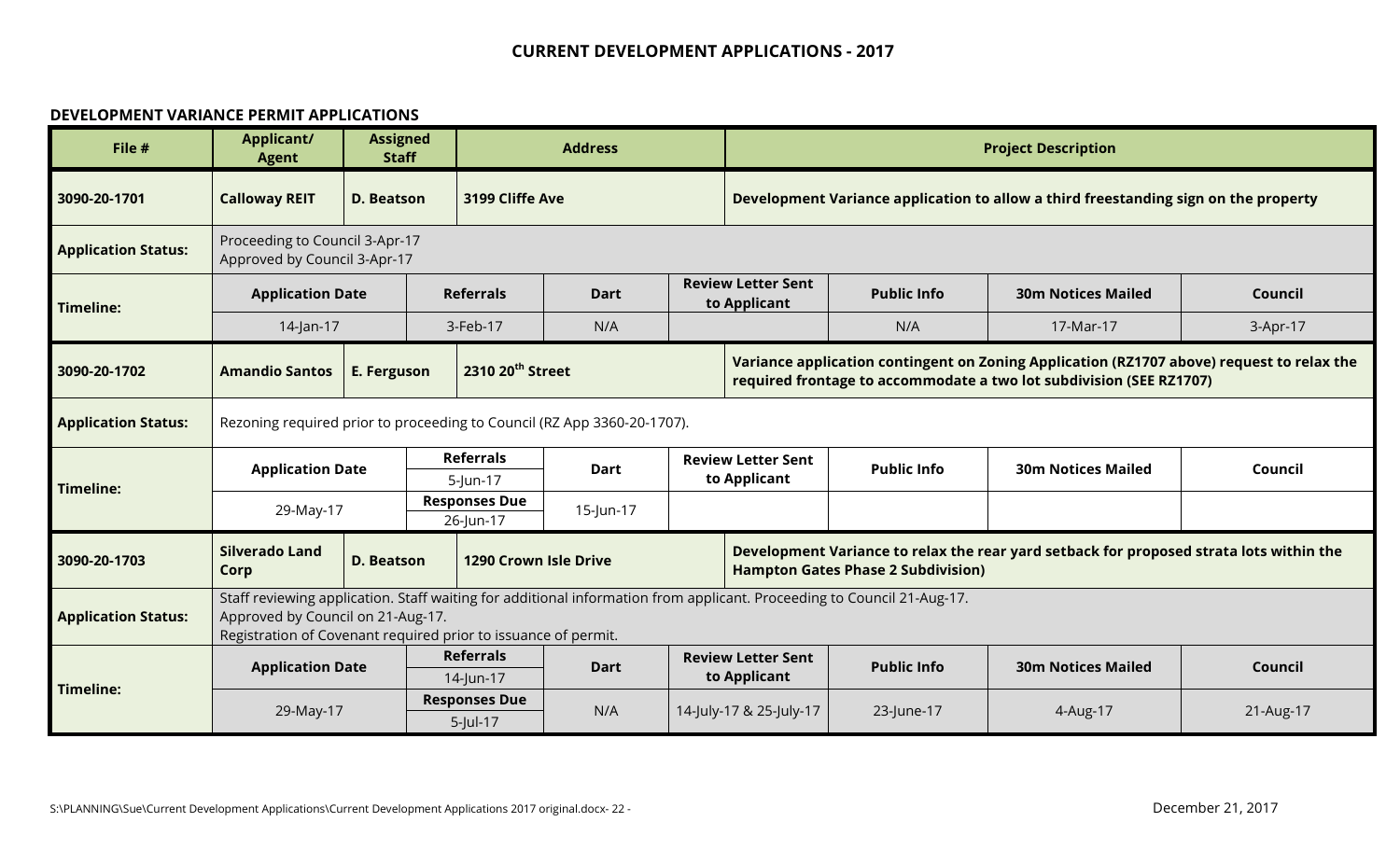| 3090-20-1704               | <b>Matthew Kelly &amp;</b><br><b>Owen Williams</b>                      | N. Gothard                                                                                                    |                                          | 127 Woods Ave                |             |  | Development Variance to relax the required parking space for a duplex from 4 to 2 and<br>front yard fence height from 1.25m to 2.13m |                                 |                                                                                                                                                           |           |  |
|----------------------------|-------------------------------------------------------------------------|---------------------------------------------------------------------------------------------------------------|------------------------------------------|------------------------------|-------------|--|--------------------------------------------------------------------------------------------------------------------------------------|---------------------------------|-----------------------------------------------------------------------------------------------------------------------------------------------------------|-----------|--|
| <b>Application Status:</b> | Proceeding to Council. Approved by Council 8-Aug-17                     |                                                                                                               |                                          |                              |             |  |                                                                                                                                      |                                 |                                                                                                                                                           |           |  |
|                            | <b>Application Date</b>                                                 |                                                                                                               |                                          | <b>Referrals</b><br>8-Jun-17 | <b>Dart</b> |  | <b>Review Letter Sent</b><br>to Applicant                                                                                            | <b>Public Info</b>              | <b>30m Notices Mailed</b>                                                                                                                                 | Council   |  |
| <b>Timeline:</b>           | 8-Jun-17                                                                |                                                                                                               | <b>Responses Due</b><br>N/A<br>29-Jun-17 |                              |             |  | 29-Jun-17<br>25-Jul-17<br>4-July-17                                                                                                  |                                 |                                                                                                                                                           | 8-Aug-17  |  |
| 3090-20-1705<br>(DVP00001) | <b>Kory Wagstaff</b>                                                    | <b>D. Beatson</b>                                                                                             |                                          | 1089 Braidwood Rd            |             |  |                                                                                                                                      |                                 | Variance to allow a freestanding sign with an electronic message board                                                                                    |           |  |
| <b>Application Status:</b> |                                                                         | Staff reviewing application. Revised app info required from applicant required. Approved by Council 20-Nov-17 |                                          |                              |             |  |                                                                                                                                      |                                 |                                                                                                                                                           |           |  |
|                            | <b>Application Date</b>                                                 |                                                                                                               | <b>Referrals</b><br>16-Aug-17            |                              | <b>Dart</b> |  | <b>Review Letter Sent</b><br>to Applicant                                                                                            | <b>Public Info</b>              | <b>30m Notices Mailed</b>                                                                                                                                 | Council   |  |
| <b>Timeline:</b>           | 10-Aug-17                                                               |                                                                                                               | <b>Responses Due</b><br>6-Sep-17         |                              | N/A         |  | 22-Sept-17                                                                                                                           | 30-Aug-17                       | 10-Nov-17                                                                                                                                                 | 20-Nov-17 |  |
| 3090-20-1706<br>(DVP00002) | <b>Josh Fayerman</b>                                                    | <b>D. Beatson</b>                                                                                             |                                          | <b>3300 Mission Road</b>     |             |  |                                                                                                                                      | proposed new 34 lot subdivision | Variance to lot depth for proposed Lots 4 & 6 and lot frontage for proposed lots 28 & 29 of a                                                             |           |  |
| <b>Application Status:</b> |                                                                         |                                                                                                               |                                          |                              |             |  |                                                                                                                                      |                                 | Rezoning required prior to proceeding to Council - see RZ1411, approved by Council 4-Dec-17. Staff reviewing application. Proceeding to Council 15-Jan-18 |           |  |
|                            | <b>Referrals</b><br><b>Application Date</b><br><b>Dart</b><br>28-Aug-17 |                                                                                                               |                                          |                              |             |  | <b>Review Letter Sent</b><br>to Applicant                                                                                            | <b>Public Info</b>              | <b>30m Notices Mailed</b>                                                                                                                                 | Council   |  |
| <b>Timeline:</b>           | 23-Aug-17                                                               | <b>Responses Due</b><br>22-Nov-14 &<br>15-Dec-16 &<br>11-Sep-17<br>12-Jan-17                                  |                                          |                              |             |  | N/A                                                                                                                                  | $2$ -Jan-18                     | $15$ -Jan-18                                                                                                                                              |           |  |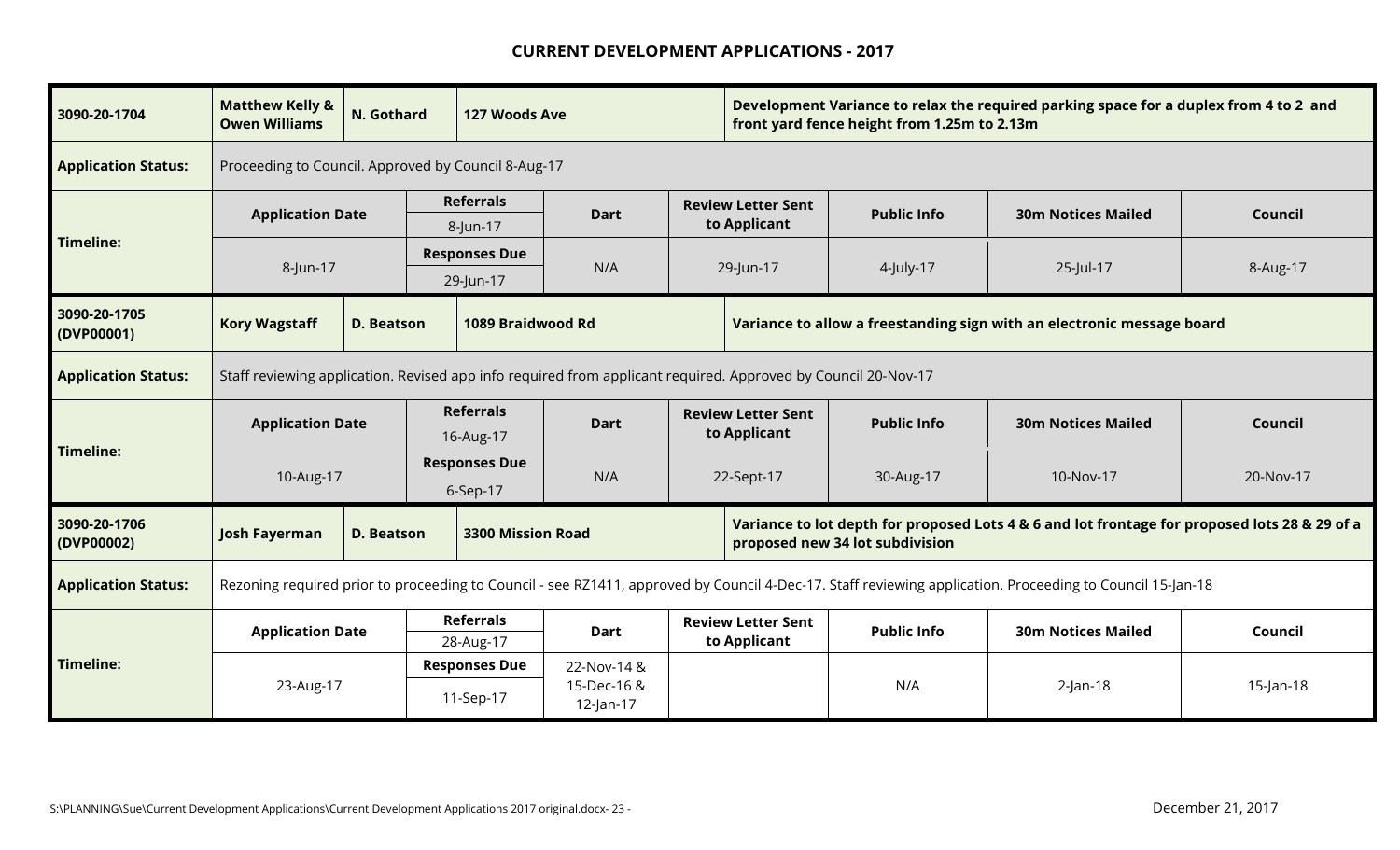| 3090-20-1707<br>(DVP00003) | Courtenay<br>Lodge Ltd.                         | <b>D. Beatson</b>            | 1590 Cliffe Ave                     |                                                                                                   |  | Variance to front yard setback requirement for the location of a temporary traffic direction<br>sign (2 metres to .5 metres) |                                                                                                                                            |                                                                                    |         |  |
|----------------------------|-------------------------------------------------|------------------------------|-------------------------------------|---------------------------------------------------------------------------------------------------|--|------------------------------------------------------------------------------------------------------------------------------|--------------------------------------------------------------------------------------------------------------------------------------------|------------------------------------------------------------------------------------|---------|--|
| <b>Application Status:</b> |                                                 |                              |                                     |                                                                                                   |  |                                                                                                                              | Staff reviewing application. Applicant will need to revise plans (location and type of sign) in order for staff to review the application. |                                                                                    |         |  |
|                            | <b>Application Date</b>                         |                              | <b>Referrals</b>                    | <b>Dart</b>                                                                                       |  | <b>Review Letter Sent</b><br>to Applicant                                                                                    | <b>Public Info</b>                                                                                                                         | <b>30m Notices Mailed</b>                                                          | Council |  |
| Timeline:                  | 2-Nov-17                                        |                              | <b>Responses Due</b>                | N/A<br>5-Dec-17                                                                                   |  |                                                                                                                              | N/A                                                                                                                                        |                                                                                    |         |  |
| 3090-20-1708<br>(DVP00004) | <b>Comox Valley</b><br><b>Regional District</b> | <b>D. Beatson</b>            |                                     | New CVRD administration offices with variances to setbacks and parking<br><b>770 Harmston Ave</b> |  |                                                                                                                              |                                                                                                                                            |                                                                                    |         |  |
| <b>Application Status:</b> |                                                 | Staff reviewing application. |                                     |                                                                                                   |  |                                                                                                                              |                                                                                                                                            |                                                                                    |         |  |
|                            | <b>Application Date</b>                         |                              | <b>Referrals</b><br>29-Nov-17       | <b>Dart</b>                                                                                       |  | <b>Review Letter Sent</b><br>to Applicant                                                                                    | <b>Public Info</b>                                                                                                                         | <b>30m Notices Mailed</b>                                                          | Council |  |
| Timeline:                  | 10-Nov-17                                       |                              | <b>Responses Due</b><br>20-Dec-17   |                                                                                                   |  |                                                                                                                              | 5-Dec-17                                                                                                                                   |                                                                                    |         |  |
| 3090-20-1709<br>(DVP00005) | H. A. Martyn                                    | N. Gothard                   | 1290 10th St E                      |                                                                                                   |  |                                                                                                                              |                                                                                                                                            | Variances to accommodate a proposed subdivision of lot with an existing residence. |         |  |
| <b>Application Status:</b> | Staff reviewing application.                    |                              |                                     |                                                                                                   |  |                                                                                                                              |                                                                                                                                            |                                                                                    |         |  |
|                            | <b>Application Date</b>                         |                              | <b>Referrals</b><br>12-Dec-17       | <b>Dart</b>                                                                                       |  | <b>Review Letter Sent</b><br>to Applicant                                                                                    | <b>Public Info</b>                                                                                                                         | <b>30m Notices Mailed</b>                                                          | Council |  |
| Timeline:                  | 5-Dec-17                                        |                              | <b>Responses Due</b><br>$5$ -Jan-17 | 14-Dec-17                                                                                         |  |                                                                                                                              |                                                                                                                                            |                                                                                    |         |  |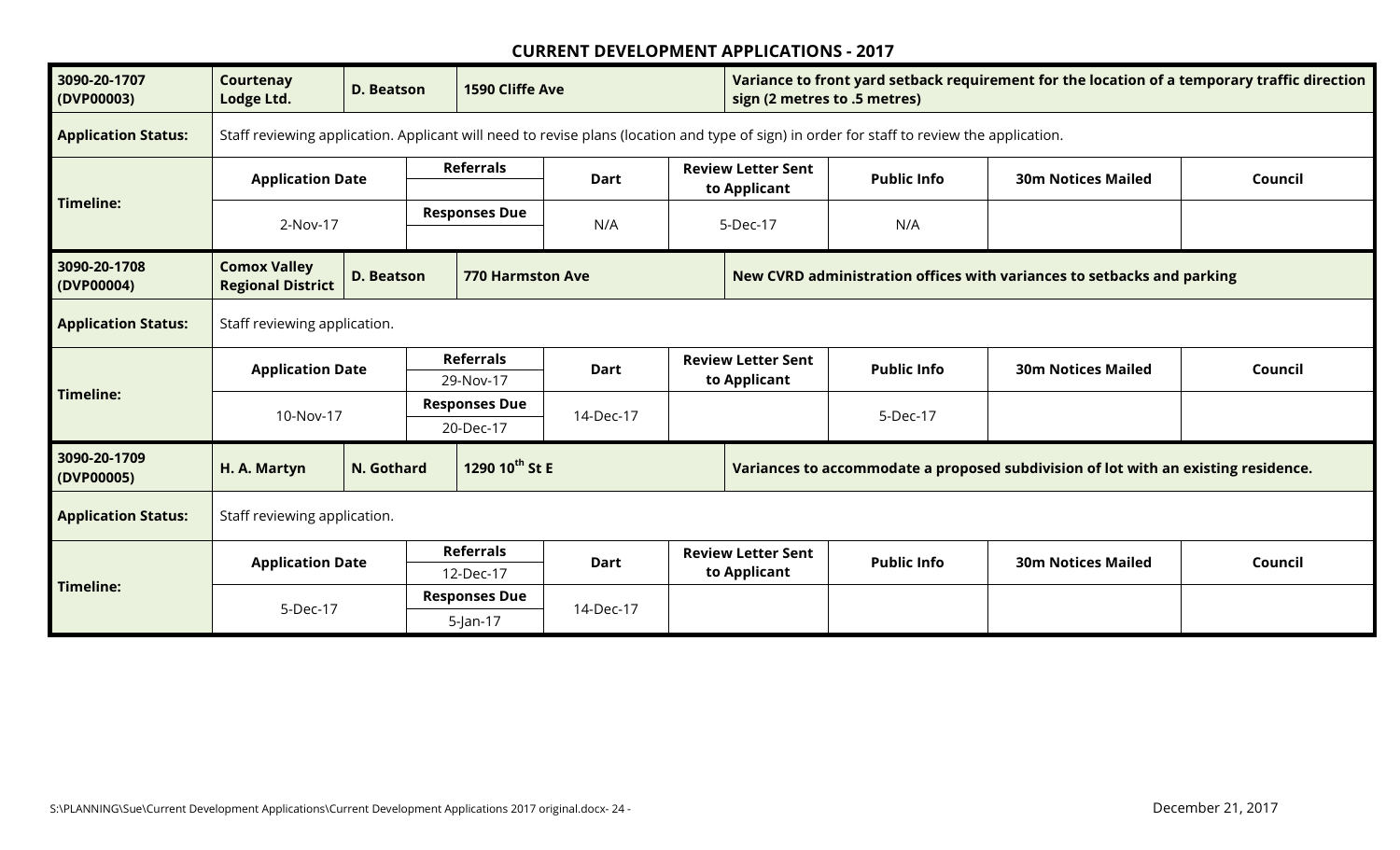| 3090-20-1710<br>(DVP00006) | Hi Lite Signs<br>N. Gothard<br><b>1350 England Ave</b> |  | Variance to the sign bylaw to reduce the setback to the front yard property line for a<br>freestanding sign |      |  |                                           |                    |                           |         |
|----------------------------|--------------------------------------------------------|--|-------------------------------------------------------------------------------------------------------------|------|--|-------------------------------------------|--------------------|---------------------------|---------|
| <b>Application Status:</b> |                                                        |  |                                                                                                             |      |  |                                           |                    |                           |         |
|                            | <b>Application Date</b>                                |  | Referrals                                                                                                   | Dart |  | <b>Review Letter Sent</b><br>to Applicant | <b>Public Info</b> | <b>30m Notices Mailed</b> | Council |
| Timeline:                  | 19-Dec-17                                              |  | <b>Responses Due</b>                                                                                        | N/A  |  |                                           |                    |                           |         |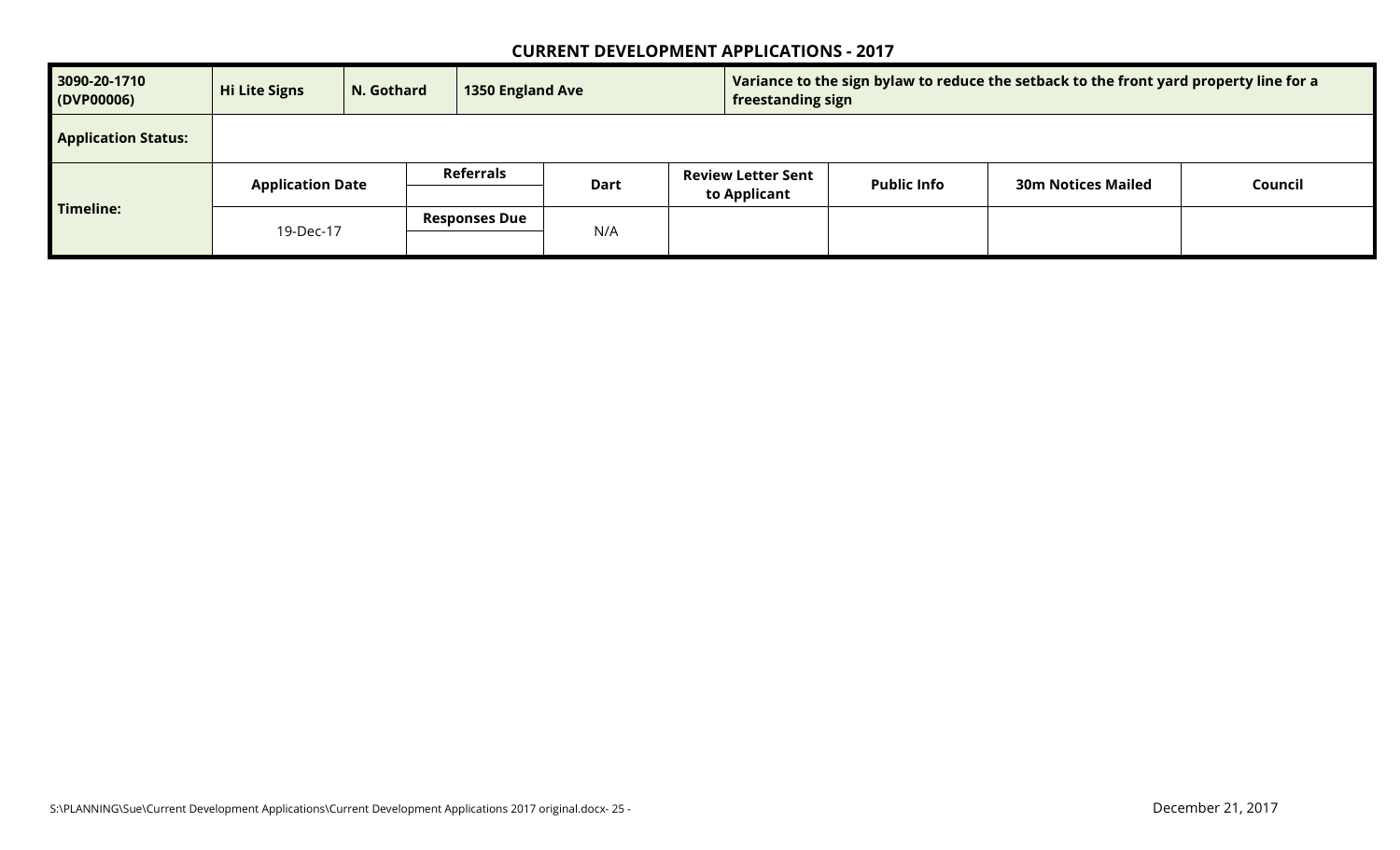#### **BOARD OF VARIANCE**

| File #                                                                                                                                                                                   | App.<br><b>Date</b>        | <b>Applicant/</b><br><b>Agent</b>                  | <b>Assigned</b><br><b>Staff</b>            | <b>Address</b>                                      | <b>Project Description</b>                                                                                                                                                            |                                        | <b>Board of Variance</b><br><b>Meeting Date</b> |  |  |
|------------------------------------------------------------------------------------------------------------------------------------------------------------------------------------------|----------------------------|----------------------------------------------------|--------------------------------------------|-----------------------------------------------------|---------------------------------------------------------------------------------------------------------------------------------------------------------------------------------------|----------------------------------------|-------------------------------------------------|--|--|
| 1701                                                                                                                                                                                     | 7-Feb-17                   | Rosemary<br>Nash/Sam<br>Lennox                     | E. Ferguson                                | 560 Pidcock Ave                                     | Application to relax the setback requirements for side yard and rear yard<br>setbacks to accommodate the conversion of an existing garage into a<br>22-Feb-17<br>secondary residence. |                                        | 7-Mar-17                                        |  |  |
|                                                                                                                                                                                          | <b>Application Status:</b> | Approved by the Board of Variance 7-Mar-17         |                                            |                                                     |                                                                                                                                                                                       |                                        |                                                 |  |  |
| File #                                                                                                                                                                                   | App.<br><b>Date</b>        | <b>Applicant/</b><br><b>Agent</b>                  | <b>Assigned</b><br><b>Staff</b>            | <b>Address</b>                                      | <b>Project Description</b>                                                                                                                                                            | <b>Mail Out</b><br><b>Notification</b> | <b>Board of Variance</b><br><b>Meeting Date</b> |  |  |
| 1702                                                                                                                                                                                     | 3-Feb-17                   | <b>Suzie</b><br><b>Leroux</b><br><b>Mark Reiss</b> | E. Ferguson                                | 1066 Evergreen Ave                                  | 22-Feb-17 &<br>Application to relax the side yard setback requirements to accommodate<br>28-Feb-17 by<br>the replacement and enclosure of a carport.<br>hand                          |                                        | 7-Mar-17                                        |  |  |
|                                                                                                                                                                                          | <b>Application Status:</b> |                                                    | Approved by the Board of Variance 7-Mar-17 |                                                     |                                                                                                                                                                                       |                                        |                                                 |  |  |
| File #                                                                                                                                                                                   | App.<br><b>Date</b>        | <b>Applicant/</b><br><b>Agent</b>                  | <b>Assigned</b><br><b>Staff</b>            | <b>Address</b>                                      | <b>Project Description</b>                                                                                                                                                            | <b>Mail Out</b><br><b>Notification</b> | <b>Board of Variance</b><br><b>Meeting Date</b> |  |  |
| 1703                                                                                                                                                                                     | 16-May-17                  | Lawmar<br>Consulting<br>Ltd.                       | D. Leitch                                  | 3443 Eagleview Cr.                                  | Application to relax the minimum distance from the face of a garage or<br>carport to a property line                                                                                  | 29-May-17                              | 13-Jun-17                                       |  |  |
|                                                                                                                                                                                          | <b>Application Status:</b> |                                                    |                                            | Approved by the Board of Variance on June 13, 2017. |                                                                                                                                                                                       |                                        |                                                 |  |  |
| File #                                                                                                                                                                                   | App.<br><b>Date</b>        | <b>Applicant/</b><br><b>Agent</b>                  | <b>Assigned</b><br><b>Staff</b>            | <b>Address</b>                                      | <b>Project Description</b>                                                                                                                                                            | <b>Mail Out</b><br><b>Notification</b> | <b>Board of Variance</b><br><b>Meeting Date</b> |  |  |
| 1704<br>(BOV00001)                                                                                                                                                                       | 10-Oct-17                  | <b>Willie Scott</b>                                | D. Leitch                                  | 1215 10 <sup>th</sup> Street                        | Application to relax the minimum distance from the front yard setback<br>to the property line for the construction of a deck on an existing<br>residence                              | 16-Oct-17                              | 26-Oct-17<br><b>Rescheduled to</b><br>24-Nov-17 |  |  |
| Meeting on 26-Oct-17 was tabled (applicant nor representative at meeting). Meeting to be re-scheduled. New meeting date 24-Nov-17. Denied by BOV 24-Nov-17<br><b>Application Status:</b> |                            |                                                    |                                            |                                                     |                                                                                                                                                                                       |                                        |                                                 |  |  |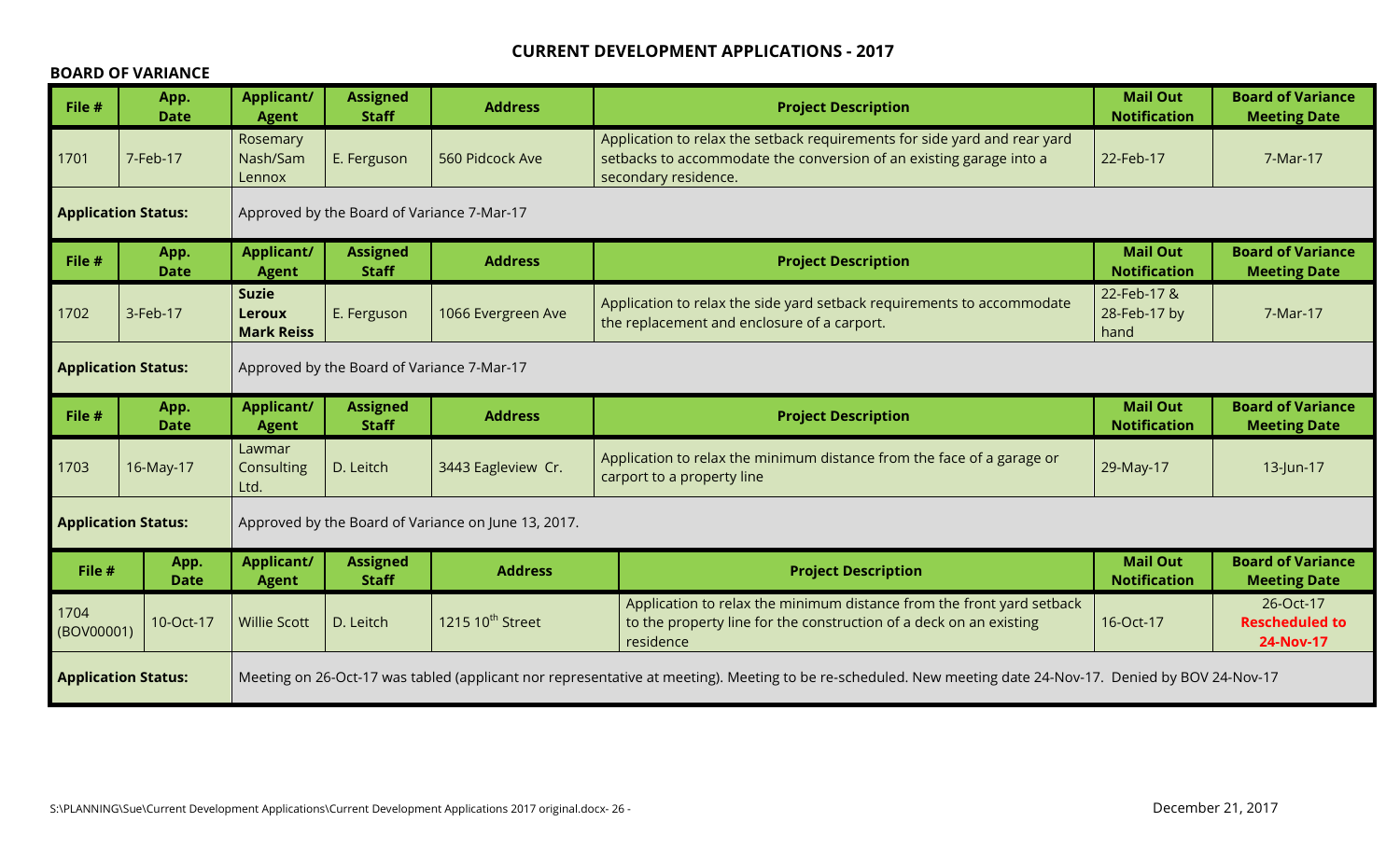| File #                     | App.<br><b>Date</b> | Applicant/<br>Agent | <b>Assigned</b><br><b>Staff</b>        | <b>Address</b>     | <b>Project Description</b>                                                                                                 | <b>Mail Out</b><br><b>Notification</b> | <b>Board of Variance</b><br><b>Meeting Date</b> |
|----------------------------|---------------------|---------------------|----------------------------------------|--------------------|----------------------------------------------------------------------------------------------------------------------------|----------------------------------------|-------------------------------------------------|
| 1705<br>(BOV00002)         | 4-Dec-17            | Joel Morley         | N. Gothard                             | 117-303 Arden Road | Dwelling sited too close to the rear property line, therefore requesting<br>a BOV to relax from 6.0 metres to 5.86 metres. | 6-Dec-17                               | 19-Dec-17                                       |
| <b>Application Status:</b> |                     |                     | Meeting on 19-Dec-17. Approved by BOV. |                    |                                                                                                                            |                                        |                                                 |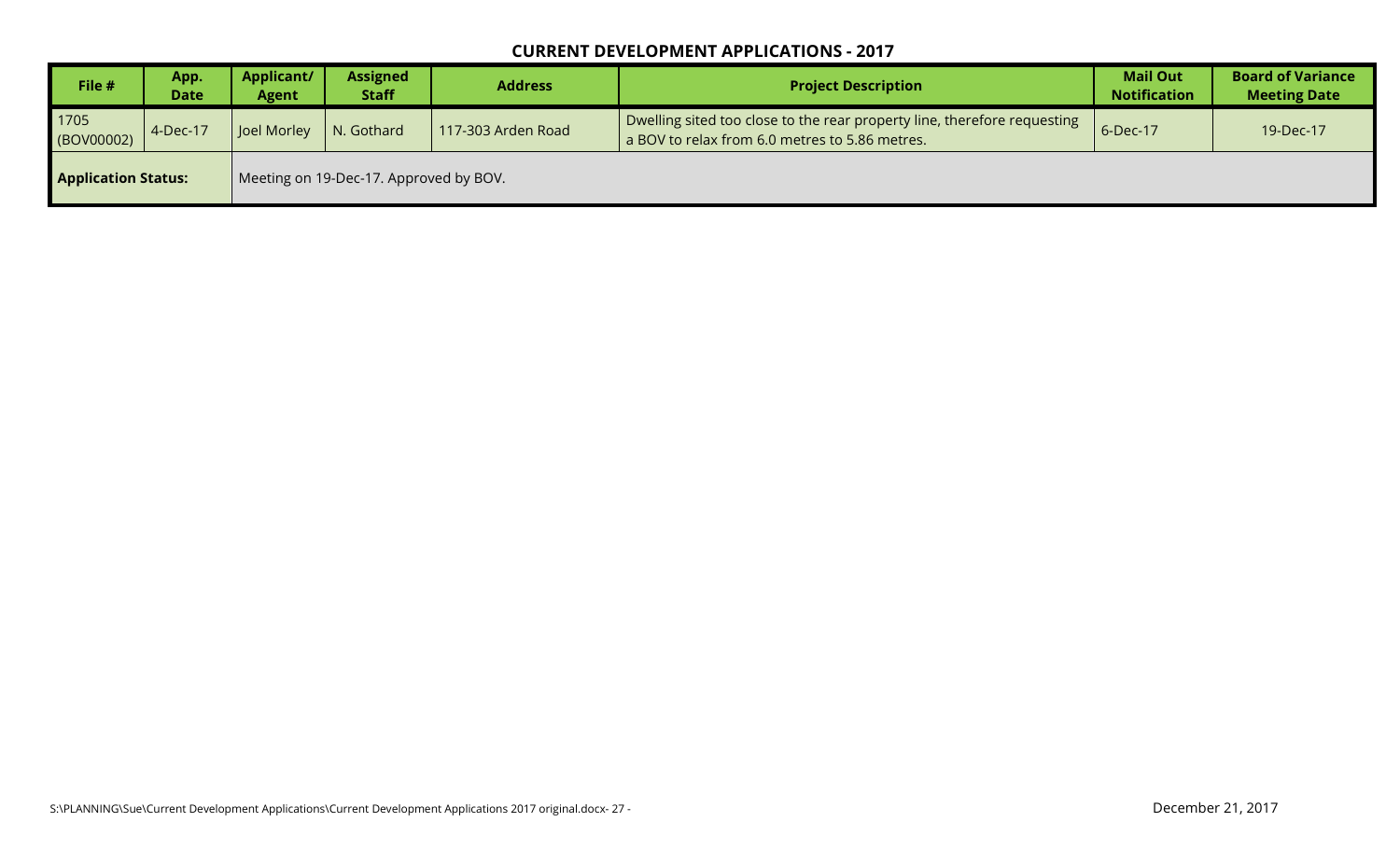#### **ALR EXCLUSION APPLICATIONS**

| App.<br><b>Date</b>           | <b>Applicant/</b><br><b>Agent</b> | <b>Assigned</b><br><b>Staff</b><br><b>Member</b> | <b>Address</b> | <b>Project Description</b> | <b>Mail Out</b><br><b>Notification</b><br><b>Date</b> | Council<br><b>Meeting</b><br><b>Dates</b> |
|-------------------------------|-----------------------------------|--------------------------------------------------|----------------|----------------------------|-------------------------------------------------------|-------------------------------------------|
|                               |                                   |                                                  |                |                            |                                                       |                                           |
| <b>Application</b><br>Status: |                                   |                                                  |                |                            |                                                       |                                           |

#### **BOUNDARY EXTENSION APPLICATIONS**

| App.<br><b>Date</b>        | <b>Applicant/</b><br><b>Agent</b> | <b>Assigned</b><br><b>Staff</b> | <b>Address</b> | <b>Project Description</b> | <b>Mail Out</b><br><b>Notification</b><br><b>Date</b> | Council<br><b>Meeting</b><br><b>Dates</b> |
|----------------------------|-----------------------------------|---------------------------------|----------------|----------------------------|-------------------------------------------------------|-------------------------------------------|
|                            |                                   |                                 |                |                            |                                                       |                                           |
| <b>Application Status:</b> |                                   |                                 |                |                            |                                                       |                                           |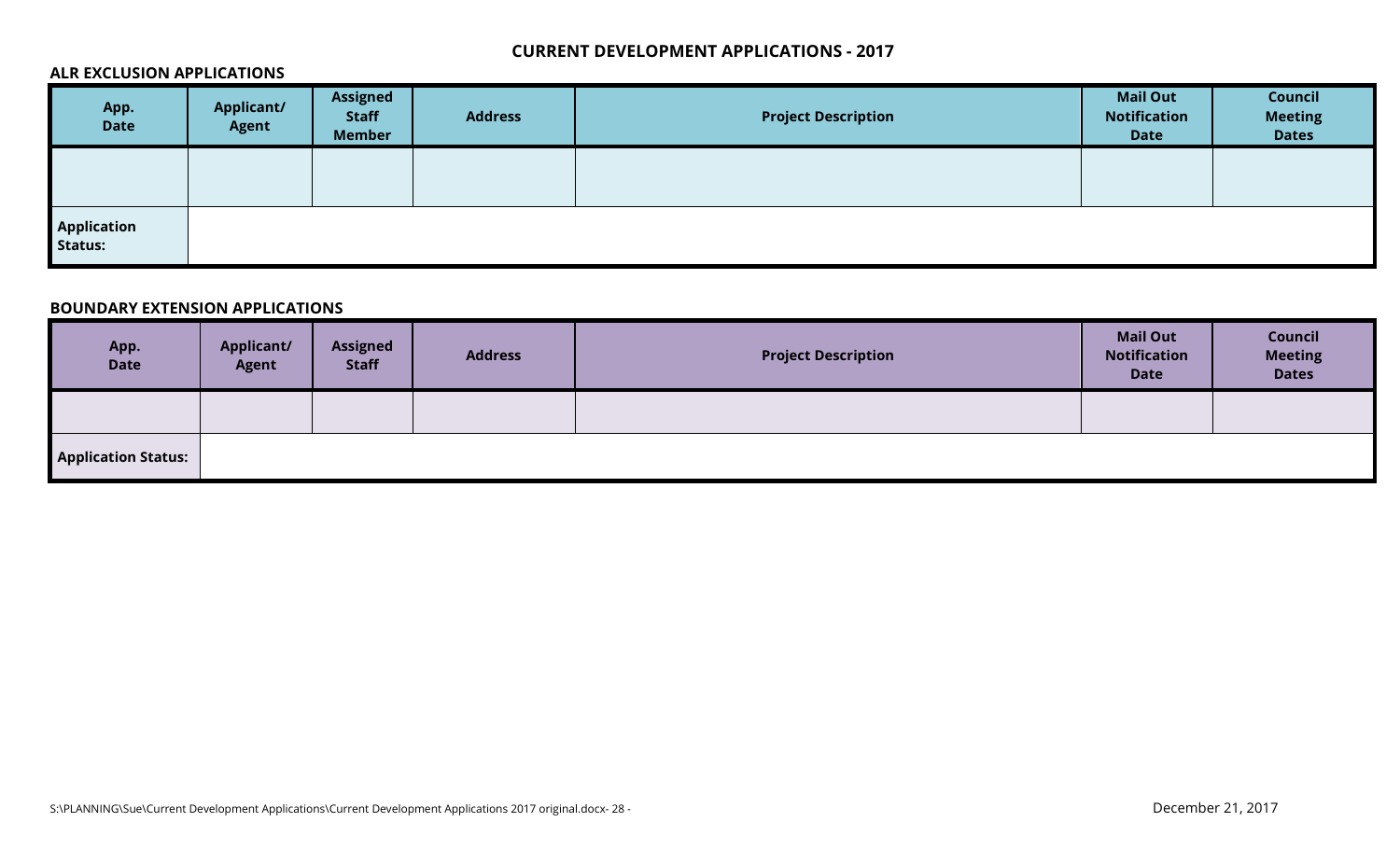#### **SUBDIVISION APPLICATIONS**

| 3320-20-14693             | <b>Southwind Dev Corp</b>                | R. Feucht                           | 2301 1st Street             | <b>Phase 4 - Rivers Edge 19 Lot Subdivision</b>                                                          |                       |  |  |
|---------------------------|------------------------------------------|-------------------------------------|-----------------------------|----------------------------------------------------------------------------------------------------------|-----------------------|--|--|
| <b>Application Status</b> | <b>Currently Under Construction</b>      |                                     |                             |                                                                                                          |                       |  |  |
| <b>Timeline</b>           | <b>Application Date</b>                  | <b>Referrals</b>                    | <b>Dart</b>                 | <b>PLR Issued / Current Expiration</b>                                                                   | <b>Final Approval</b> |  |  |
|                           | 24-Aug-15                                |                                     | N/A                         | Oct 15 <sup>th</sup> , 2015 / Apr 15 <sup>th</sup> , 2018                                                |                       |  |  |
| 3320-20-14697             | <b>Arden Road</b><br><b>Developments</b> | R. Feucht                           | 2368, 2498, 2650 Arden Road | Phase 1 - 14 Lot Subdivision of a 46 unit multi residential development                                  |                       |  |  |
| <b>Application Status</b> | <b>Currently Under Construction</b>      |                                     |                             |                                                                                                          |                       |  |  |
| <b>Timeline</b>           | <b>Application Date</b>                  | <b>Referrals</b>                    | <b>Dart</b>                 | <b>PLR Issued / Current Expiration</b>                                                                   | <b>Final Approval</b> |  |  |
|                           | 30-Mar-15                                | 31-Mar-15                           | N/A                         | June 24 <sup>th</sup> , 2015 / Dec 24 <sup>th</sup> , 2017                                               |                       |  |  |
| 3320-20-15720             | <b>Woynic Properties Ltd</b>             | R. Feucht                           | 2140 Lake Trail Road        | Subdivision of Lot 3, Plan 2153 (2 lot subdivision for prosed 33 until<br>multi residential development) |                       |  |  |
| <b>Application Status</b> |                                          | <b>Currently Under Construction</b> |                             |                                                                                                          |                       |  |  |
| <b>Timeline</b>           | <b>Application Date</b>                  | <b>Referrals</b>                    | <b>Dart</b>                 | <b>PLR Issued / Current Expiration</b>                                                                   | <b>Final Approval</b> |  |  |
|                           | 18-Aug-15                                | 18-Aug-15                           | N/A                         | Dec 11 <sup>th</sup> , 2015 / May 11 <sup>th</sup> , 2017                                                |                       |  |  |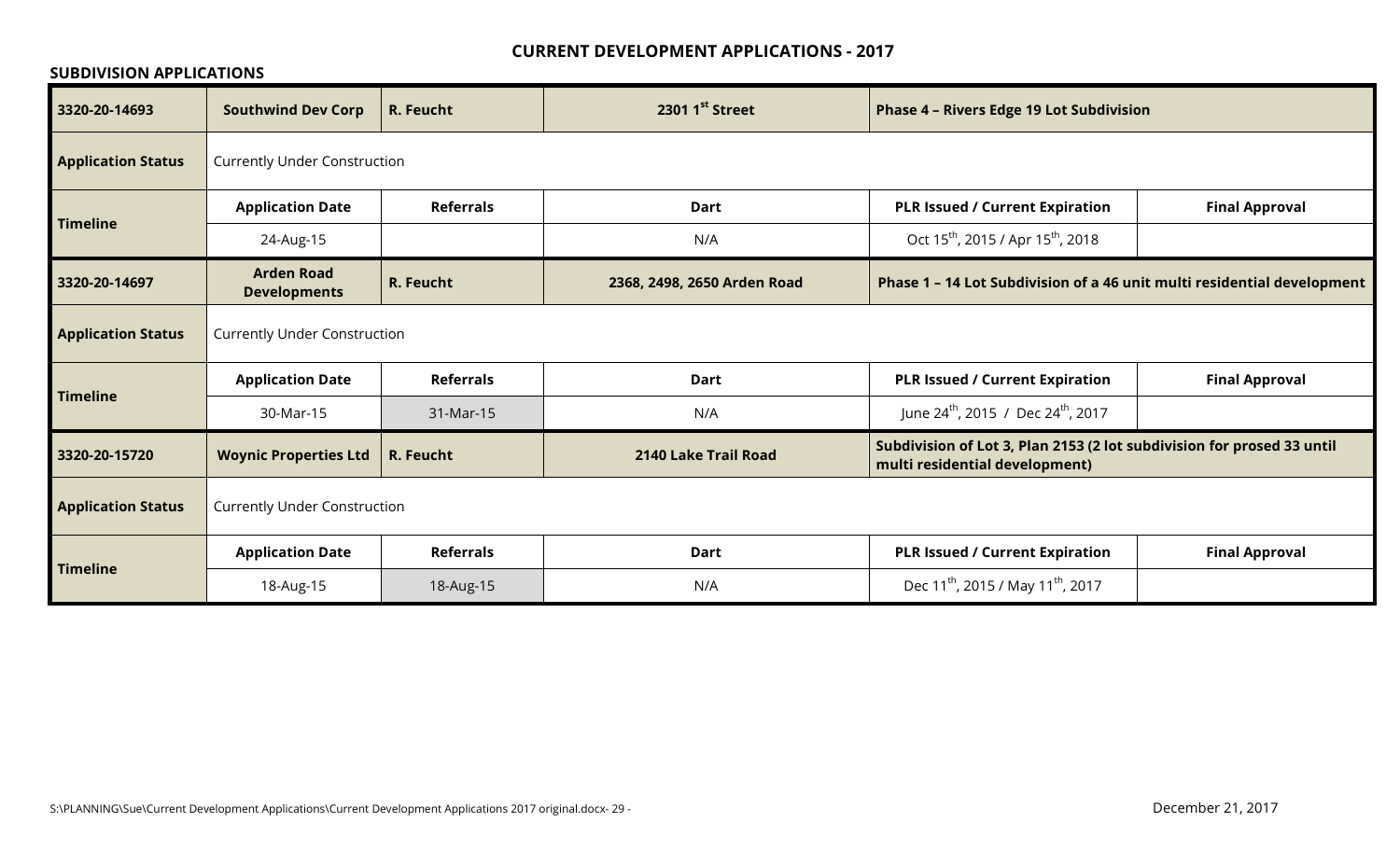| 3320-20-1606              | <b>McElhanney</b><br><b>Consulting</b><br>(Arden Projects Ltd) | R. Feucht                           | <b>2555 Steele Crescent</b>  | Subdivision application to create 18 new residential lots (Phase 5 of<br><b>Copperfield Ridge Development)</b> |                       |  |  |
|---------------------------|----------------------------------------------------------------|-------------------------------------|------------------------------|----------------------------------------------------------------------------------------------------------------|-----------------------|--|--|
| <b>Application Status</b> | <b>Currently Under Construction</b>                            |                                     |                              |                                                                                                                |                       |  |  |
|                           | <b>Application Date</b>                                        | <b>Referrals</b>                    | <b>Dart</b>                  | <b>PLR Issued / Current Expiration</b>                                                                         | <b>Final Approval</b> |  |  |
| <b>Timeline</b>           | 9-May-16                                                       | 31-May-16                           | 16-June-16                   | June 20 <sup>th</sup> , 2016 / Dec 20 <sup>th</sup> , 2017                                                     |                       |  |  |
| 3320-20-1607              | <b>Upper Island Dev</b><br>(McElhanney<br><b>Consulting)</b>   | R. Feucht                           | <b>3610 Christie Parkway</b> | <b>Subdivision application to create 5 new lots</b>                                                            |                       |  |  |
| <b>Application Status</b> | Waiting for further submittals from applicant.                 |                                     |                              |                                                                                                                |                       |  |  |
| <b>Timeline</b>           | <b>Application Date</b>                                        | <b>Referrals</b>                    | <b>Dart</b>                  | <b>PLR Issued / Current Expiration</b>                                                                         | <b>Final Approval</b> |  |  |
|                           | 9-May-16                                                       | 1-Jun-16                            | 16-June-16                   | June 24 <sup>th</sup> , 2016 / Dec 24 <sup>th</sup> , 2017                                                     |                       |  |  |
| 3320-20-1610              | <b>Arden Road</b><br><b>Developments</b>                       | R. Feucht                           | 2368, 2498, 2650 Arden Rd    | The Streams Phase 2 subdivision application to create 11 residential<br>lots                                   |                       |  |  |
| <b>Application Status</b> |                                                                | <b>Currently Under Construction</b> |                              |                                                                                                                |                       |  |  |
| <b>Timeline</b>           | <b>Application Date</b>                                        | <b>Referrals</b>                    | <b>Dart</b>                  | <b>PLR Issued / Current Expiration</b>                                                                         | <b>Final Approval</b> |  |  |
|                           | 14-Nov-16                                                      | 14-Nov-16                           | 01-Dec-16                    | 16-Dec-16 / 16-Jun-18                                                                                          |                       |  |  |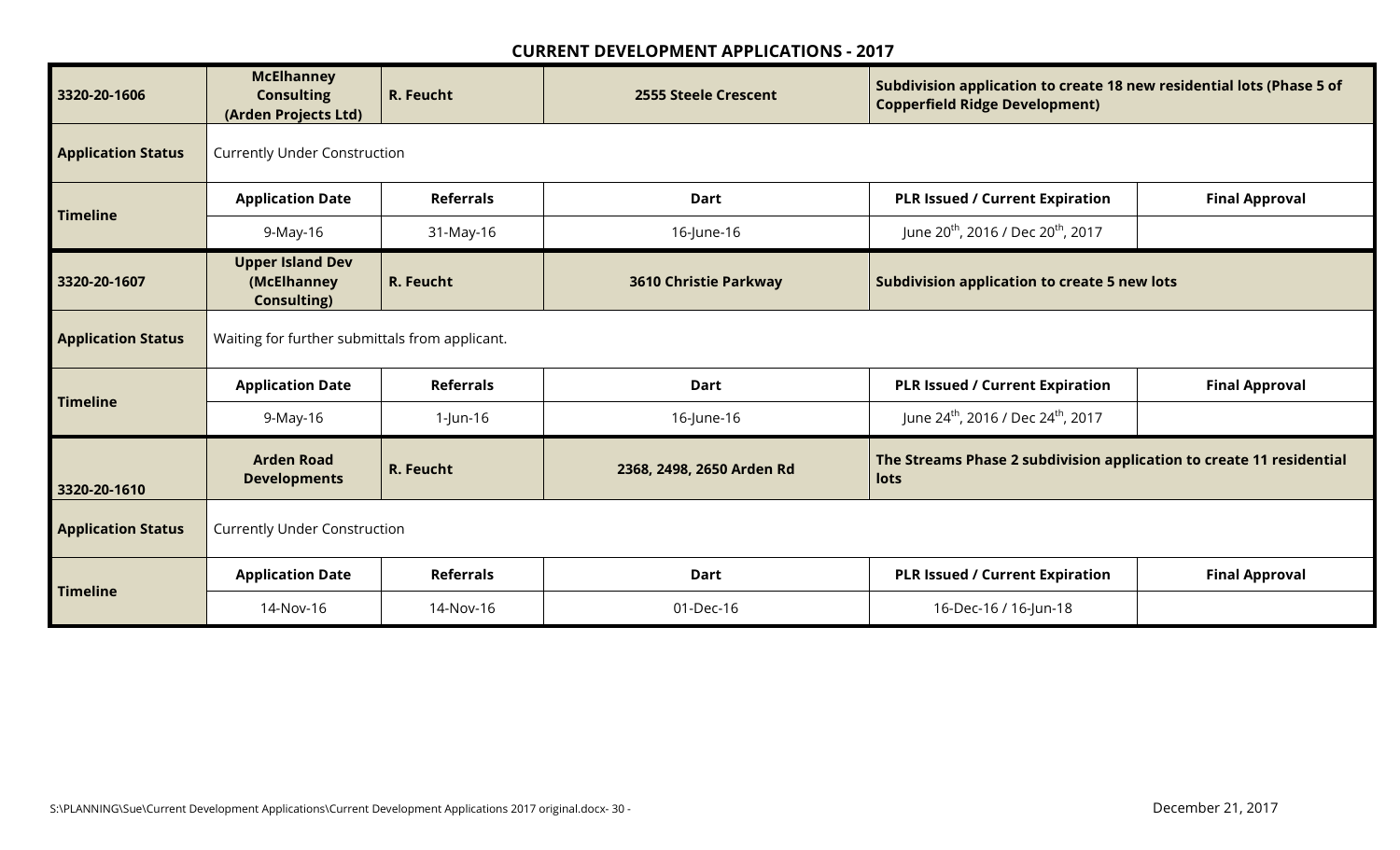| 3320-20-1612              | <b>Courtenay Lodge Ltd</b>                    | R. Feucht        | 1590 Cliffe Ave     | <b>Proposed lot line adjustment</b>                                                       |                       |  |  |
|---------------------------|-----------------------------------------------|------------------|---------------------|-------------------------------------------------------------------------------------------|-----------------------|--|--|
| <b>Application Status</b> | Waiting for further submittals from applicant |                  |                     |                                                                                           |                       |  |  |
|                           | <b>Application Date</b>                       | <b>Referrals</b> | <b>Dart</b>         | <b>PLR Issued / Current Expiration</b>                                                    | <b>Final Approval</b> |  |  |
| <b>Timeline</b>           | 13-Dec-16                                     | 16-Dec-16        | $12$ -Jan-17        | 18-Jan-17 / 19-Jan-18                                                                     |                       |  |  |
| 3320-20-1701              | <b>Silver Sand Land Corp.</b>                 | R. Feucht        | 3303 Ryan Road      | The Rise Phase 3 subdivision application to create 69 residential lots                    |                       |  |  |
| <b>Application Status</b> | Waiting for further submittals from applicant |                  |                     |                                                                                           |                       |  |  |
|                           | <b>Application Date</b>                       | <b>Referrals</b> | <b>Dart</b>         | <b>PLR Issued / Current Expiration</b>                                                    | <b>Final Approval</b> |  |  |
| <b>Timeline</b>           | 27-Jan-17                                     | 31-Jan-17        | 23-Feb-17           | 20-Mar-17 / 20-Mar-18                                                                     |                       |  |  |
|                           |                                               |                  |                     |                                                                                           |                       |  |  |
| 3320-20-1702              | <b>Silver Sand Land Corp.</b>                 | R. Feucht        | 601 Crown Isle Blvd | Subdivision application to create an apx 10 acre commercial property<br>from the existing |                       |  |  |
| <b>Application Status</b> | Waiting for further submittals from applicant |                  |                     |                                                                                           |                       |  |  |
|                           | <b>Application Date</b>                       | <b>Referrals</b> | <b>Dart</b>         | <b>PLR Issued / Current Expiration</b>                                                    | <b>Final Approval</b> |  |  |
| <b>Timeline</b>           | 10-Feb-17                                     | 16-Feb-17        | 9-Mar-17            | July 24, 2017 / Jan 24, 2018                                                              |                       |  |  |
| 3320-20-1703              | <b>Silver Sand Land Corp.</b>                 | R. Feucht        | 333 Clubhouse Dr    | Subdivision application to create 67 residential lots on Clubhouse Dr.                    |                       |  |  |
| <b>Application Status</b> | Waiting for further submittals from applicant |                  |                     |                                                                                           |                       |  |  |
| <b>Timeline</b>           | <b>Application Date</b>                       | <b>Referrals</b> | <b>Dart</b>         | <b>PLR Issued / Current Expiration</b>                                                    | <b>Final Approval</b> |  |  |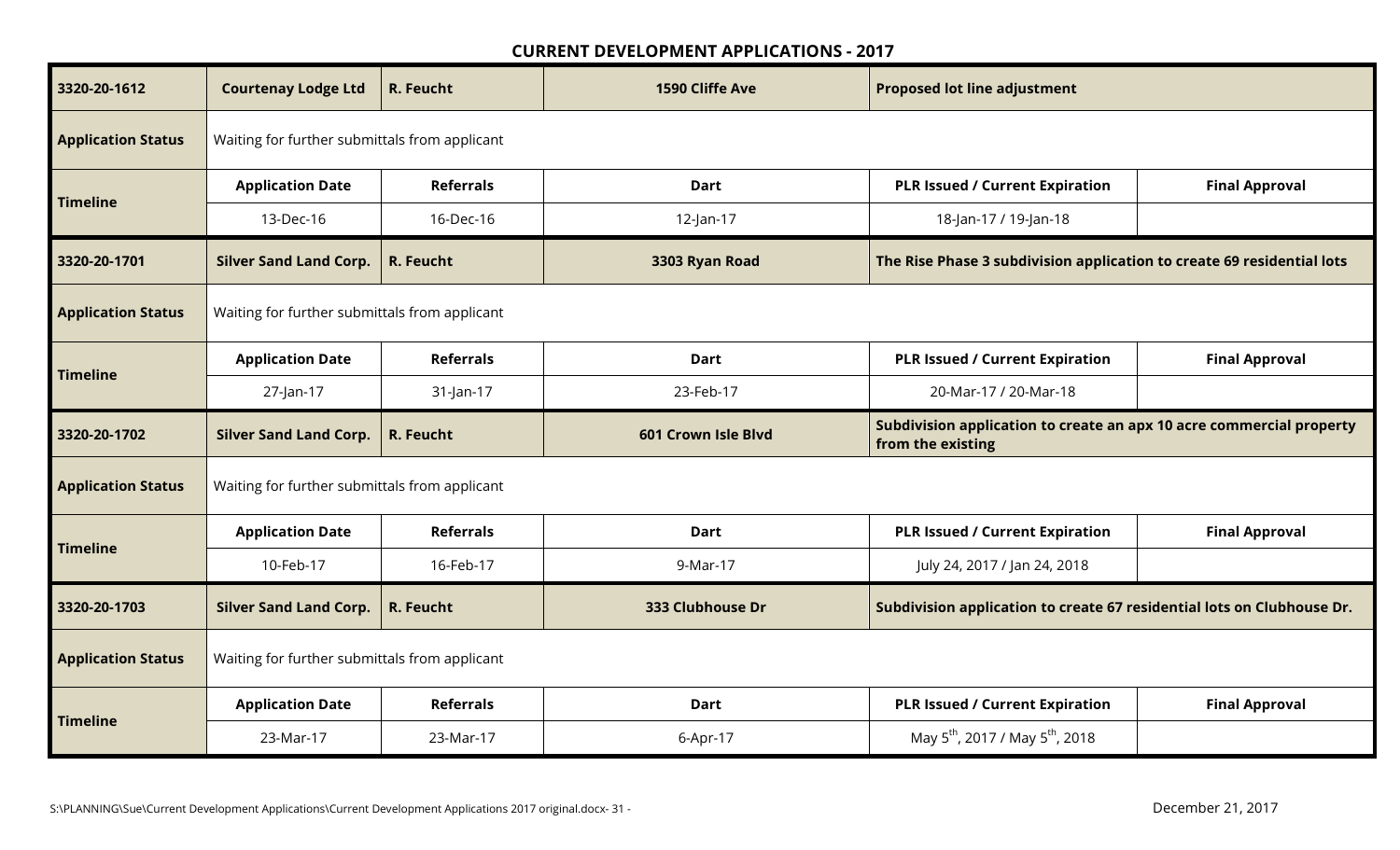| 3320-20-1704              | <b>Silver Sand Land Corp.</b>                 | R. Feucht        | 1444 Crown Isle Dr        | Subdivision application to create 17 lot bare land strata development<br>that will be accessed from Crown Isle Dr. |                       |  |  |
|---------------------------|-----------------------------------------------|------------------|---------------------------|--------------------------------------------------------------------------------------------------------------------|-----------------------|--|--|
| <b>Application Status</b> | Waiting for further submittals from applicant |                  |                           |                                                                                                                    |                       |  |  |
| <b>Timeline</b>           | <b>Application Date</b>                       | <b>Referrals</b> | <b>Dart</b>               | <b>PLR Issued / Current Expiration</b>                                                                             | <b>Final Approval</b> |  |  |
|                           | 23-Mar-17                                     | 23-Mar-17        | 6-Apr-17                  | May 5 <sup>th</sup> , 2017 / May 5 <sup>th</sup> , 2018                                                            |                       |  |  |
| 3320-20-1705              | <b>McElhanney</b><br><b>Consulting</b>        | R. Feucht        | 3420 Rhys Rd              | Subdivision application to create 45 residential lots - The Ridge Phase<br>3A                                      |                       |  |  |
| <b>Application Status</b> | Waiting for further submittals from applicant |                  |                           |                                                                                                                    |                       |  |  |
|                           | <b>Application Date</b>                       | <b>Referrals</b> | <b>Dart</b>               | <b>PLR Issued / Current Expiration</b>                                                                             | <b>Final Approval</b> |  |  |
| <b>Timeline</b>           | 16-Jun-17                                     | 21-Jun-17        |                           | July 27, 2017 / Jan 27, 2018                                                                                       |                       |  |  |
|                           |                                               |                  |                           |                                                                                                                    |                       |  |  |
| 3320-20-1706              | <b>McElhanney</b><br><b>Consulting</b>        | R. Feucht        | 3420 Rhys Rd              | Subdivision application to create 61 residential lots - The Ridge Phase<br>3B                                      |                       |  |  |
| <b>Application Status</b> | Waiting for further submittals from applicant |                  |                           |                                                                                                                    |                       |  |  |
|                           | <b>Application Date</b>                       | <b>Referrals</b> | Dart                      | <b>PLR Issued / Current Expiration</b>                                                                             | <b>Final Approval</b> |  |  |
| <b>Timeline</b>           | 16-Jun-17                                     | 21-Jun-17        |                           | July 27, 2017 / Jan 27, 2018                                                                                       |                       |  |  |
| 3320-20-1707              | <b>McElhanney</b><br><b>Consulting</b>        | R. Feucht        | 2368, 2498, 2650 Arden Rd | Subdivision application to create 11 residential lots - The Streams<br><b>Phase 3</b>                              |                       |  |  |
| <b>Application Status</b> | Waiting for further submittals from applicant |                  |                           |                                                                                                                    |                       |  |  |
| <b>Timeline</b>           | <b>Application Date</b>                       | <b>Referrals</b> | <b>Dart</b>               | <b>PLR Issued / Current Expiration</b>                                                                             | <b>Final Approval</b> |  |  |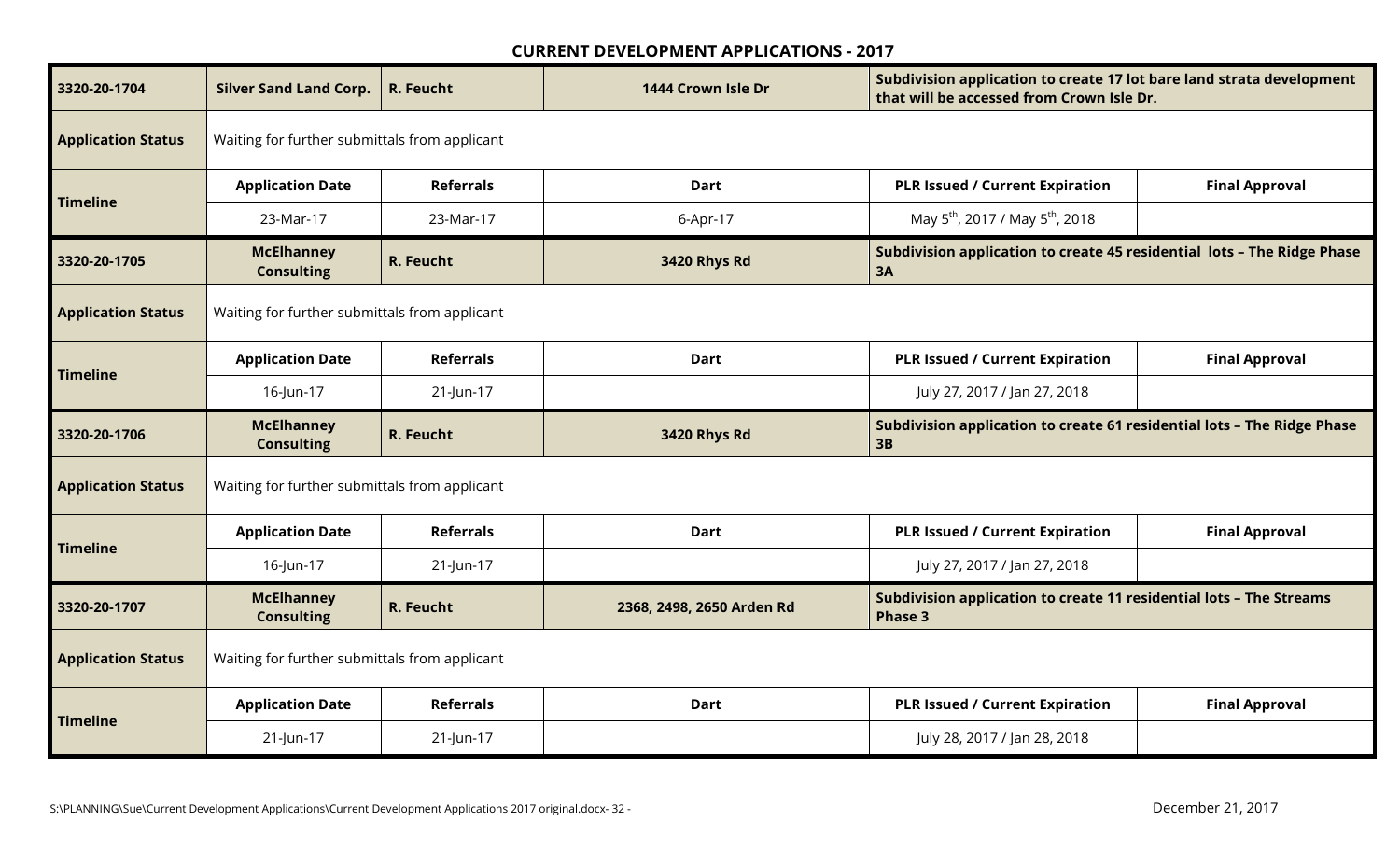| 3320-20-1708               | <b>Milestone Equipment</b><br><b>Contracting Inc</b><br>(Josh Fayerman) | R. Feucht                         | <b>3300 Mission Road</b>  | Subdivision application to create 34 residential lots |                       |  |  |
|----------------------------|-------------------------------------------------------------------------|-----------------------------------|---------------------------|-------------------------------------------------------|-----------------------|--|--|
| <b>Application Status</b>  | Waiting for further submittals from applicant                           |                                   |                           |                                                       |                       |  |  |
| <b>Timeline</b>            | <b>Application Date</b>                                                 | <b>Referrals</b>                  | <b>Dart</b>               | <b>PLR Issued / Current Expiration</b>                | <b>Final Approval</b> |  |  |
|                            | 20-Jul-17                                                               | 28-Jul-17                         |                           | August 25, 2017 / February 25, 2018                   |                       |  |  |
| 3320-20-1709<br>(SUB00001) | <b>McElhanney</b><br><b>Consulting</b>                                  | R. Feucht                         | <b>1175 Cliffe Avenue</b> | <b>Subdivision application to create 2 lots</b>       |                       |  |  |
| <b>Application Status</b>  | Waiting for further submittals from applicant                           |                                   |                           |                                                       |                       |  |  |
|                            | <b>Application Date</b>                                                 | <b>Referrals</b><br>5-Sep-17      | <b>Dart</b>               | <b>PLR Issued / Current Expiration</b>                | <b>Final Approval</b> |  |  |
| <b>Timeline</b>            | 31-Aug-17                                                               | <b>Responses Due</b><br>26-Sep-17 | 21-Sep-17                 | October 6, 2017 / April 6, 2018                       |                       |  |  |
| 3320-20-1710<br>(SUB00002) | <b>Steve Hughes</b>                                                     | R. Feucht                         | 2946 Suffield Road        | <b>Subdivision application to create 2 lots</b>       |                       |  |  |
| <b>Application Status</b>  | Waiting for further submittals from applicant                           |                                   |                           |                                                       |                       |  |  |
|                            | <b>Application Date</b>                                                 | <b>Referrals</b><br>29-Sep-17     | <b>Dart</b>               | <b>PLR Issued / Current Expiration</b>                | <b>Final Approval</b> |  |  |
| <b>Timeline</b>            | 25-Sep-17                                                               | <b>Responses Due</b><br>18-Oct-17 | 2-Nov-17                  | Nov 9, 2017 / May 9, 2018                             |                       |  |  |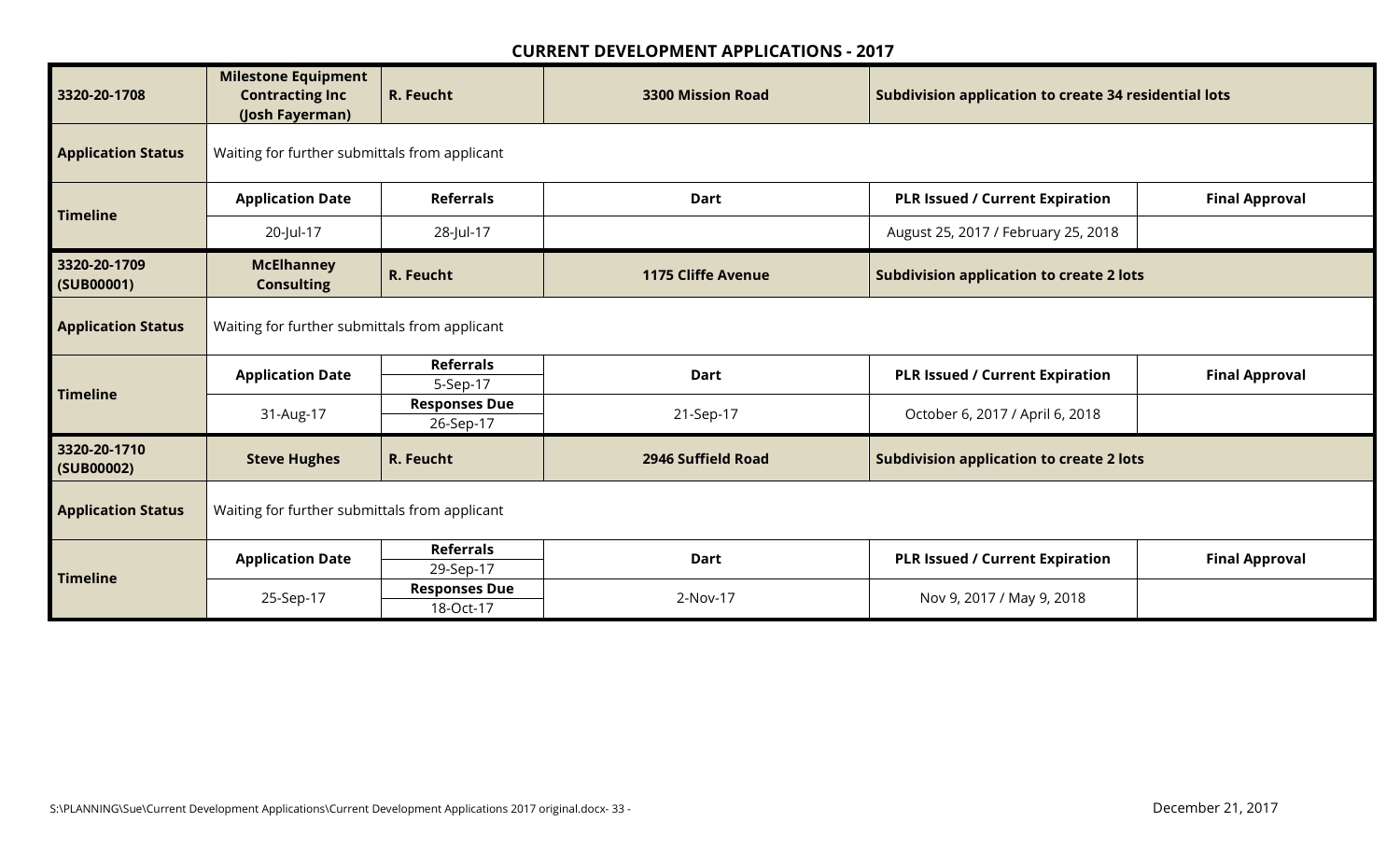| 3320-20-1711<br>(SUB00003) | H. A. Martyn P. Eng.    | 1290 10 <sup>th</sup> St E<br>$\vert$ R. Feucht<br><b>Subdivision application to create 2 lots</b> |             |                                        |                       |  |
|----------------------------|-------------------------|----------------------------------------------------------------------------------------------------|-------------|----------------------------------------|-----------------------|--|
| <b>Application Status</b>  |                         |                                                                                                    |             |                                        |                       |  |
|                            | <b>Application Date</b> | <b>Referrals</b>                                                                                   | <b>Dart</b> | <b>PLR Issued / Current Expiration</b> | <b>Final Approval</b> |  |
| <b>Timeline</b>            |                         |                                                                                                    |             |                                        |                       |  |
|                            |                         | <b>Responses Due</b>                                                                               |             |                                        |                       |  |
|                            | 5-Dec-17                |                                                                                                    |             |                                        |                       |  |